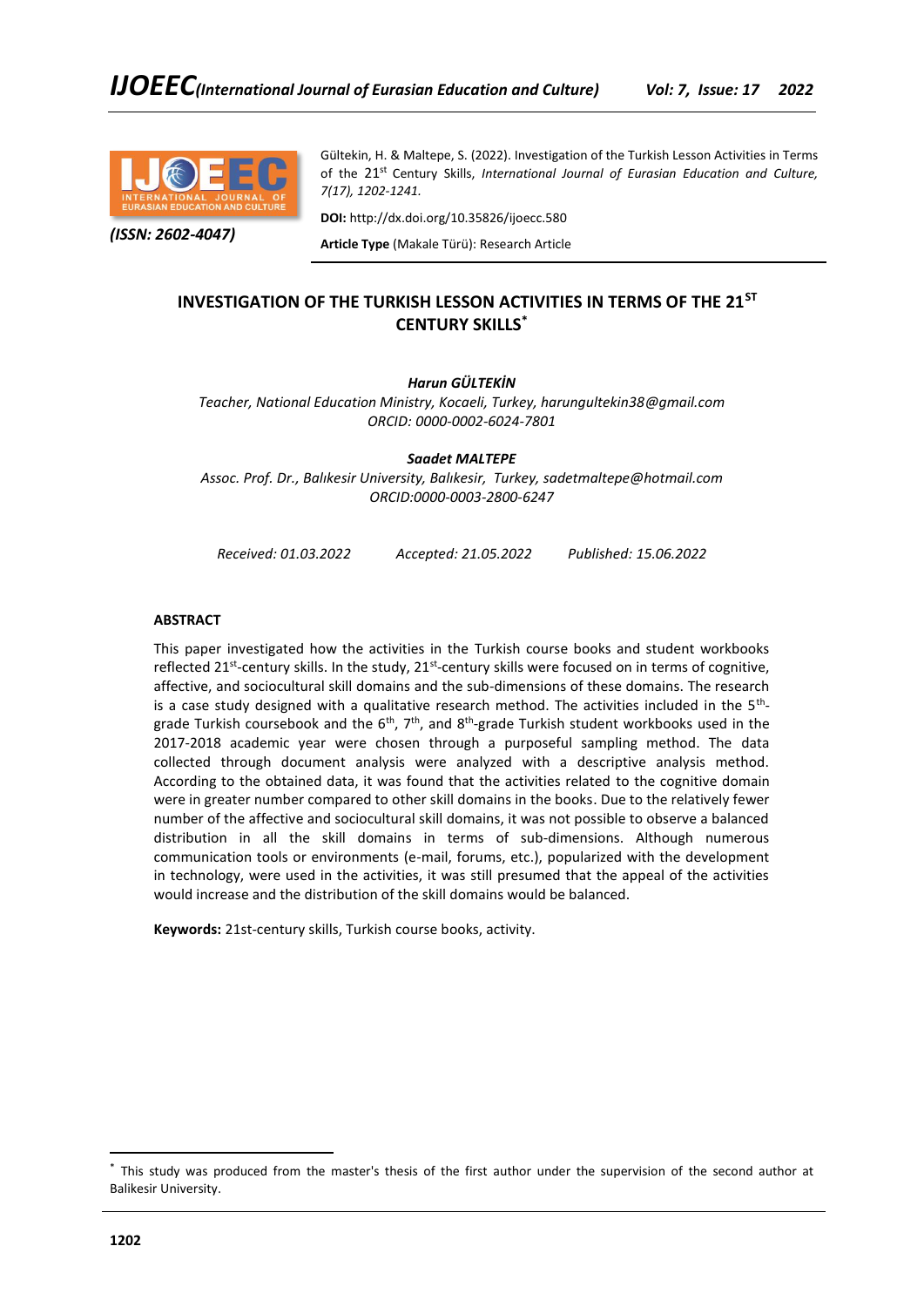### **INTRODUCTION**

Humans that are social beings require communication with other humans to continue their lives. "Language is one of the most crucial elements in communication. Possession of language skills is vital for healthy communication. Effective communicationis needed to establish healthy relationships among individuals. This tool needs to be used effectively and efficiently for effective communication to be performed. The ability to use language as a communication tool is a predictor of one's communication competence" (Tekin, 1980, p. 17).

Aside from sharing thoughts and emotions, transfer of the knowledge and skills is realized through language. Humans have long needed language education to pass on the knowledge and skills to future generations and to maintain the continuity of their cultures and traditions. At this point, first language education is very crucial. It is known that countries prepare first language education curricula for their students and great importance is given to the mother tongue. On top of that, recent growth in international research on first language teaching curricula provides an idea about the extent to which the sensitivity of the nations to the topic has increased.

Individuals who have received a quality first language education are more advantageous in gaining knowledge and skills. At the same time, it is known that these individuals can communicate more healthily than those who have not received a quality first language education. In Turkey, necessary studies are carried out to ensure that students receive an adequate level of first language education in accordance with the requirements of the age. In its new statements and documents, the Ministry of National Education declares that it aims to raise individuals with advanced communication skills with an education appropriate to the requirements of the age, within the changing and developing conditions. The rapid change in science and technology, the changing needs of the individual and society, and innovations and developments in learning and teaching theories and approaches have also directly affected the roles expected from individuals. This change defines an individual who can create information and use it functionally in life, solve problems, think critically, be entrepreneurial, determined, have communication skills, empathize, contribute to society and culture, etc." (Ministry of National Education [MEB], 2018, p. 3).

According to the Turkish Language Association (TDK, 2022), skill is; "1. noun the ability to do something well, expertise, dexterity 2. noun the ability, dexterity of someone to accomplish a task and complete an operation in accordance with a purpose." Today, rather than memorizing information, the skill of accessing the necessary information and using it when required is emphasized. The era that we live in requires the training of individuals who are well versed with the advancements in societal, industrial, and technological areas and are capable of information technologies. These individuals are also needed to be open to change and improvement, adaptable to teamwork, and with improved communication skills. To what extent an individual possesses the spoken language skills is among the significant skills inspected by the organizations founded for the purpose of global economic development (i.e. OECD) in the countries they conduct studies.

The Programme for International Student Assessment (PISA) is a program that aims to measure the educational system of the countries every three years by assessing the knowledge and skill of 15-year-old students who are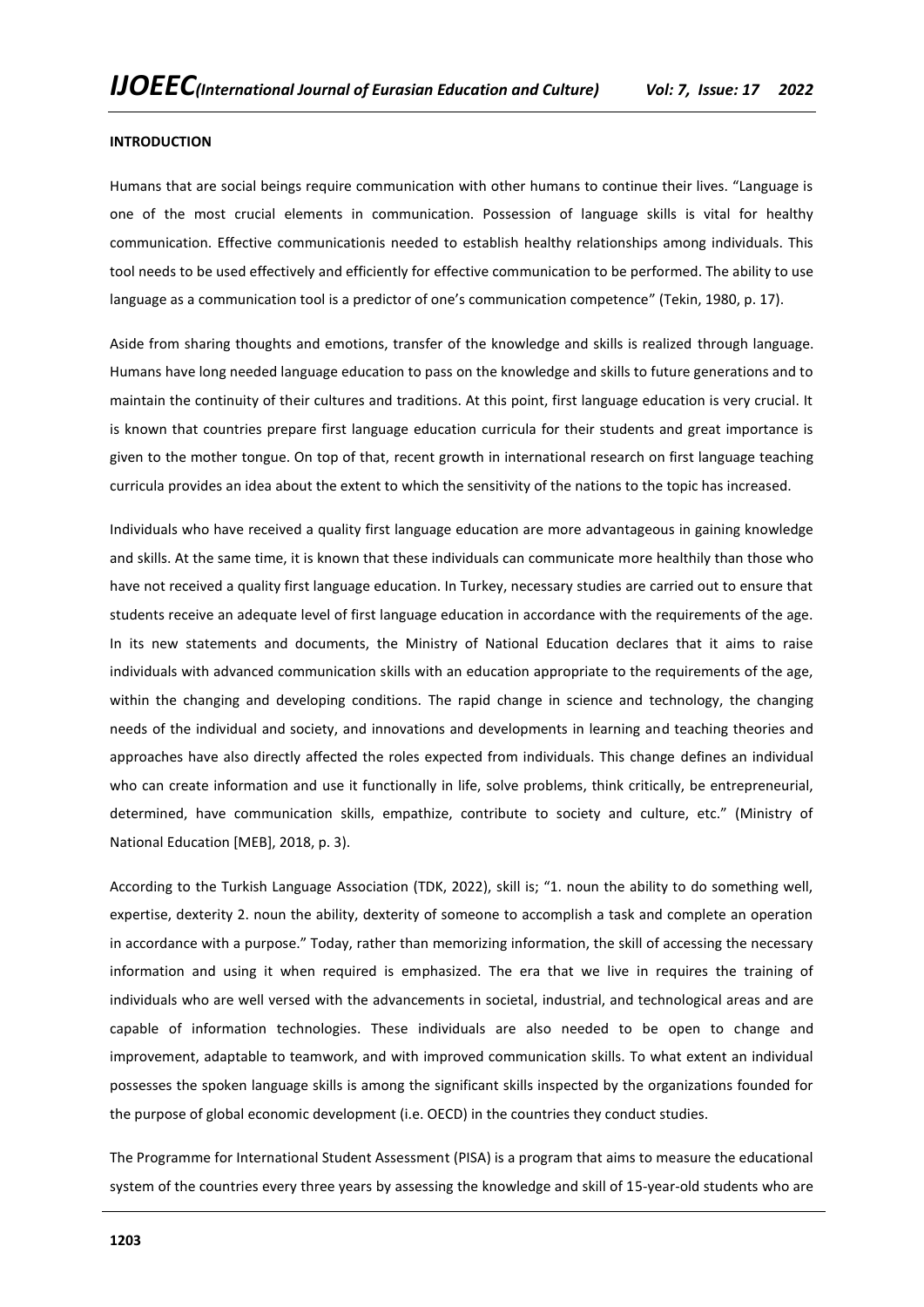nearing the end of their compulsory education. PISA measures to what extent the students can apply what they have learned in school to real-life conditions. Since the early 2000s when the program started, more than 90 countries participated in the assessment. Through the tests administered once every three years, the students are tested in basic areas such as reading skills, mathematics, and science. For instance, in 2000, the reading skill was focused and detailed information was obtained. In addition to the three main subjects, students were tested in innovative areas such as collaborative problem-solving in 2015 and global competition in 2018. Some countries requested that administrators test their students on the financial literacy subject (OECD, 2018).

The changing living conditions brought forth a change in the expectations of the students and their parents from schools and lessons. It is a known fact that education and the many areas in life are connected. Today's students live at a very different age and with many different opportunities compared to the past. Stimulants are diversified for the students, and they are expected to have the suitable skills that the age requires.

The skills of the recent times, which have various distinct dimensions and no consensus has been reached over how to define them, are referred to as the "21<sup>st</sup>-Century Skills" in the resources. The general outlook of 21<sup>st</sup>century skills can be seen in Figure 1. As the figure reflects, a structure in which many different dimensions are included and learning stimuli are diversified, boundaries of learning are removed and life and career planning are given importance rather than schools can be seen.



Figure1. 21<sup>st</sup> Century Student Outcomes and Supporting Systems (Partnership for 21st Century Skills, 2009)

On top of the classification shown above, some national and international institutions define the dimensions of 21<sup>st</sup>-century skills and their content rather differently. Some of these definitions are given in the table below.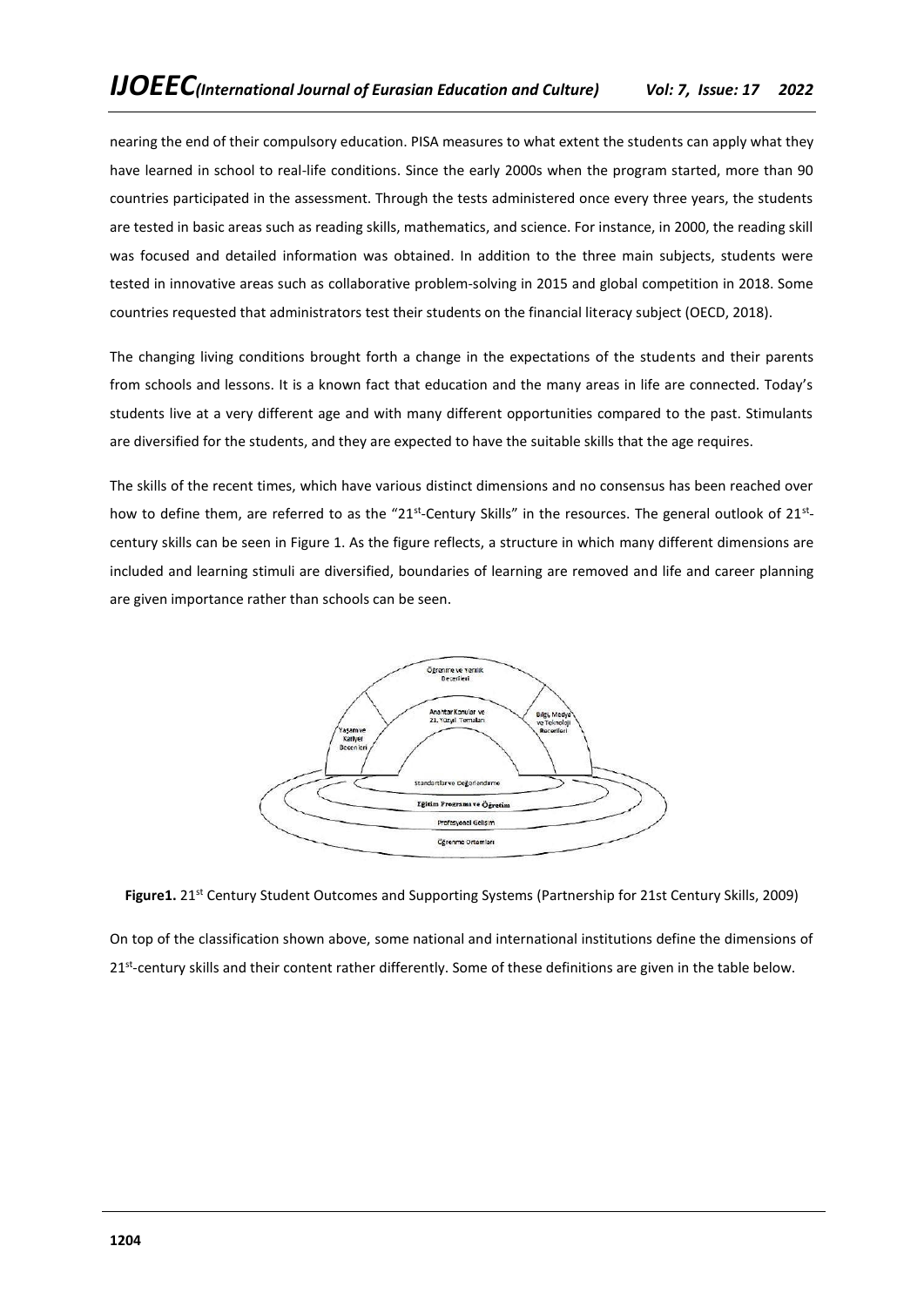Table 1. Various Frameworks Regarding the 21<sup>st</sup> Century Skills (Dede, 2010; Kotluk & Kocakaya, 2015; National Research Council [NRC], 2011 cited in Topçu & Çiftçi, 2018)

| <b>ISTE/NETS</b>                          | OECD                                                  | <b>NRC</b>                    |
|-------------------------------------------|-------------------------------------------------------|-------------------------------|
| <b>Creativity and Innovation</b>          | Using the Tools Interactively                         | <b>Cognitive Skills</b>       |
| Creative<br>thinking,<br>knowledge        | - Using the language symbols and texts                | - Non-routine problem-solving |
| building, product development, and        | interactively                                         | - Critical thinking           |
| technology use processes                  | - Using information interactively                     | - Systematic thinking         |
| - Critical thinking, problem-solving,     | - Using technology interactively                      |                               |
| and decision-making                       |                                                       | <b>Interpersonal Skills</b>   |
|                                           | <b>Interaction in Heterogeneous Groups</b>            | - Complex communication       |
| <b>Communication and collaboration</b>    | - Establishing good relationships with                | - Social skills               |
| - Students using digital media and        | others                                                | - Teamwork                    |
| environments<br>to<br>work<br>and         | Working<br>in<br>teams<br>and<br>in<br>$\blacksquare$ | - Cultural sensitivity        |
| communicate in collaboration              | collaboration                                         | - Dealing with diversity      |
|                                           | - Managing and resolving the clashes                  |                               |
| <b>Research and Flow of Information</b>   |                                                       | <b>Intrapersonal Skills</b>   |
| - Collection, use, and evaluation of      | <b>Acting Independently</b>                           | - Self-management             |
| information through digital tools         | - Moving within the bigger picture                    | - Time management             |
|                                           | - Forming and running life plans and                  | - Self-development            |
| Critical Thinking,<br>Problem-Solving,    | personal projects                                     | - Self-regulation             |
| and Decision-Making                       | - Advocating the rights, interests,                   | - Adaptation                  |
| doing<br>Students<br>research<br>and      | limits, and needs                                     | - Executive function          |
| planning, managing projects, solving      |                                                       |                               |
| problems, and using critical thinking     |                                                       |                               |
| skills to make informed decisions         |                                                       |                               |
| through the use of appropriate digital    |                                                       |                               |
| tools and resources                       |                                                       |                               |
|                                           |                                                       |                               |
| <b>Digital Citizenship</b>                |                                                       |                               |
| - Understanding societal and global       |                                                       |                               |
| problems related to technology            |                                                       |                               |
| <b>Technology Procedures and Concepts</b> |                                                       |                               |
| - Students understanding technology       |                                                       |                               |

concepts, systems, and processes.

The multi-component P21 learning model is implemented in 21 states in the USA and is supported by more than 30 institutions. Although these institutions differ in their fields of activity, they are institutions that are related to education. In the P21 project, there is one dimension consisting of learning outcomes and another dimension called support systems. Learning outcomes have four key components as follows: learning and renewal skills; knowledge, media, and technology skills; life and career skills, and key disciplines.

Learning and renewal skills consist of critical thinking and problem-solving skills, creative thinking and innovation application skills, problem-solving skills, communication skills, and cooperation skills. Information, media, and technology skills consist of information literacy, media literacy, and information and communication technologies literacy. Life and career skills include flexibility and adaptability, entrepreneurship and self-direction, social and intercultural skills, productivity and responsibility, and leadership and responsibility. Key disciplines involve language acquisition, reading and language arts, world languages, arts, mathematics, science, geography, history, government, and citizenship. Support systems consist of assessment and evaluation, courses and programs, professional development, and the learning environment (P21, 2009).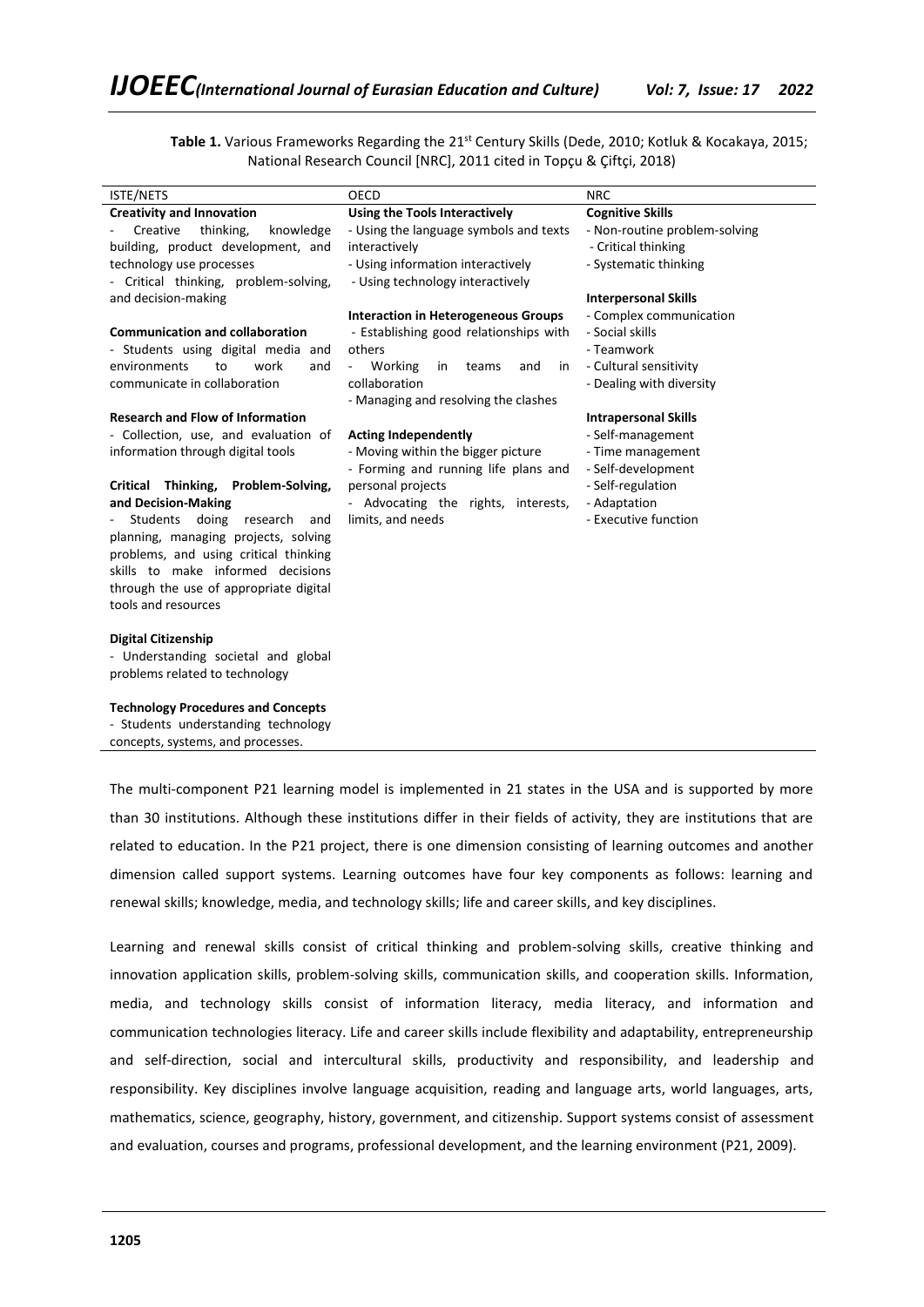The subject of 21<sup>st</sup>-century skills has attracted the attention of not only educational sciences but also a wide range of fields from economics to technology, and from politics to sociology. In this respect, studies related to the subject have spread over a wide area. In studies involving educational sciences, 21st Century Skills were generally examined in three main areas. In the study by Kang et al. (2010) titled "Developing an Educational Performance Scale for New Millennium Students", which was the source of this study, three basic skills were emphasized. These skills were "cognitive, affective, and sociocultural skills". Similarly, Kang et al. (2010) included many sub-titles under these three main titles.

| Skill Domain  | Sub-Dimensions                    | <b>Sub-Dimension Definitions</b>                                           |
|---------------|-----------------------------------|----------------------------------------------------------------------------|
|               | <b>Information Managing Skill</b> | Using tools, using resources, inquiry skill                                |
|               | Knowledge Construction Skill      | Processing information, reasoning skills, critical thinking                |
| Cognitive     | Knowledge Utilization Skill       | Analytical skills, judgment and evaluation, resolution                     |
|               | Problem-Solving Ability           | Metacognition, critical thinking skills                                    |
|               | Self-identity                     | Perceiving the self, self-respect, self                                    |
|               | Self-value                        | Awareness, credibility, honesty                                            |
| Affective     | Self-accountability               | Self-sufficiency, goal-setting, liability (responsibility)                 |
|               | Self-directedness                 | Entrepreneurship, resistance, persistence, responsibility                  |
|               | Social membership                 | Societal value system, the feeling of community, cultural citizenship      |
|               | Social receptivity                | Intercultural understanding, tolerance for differences                     |
| Sociocultural | Socialization                     | Language fluency, intercultural communication skills, communication skills |
|               | Social fulfillment                | Leadership, teamwork, observing social services                            |

Source: Kang, M.,Heo, H., Jo, I., Shin, J.,and Seo, J. (2010). Developing an educational performance indicator for new millennium students. *Journal of Research on Technology in Education, 43*(2), 157-170.

In Turkey, a new paradigm was taken as a basis in the field of education in the 2000s, and curricula were developed in accordance with the student-centered education mentality. The understanding that the student is a passive receiver was abandoned, and it was expected that the student was active in the education process and that the teacher was in a position to guide students' learning experiences rather than being a source of knowledge transfer. It was aimed to train individuals who were responsible for their own learning and have high-level thinking skills. With new orientations abandoning the framework of traditional education and moving from a teacher-centered education approach to the student center, it was aimed to develop the highlevel thinking of the individuals, who therefore would be able to transfer their knowledge to life (Demirel, 2005).

In the historical process, the aim of continuous change and development was pursued in the curriculum. Contemporary approaches were taken as the basis of the curricula, and with the transition to a studentcentered education paradigm, the skill was emphasized rather than knowledge. Moreover, international standards and research of international organizations were among the factors underlined in the program development process. In the last updated curriculum, on a platform where the questions of parents and stakeholders related to the subject were answered, as a response to the question, "Were international standards taken into account in the development of the draft curriculum?", the Ministry of National Education Board of Education and Discipline stated that different education systems were analyzed with international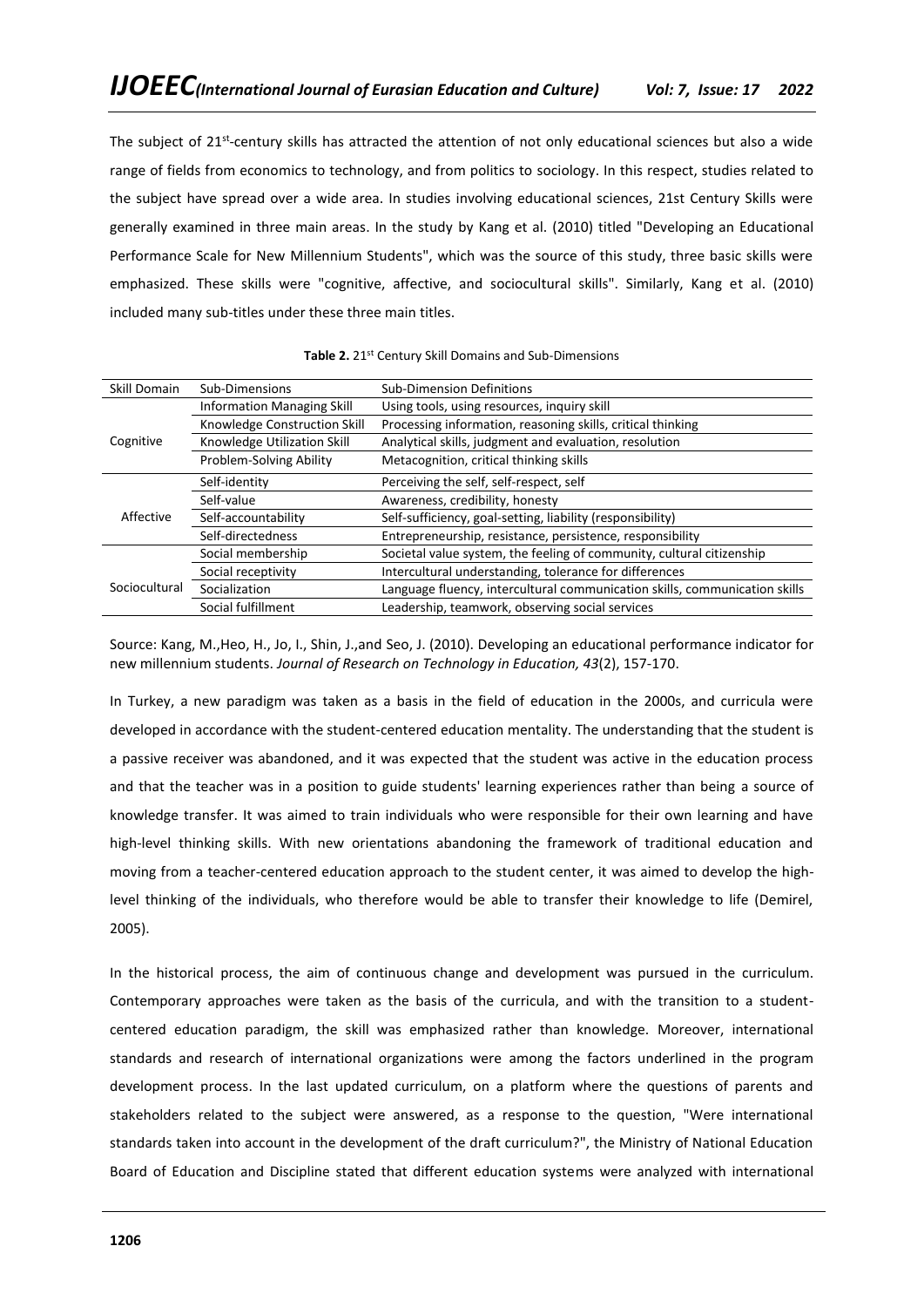comparisons and ways to improve our own education system were determined. In addition, it was mentioned that making use of international evaluations (such as PISA, TIMSS)allowed for the comparison of educational practices and curricula of different countries, and it was stated that information was obtained before the development of the programs with comparisons, research, and expectations in our country (MEB, 2017).

The effects of the changing curriculum necessitated the change of teaching materials. The books to be used during the teaching of the Turkish course were published as three separate books by the commission established under the Ministry of Education Board of Education and Discipline as follows: coursebook, student workbook, and teacher's guidebook. A gradual transition was made with the Turkish Lesson Curriculum, which changed in 2017, and the Turkish coursebook for the 5<sup>th</sup>grades was prepared to include the activities in the workbook, and the teacher's guidebook was not published.

As an ongoing practice, the basic teaching materials used in the lessons being books has led to the result that books have an important position in the achievement of the learning outcomes of the Turkish lesson. Due to this importance, undergraduate and graduate-level courses have been opened on the examination of coursebooks, and many articles and theses have been written. Although the subjects of scientific studies on book review vary, it is seen that they mostly consist of subjects such as being suitable for the child, the effect of the content and the achievement of the learning outcomes, and the examination of the formal features.

Current timesare an age in which information technologies develop and change rapidly, the sources of access to information are diversified, how one learns is more important than what is learned, learning situations are supported with multiple materials, and learning is guided. In such an era, it is of great importance that the coursebooks are adapted to the requirements of the time, that the learners are not disconnected from the various stimuli they are exposed to in the school and out-of-school environment, and that these stimulants are included in the content of these coursebooks.

This study aimed to determine how 21<sup>st</sup>-century skills were included in Turkish lesson workbooks. For this purpose, answers were sought for the following questions:

- 1. How are the cognitive dimensions of 21st-century skills included in Turkish lesson workbooks?
- 2. How are the affective dimensions of 21st-century skills included in Turkish lesson workbooks?
- 3. How are the sociocultural dimensions of 21st-century skills included in Turkish lesson workbooks?

### **METHOD**

### **Research Design**

This study was designed as a case study, which is one of the qualitative research methods. In the research, the activities in the 5<sup>th</sup>-grade Turkish coursebook, and the 6<sup>th</sup>, 7<sup>th</sup>, and 8<sup>th</sup>-grade Turkish student workbooks were examined in terms of 21<sup>st</sup>-century skills. The data of the research were obtained through the document analysis technique. "The document analysis includes the analysis of the written materials involving the information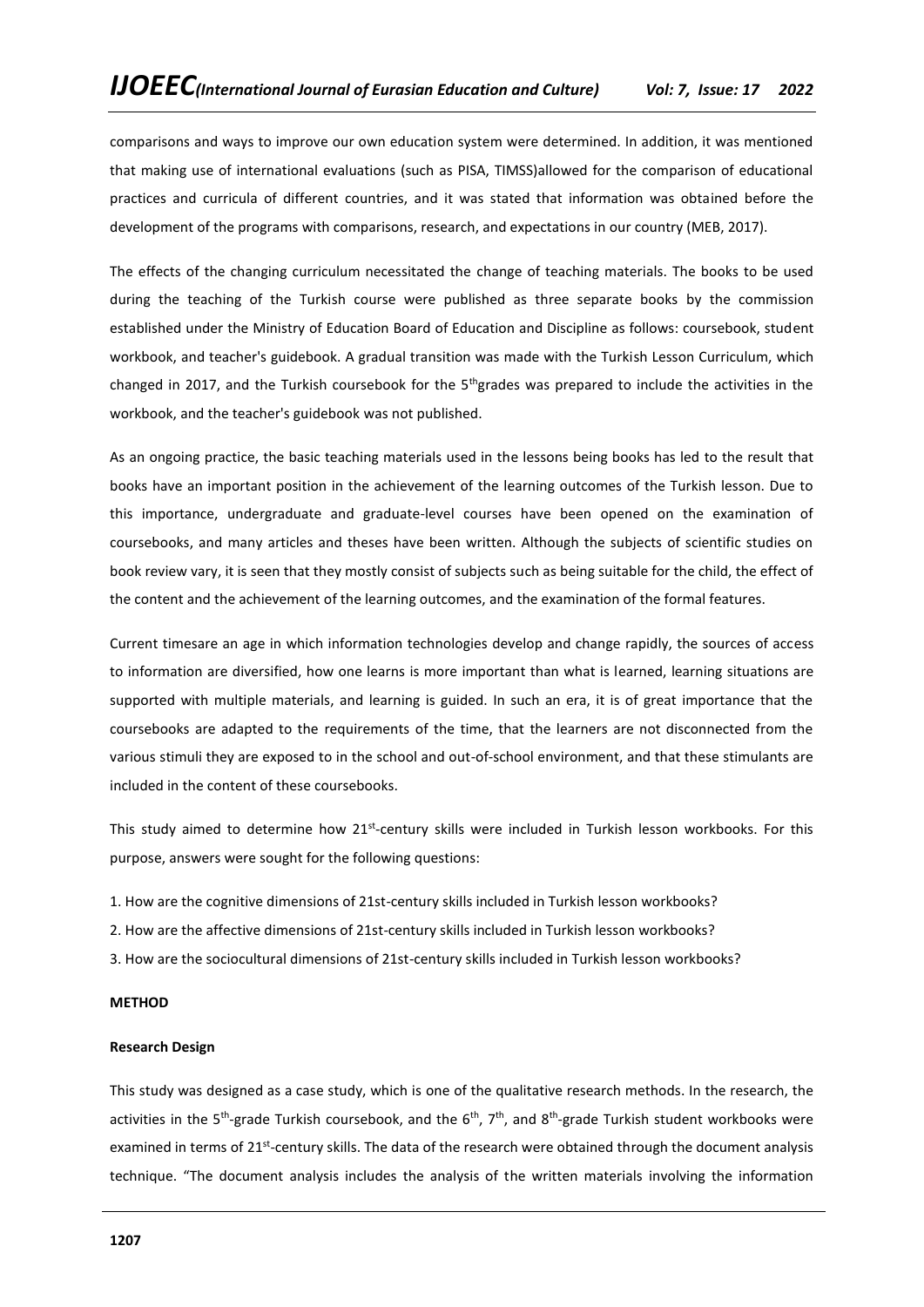about the phenomenon or phenomena aimed to be investigated. While the document analysis can be a standalone data collection method in qualitative research, it can be used with other data collection methods" (Yıldırım & Şimşek, 2011,p. 187).

# **Data Collection Tools**

In this study, the 5<sup>th</sup>-grade Turkish coursebook used in elementary schools and elementary school Turkish workbooks (6<sup>th</sup>-8<sup>th</sup> grades) were used during the 2017-2018 academic year. Information regarding the books is given below:

| Name of the Book                               | Publisher               |
|------------------------------------------------|-------------------------|
| 5 <sup>th</sup> Grade Turkish Course Book      | <b>MEB Publishing</b>   |
| 6 <sup>th</sup> Grade Turkish Workbook         | <b>Basak Publishing</b> |
| 7 <sup>th</sup> Grade Turkish Student Workbook | Ez-De Publishing        |
| 8 <sup>th</sup> Grade Turkish Student Workbook | Dörtel Publishing       |

**Table 3.** Turkish Lesson Workbooks According to Grades and the Publisher Information

According to the Turkish Lesson Curriculum (2018), eight themes must be present in the coursebooks in each grade level. Under these themes, four texts each are included. The activities are performed in relation to the focused texts since the teaching is done text-based. In this study, activities related to the texts were investigated in accordance with the 21<sup>st</sup>-century skills as classified in Kang et al.'s (2010) research. In their study, Kang et al. (2010) divided 21<sup>st</sup>-century skills into three areas as follows: cognitive, affective, and sociocultural domains. Four sub-dimensions were each classified under these three domains. Under the cognitive domain, information managing, knowledge construction, knowledge utilization, and problem-solving sub-domains are listed. Under the affective domain, sub-dimensions of self-identity, self-value, selfdirectedness, and self-accountability are found. Lastly, under the sociocultural domain, sub-dimensions of social membership, social receptivity, socializing, and social fulfillment are included.

### **Data Analysis**

In this study, the data were analyzed through the descriptive analysis method. Yıldırım and Şimşek (2011) stated that the data obtained in the descriptive analysis are summarized and interpreted according to predetermined themes, and the purpose of this analysis method is to describe the data in a systematic way, to explain and interpret the descriptions, to explain the cause-effect relationships, and to present it to the reader by reaching some results. The fact that the categories were predetermined in the research was effective in the preference for descriptive analysis.

To ensure reliability, the results obtained during the analysis of the data were examined by another researcher who was a Turkish Education graduate and a consensus was reached. The reliability of the study was calculated using the formula "Reliability = Consensus / (Consensus + Disagreement) x 100" (Miles & Huberman, 1994). The reliability rate between the researcher and the other person was found to be 90%. In addition, the conceptual framework was adhered to so as to increase reliability.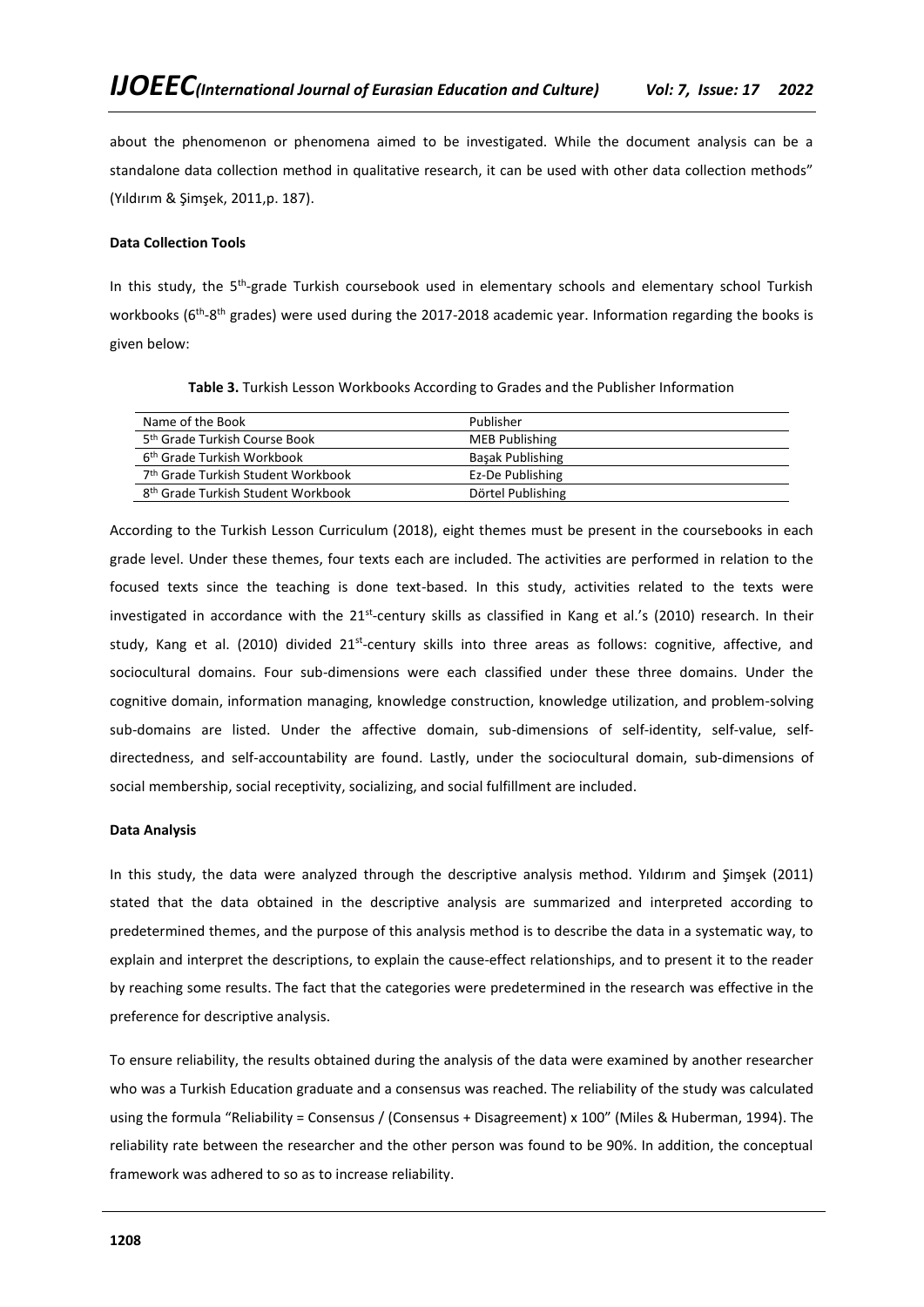## **FINDINGS**

The findings obtained with the sub-problems of the research were presented with tables that involve the frequency of inclusion of the cognitive, affective, and sociocultural skill domains in Turkish lesson workbooks.

### **Findings regarding the first sub-problem**

Inclusion frequencies of the cognitive domain skills as one of the 21<sup>st</sup>-century skills in Turkish coursebook and workbook activities were presented in Table 3.

| <b>COGNITIVE DOMAIN SKILLS</b> |           |           |           |           |
|--------------------------------|-----------|-----------|-----------|-----------|
| Sub-dimensions                 | 5th Grade | 6th Grade | 7th Grade | 8th Grade |
| <b>Information Managing</b>    |           | 74        | 23        | 20        |
| Knowledge Construction         | 70        | 117       |           | 60        |
| Knowledge Utilization          | 117       | 180       | 130       | 127       |
| Problem-Solving                |           |           |           |           |

**Table 4.** Inclusion Frequency of Cognitive Domain Skills in Turkish Lesson Workbook Activities

When the table is examined, it can be seen that the activities related to the "knowledge utilization" subdimension were more frequent in comparison to the other sub-dimensions. It is noteworthy that the "knowledge utilization" sub-dimension activities were used for the text-based teaching; therefore, they were used for the activities to understand the activities that were read and/or listened to. Apart from this, it was observed that activities related to "knowledge utilization" were preferred for the activities for teaching words and concepts.

In the activities about the "knowledge utilization" cognitive sub-dimension presented below, this circumstance can be understood better.

# *A"2ndACTIVITY*

*Answer the questions below based on the text you have read.*

*1. What ingredients were used to make pasta?*

- *2. What was the reason for the author drooling after the completion of the recipe?*
- *3. What is the reason that warm food is more appetizing compared to cold food?*
- *4. Has a smell ever reminded you of a memory? If it has, what can be the reason?*

*5. What would you feel if you did not have a sense of taste or smell? What are these senses good for?"*

### 5 th Grade Turkish Course Book p.144

It was detected that the activities concerning the "knowledge utilization" sub-dimension were used frequently to ensure that the text-related knowledge at various grade levels was revised and the learning was permanent. It was found that the activities were prepared for the same purposes in the activity that questioned the content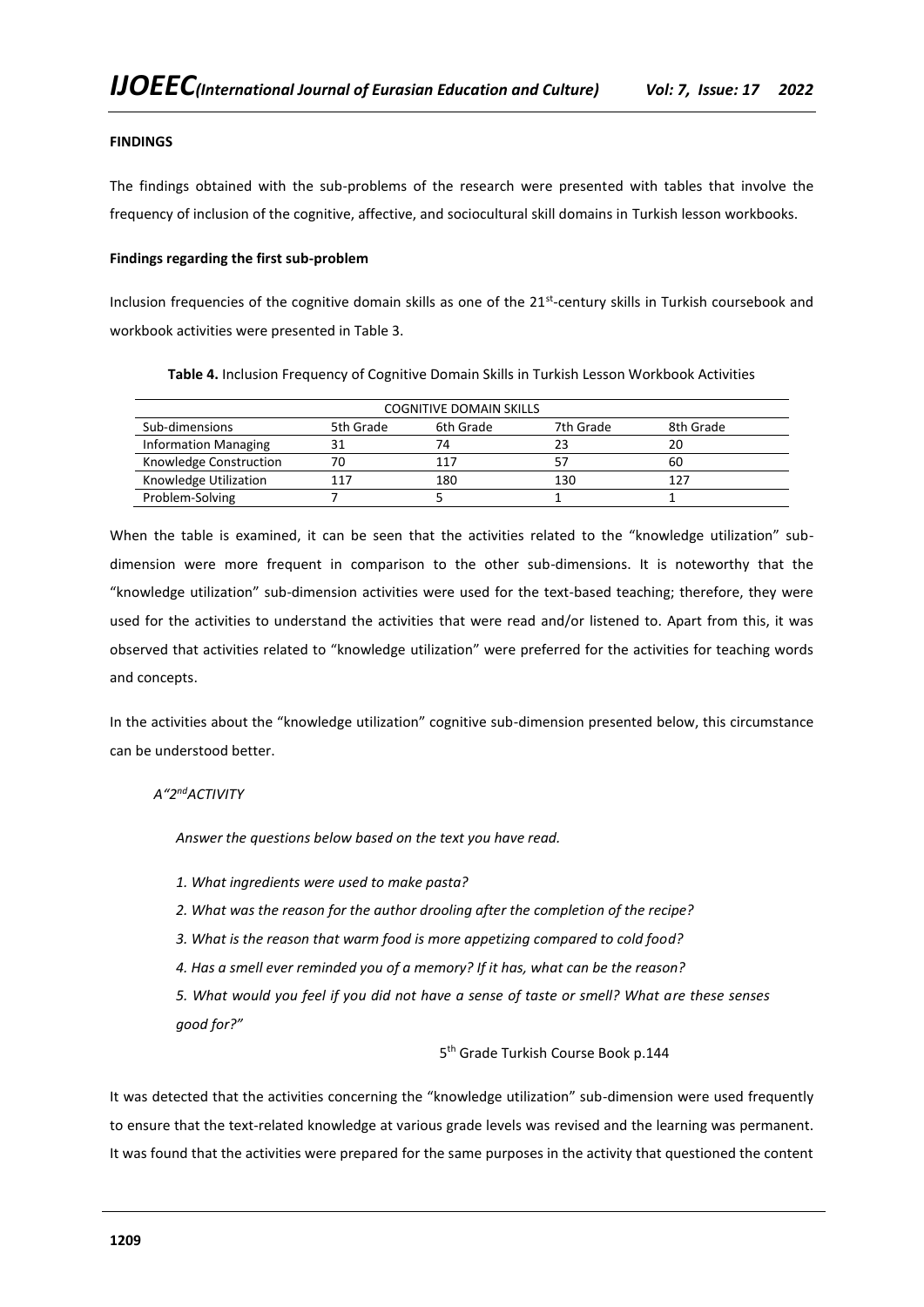of a poem read on page 239 of the  $6<sup>th</sup>$  grade Primary School Turkish Student Workbook and in the activity that included questions based on the text on page 55 of the  $7<sup>th</sup>$  grade Primary School Turkish Student Workbook.

Activities in the workbooks that aim to develop the students' skills of accessing the knowledge and choosing and collecting the knowledge they need can be seen as suitable activities for the "knowledge managing" subdimension. These activities aimed to promote encourage students to use dictionaries and digital information tools for the purpose of learning unknown words and phrases.

# *"2ndACTIVITY*

Place the words below into the corresponding sections in alphabetical order. Find the meanings of *the words in the dictionary and write their meanings. This way, write your own dictionary.*

*'Pact, revolution, might, dexterity, aspect, complaisance, condescend, accomplishment, mentor, spiritual, art, delegate, representative, proprietor, gratify, belong to"*

### *7 th Grade Primary SchoolTurkishStudentWorkbookp.53*

Activities that questioned the feelings and thoughts of the students with the texts used based on the themes in the books can be accepted as activities related to the "knowledge construction" sub-dimension. The feelings and thoughts of the students were attempted to be understood through such activities based on the topic, main idea, and main feeling of the texts.

It can be seen that the activities for the upper-grade levels addressed knowledge rather than interpretation. As can be seen in the activity below, an activity was designed regarding the development of the sub-dimension "knowledge construction" by asking students to identify the ways to improve thinking and to explain them with examples.

# *"3rd Activity*

*Which ways to develop thinking (exemplifying, showing witness, making use of numerical data, etc.) have been used in the text you have read? Explain with examples."*

## *8 th Grade Primary SchoolTurkishStudentWorkbookp.43*

It is seen that the activities for the development of the "problem-solving" sub-dimension also took place in the workbooks. It can be stated that the development of the problem-solving sub-dimension was attempted to be ensured by the use of activities that required the active use of scientific research skills and high-level thinking skills. The cognitive domain skill, which was the least frequently included in the workbooks for all grade levels, was the "problem-solving" sub-dimension. In addition, activities involving this sub-dimension were much less in 7<sup>th</sup>and 8<sup>th</sup>-grade books. On the other hand, it is seen that activities that required the skills of "knowledge utilization" and "knowledge construction" were given more place in these classes.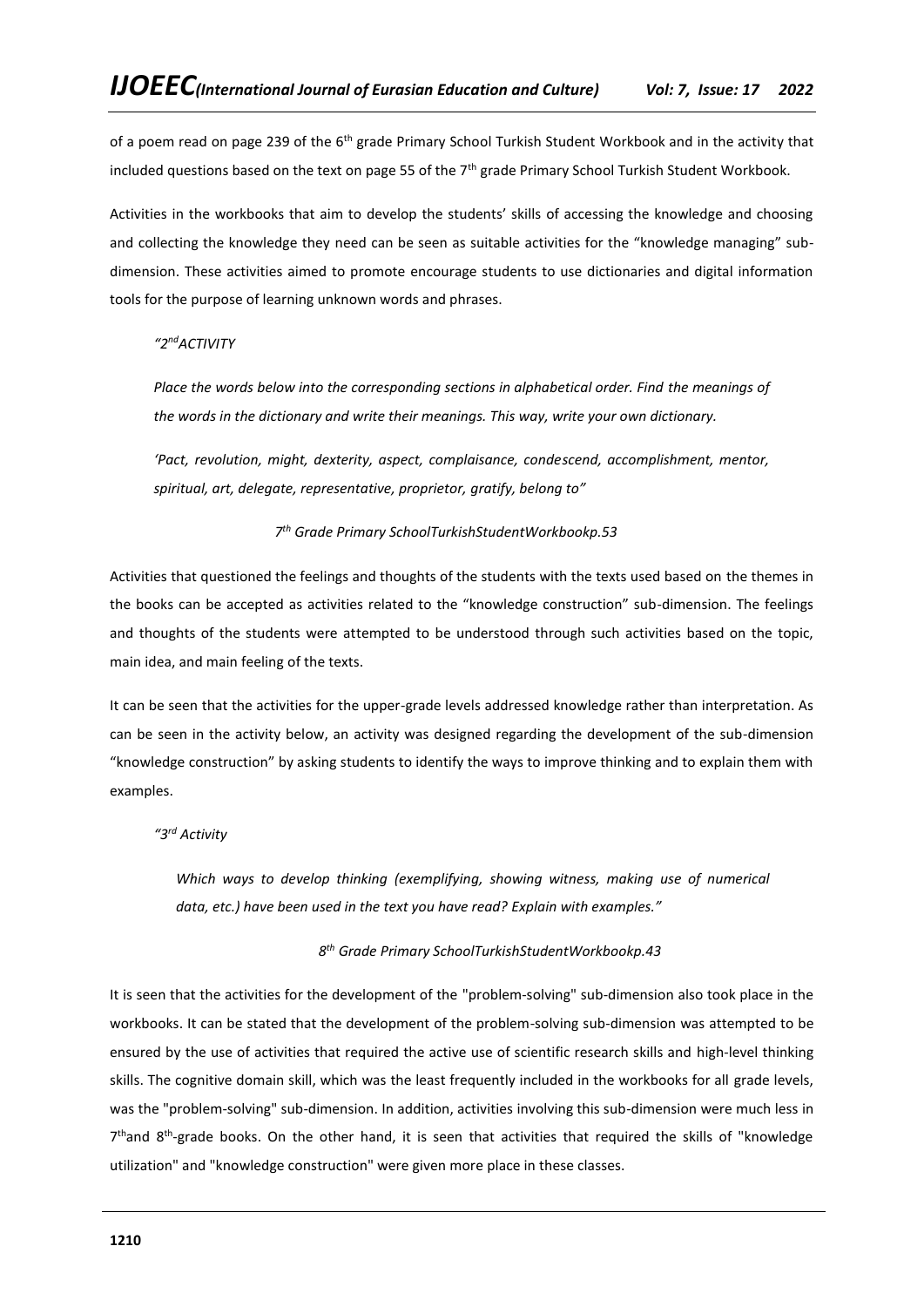In the books examined, there were activities related to the "problem-solving" sub-dimension that would enable students to examine the ideas about the solution of a current problem and to develop a solution proposal. As seen in the activity below, it was aimed to enable students to produce a solution to a problem.

*"8th Activity"*

*What if you were in the place of Grandpa Oh? How would you find solutions for the problems of the "Anxious Girl"? Write down below. Share what you have written with your friends."*

*7 th Grade Primary School Turkish Student Workbook p.95*

In another activity, on the other hand, practices that required students to use research skills were utilized.

*"7th Activity: How about publishing a newspaper or a magazine?*

*For this theme, we will produce a folder about the topic "War of Independence and Atatürk" by creating texts of different genres.*

*First, we need good preparation and focus on the topic. This week, let's collect the sources we will find regarding the "War of Independence Period".*

*Identify visual (image, photograph, figure, table,etc.),written,andverbal (people witnessing the period) sources of information, and try to obtain them. Collect the ones we can record in a folder. Briefly take notes of the information you gathered from the internet environment and published sources (books, encyclopedias, etc.) with your own words.*

*You definitely need to note from which sources you obtained information.*

*First of all, you need to identify which text genres and topics/subheadings you include in your newspaper/magazine.*

*Do not forget that after the preparation, you might make changes to these topics. As a result of the sources you have read, you might make changes in editing.*

*During this week, try to find and read poems, stories, and informing texts about "War of Independence and Atatürk". Make note of the written sources if you think they will contribute to your folder.*

*The identifications you can make in the table below will make sure you will stay in focus during the writing process. Fill in the blanks."*

*6 th Grade Primary SchoolTurkishStudentWorkbook pp.52 – 53*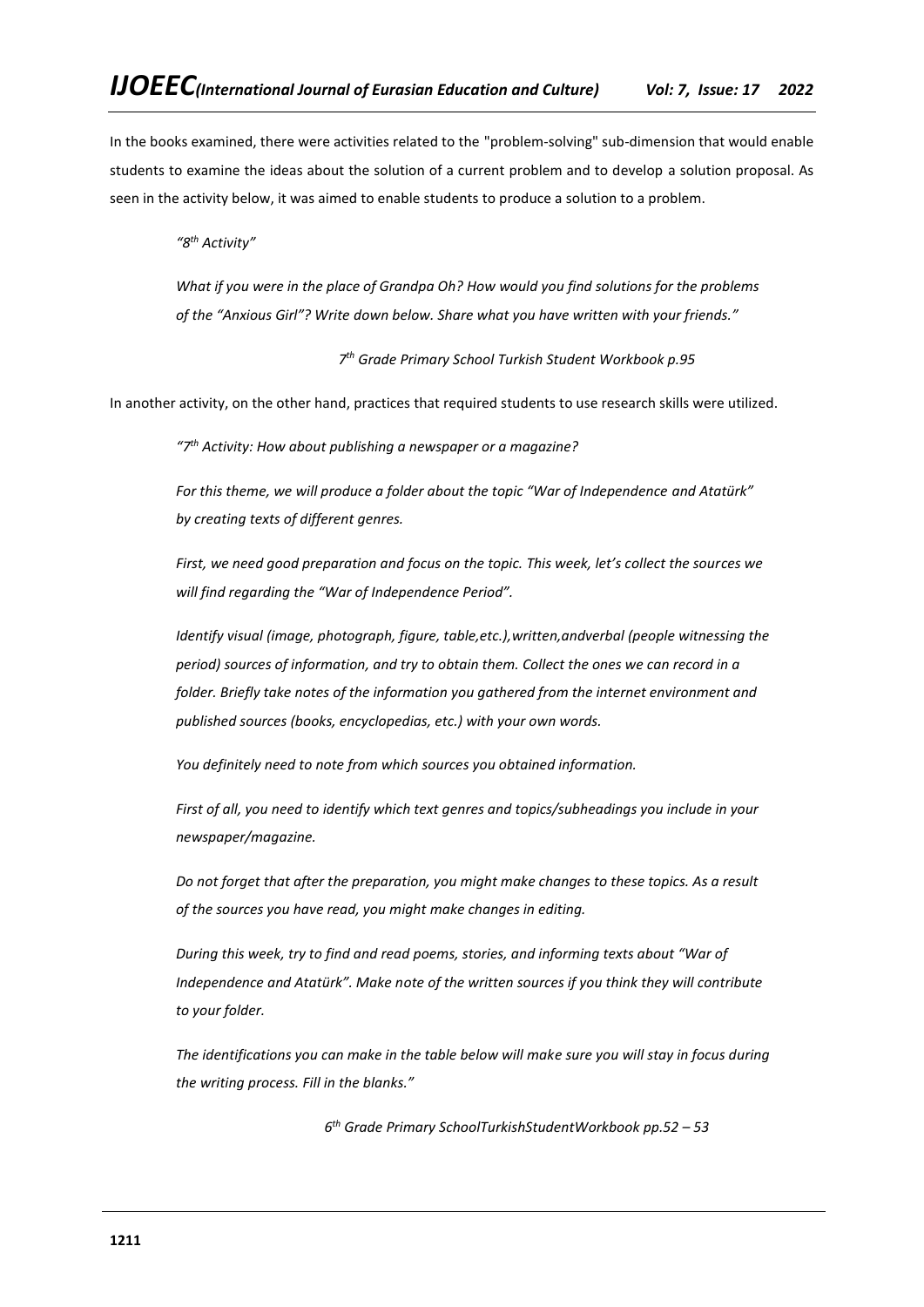### **Findings regarding the second sub-problem**

In the research, the affective domain skills were similarly structured with four sub-dimensions. The affective domain skills were made up of sub-dimensions of "self-identity", "self-value", "self-accountability", and "selfdirectedness". It was aimed to improve the students' affective domain skills by using the activities with the goal of discovering their feelings, values, interests, and dispositions. Table 4 presented the inclusion frequencies of the affective domain skills in the books.

**Table 5.** Inclusion Frequency of Affective Domain Skills in Turkish Lesson Workbook Activities

| AFFECTIVEDOMAINSKILLS |                          |                       |                          |                       |
|-----------------------|--------------------------|-----------------------|--------------------------|-----------------------|
| Sub-dimensions        | 5 <sup>th</sup> Grade    | 6 <sup>th</sup> Grade | 7 <sup>th</sup> Grade    | 8 <sup>th</sup> Grade |
| Self-identity         |                          | 18                    | 12                       | 16                    |
| Self-value            | 10                       |                       |                          |                       |
| Self-accountability   | $\overline{\phantom{a}}$ |                       | $\overline{\phantom{0}}$ | -                     |
| Self-directedness     |                          | 25                    |                          |                       |

Regarding Table 4, it can be seen that the books included "self-identity" and "self-directedness" skills most frequently at all grade levels.

Students were given the opportunity to express their thoughts and feelings through the activities that questioned what associations were given by some concepts. Thusly, it was aimed to detect the individual's perceptions of "self-identity" and "self-value". The following activity is an example of this situation.

# *"5th ACTIVITY*

*a) What associations does our flag give to you? Write in the pointed spaces."*

# *5 th Grade Turkish Coursebook p.57*

As can be observed in the said activity, the "self-identity" sub-dimension was tried to be improved through activities that would ensure that they knew themselves and became aware of their uniqueness. Moreover, activities to allow them to be aware of themselves based on their preferences by directing them to complete different activities were included. In the following activities, it was aimed that students were aware of their feelings and reflected their preferences as well as making connections between different text genres.

*"5th Activity*

Write a text that describes you. Do not forget to mention different sides of your life and your *hobbies."*

*8 th Grade Primary School Turkish Student Workbook p.99*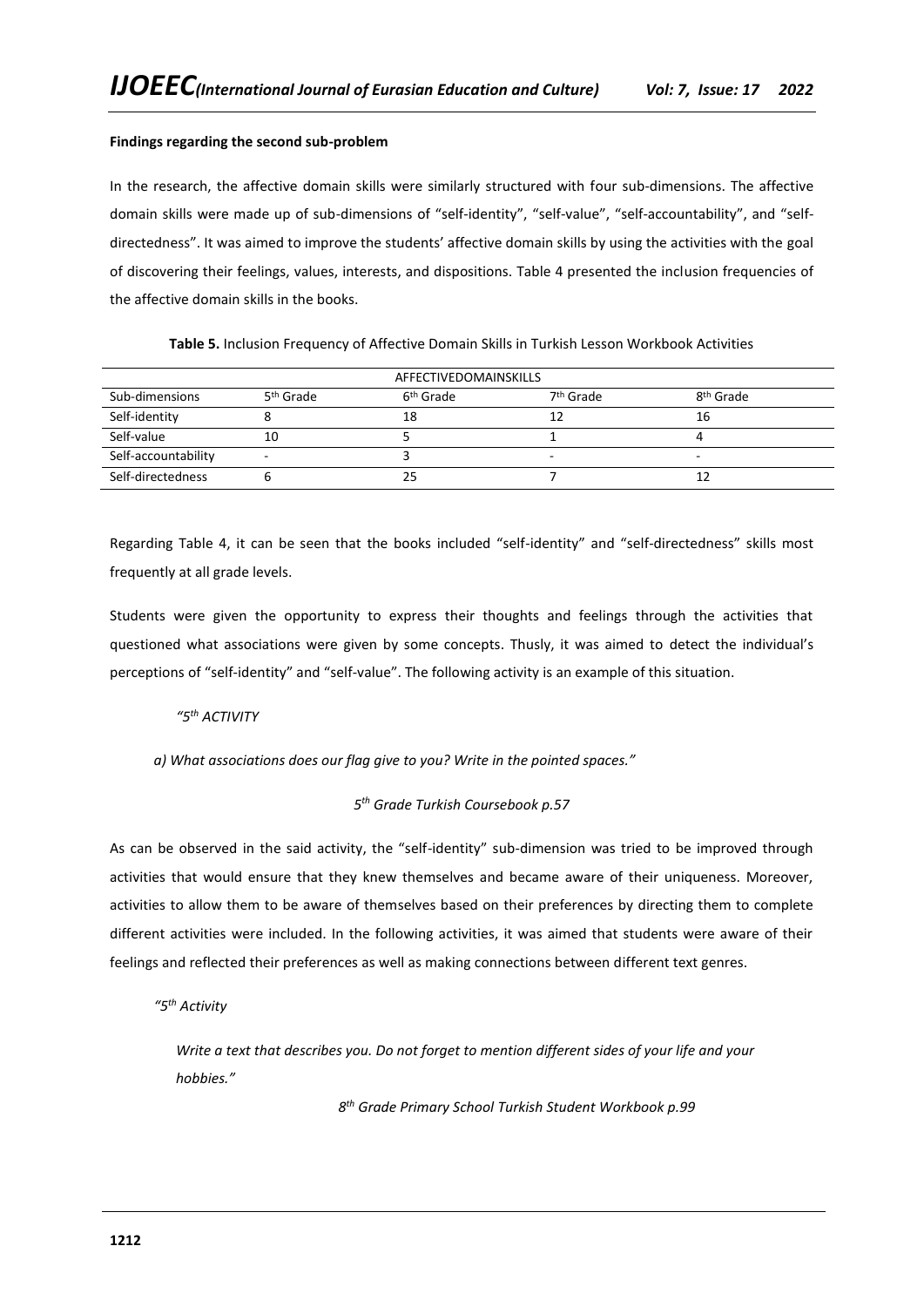*"6th ACTIVITY*

*Write a poem based on the feelings given to you by the poem you have memorized and the folk song you have listened to."*

*7 th Grade Primary School Turkish Student Workbook p.26*

It is known that it is important for students to develop their own value judgments during the elementary school years, which is the period when their emotional development is intensively structured. The activity below aimed to determine the "self-value" judgments of the students.

*"7th ACTIVITY*

*Read the text below.*

*One day, I was going back home. I went to the shop where I often stopped by and bought a certain amount of hard candy. I didn't notice anyone else shopping in front of the counter. The shopkeeper, who knew me for years and knew that the type and amount of sugar I would buy never changed, searched for his spoon to put the sugar on the paper; he weighed and handed it to me. At this very moment, the person standing next to me said in a very sweet and equally discerning voice:*

*- You gave my turn to someone else. You used your fingers instead of a spoon when you put sugar in for me. You didn't even apologize to me, is thisright? (…)*

*A. Adnan Adıvar*

*Share your thoughts with your friends based on the questions below. Be careful to use Turkish words instead of foreign ones in your speech.*

*1. What do you think about the shopkeeper's behavior towards the customer?*

*2. Do you find the reaction of the customer to the shopkeeper right? Why?"*

*5 th Grade Turkish Coursebook p.86*

The "self-accountability" skill, which is the sub-dimension of the individual's responsibilities towards the events and phenomena developing in their own life and environment, was determined as the least frequently used affective skill in the activities examined.

Another sub-dimension of the affective skill area is "self-directedness". "Self-directedness" means that the individual has a unique point of view and reflects that point of view. In the 5<sup>th</sup>grade Turkish coursebooks and 6 th, 7th,and 8th-grade Turkish student workbooks, "self-directedness" is the most common sub-dimension after the activities related to the "self-identity" sub-dimension among the sub-dimensions of the affective skill area.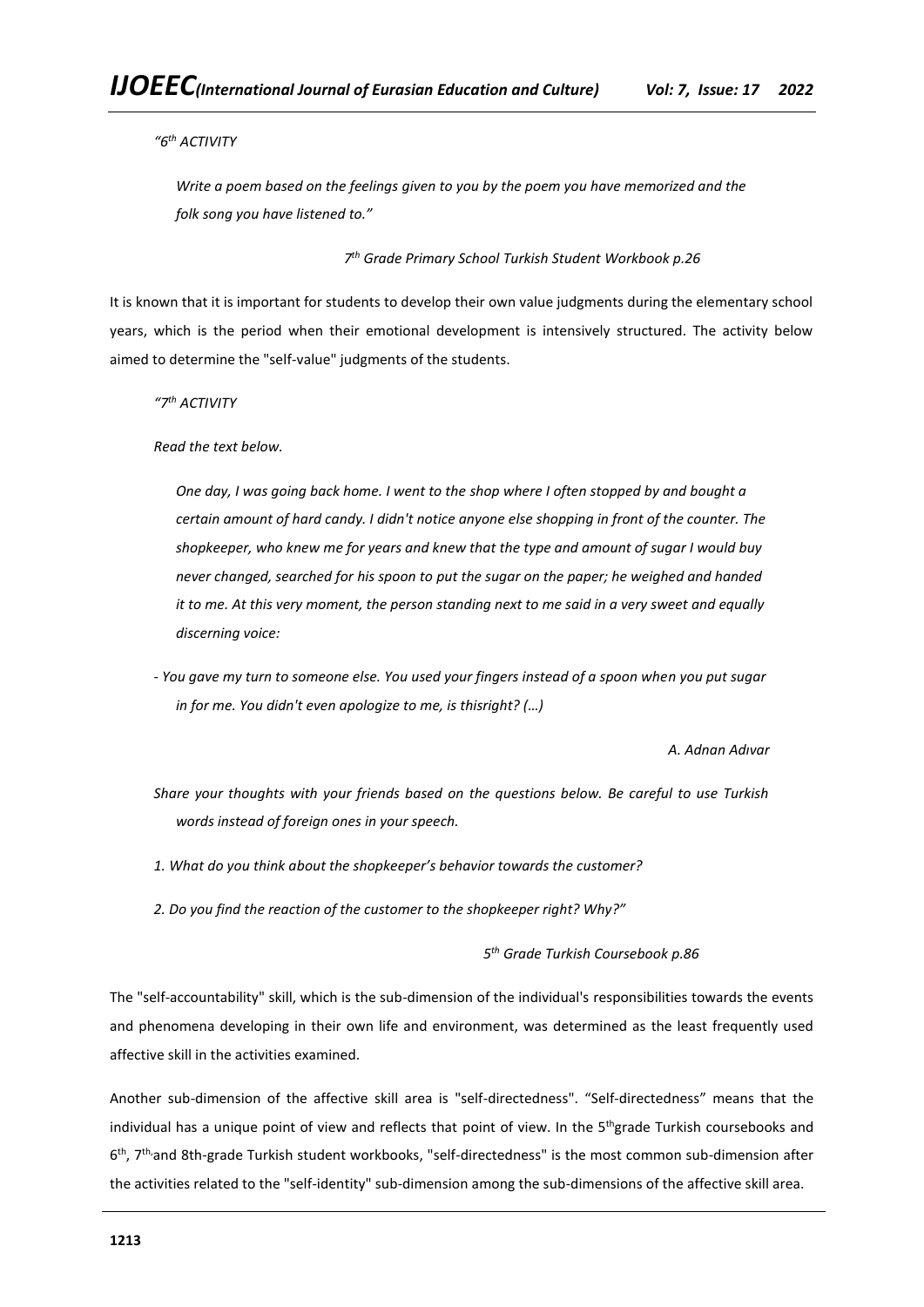The activities examined in the books generally address more than one skill area. An activity related to the cognitive skill domain can also be related to the affective skill domain and/or the sociocultural skill domain. The "self-directedness" sub-dimension is the sub-dimension where this situation occurred the most.

While the students were asked to convey their own feelings and thoughts in the following activities, both the "self-directedness" skill from the affective skill domain and the "knowledge construction" skill from the cognitive skill domain were used. There were many activities in the same situation in all the books that were included in the scope of the study.

*"7th ACTIVITY*

*Put yourself in the place of a poplar tree and write a poem to express your thoughts and feelings. Find an appropriate title for your poem."*

*5 th Grade Turkish Coursebook p.177*

*"5th Activity*

*Re-write the text "Talking about Friendship" that you have read by fictionalizing it based on the thought "How would I write it?" in an essay form."*

*8 th Grade Primary School Turkish Student Workbook p.74*

### **Findings regarding the third sub-problem**

Another 21<sup>st</sup>-century skill dimension focused on the study is the sociocultural domain skills. Sociocultural domain skills are; "social membership", "social receptivity", "socializing", and "social fulfillment".

Table 5 below shows the inclusion frequencies of the activities related to the sociocultural skills domain in the 5<sup>th</sup>, 6<sup>th</sup>, 7<sup>th</sup>, and 8<sup>th</sup>-grade Turkish student workbooks.

**Table 6.** Inclusion Frequency of Sociocultural Domain Skills in Turkish Lesson Workbook Activities

| SOCIOCULTURAL DOMAIN SKILLS |                       |                       |                       |                       |
|-----------------------------|-----------------------|-----------------------|-----------------------|-----------------------|
| Sub-dimensions              | 5 <sup>th</sup> Grade | 6 <sup>th</sup> Grade | 7 <sup>th</sup> Grade | 8 <sup>th</sup> Grade |
| Social Membership           |                       |                       |                       |                       |
| Social Receptivity          |                       |                       |                       |                       |
| Socializing                 |                       | 46                    | 19                    |                       |
| Social Fulfillment          |                       |                       |                       |                       |

As can be seen in Table 5, socializing was the most frequently included sub-dimension under the theme of socio-cultural skills in Turkish lesson student workbooks. Activities regarding socialization were occasionally performed in a way that students gave presentations to their classmates about a thing they learned after research or something they experienced. In some cases, these activities involved students sharing their opinions about a topic that was focused on. A sample activity for such conditions is presented below.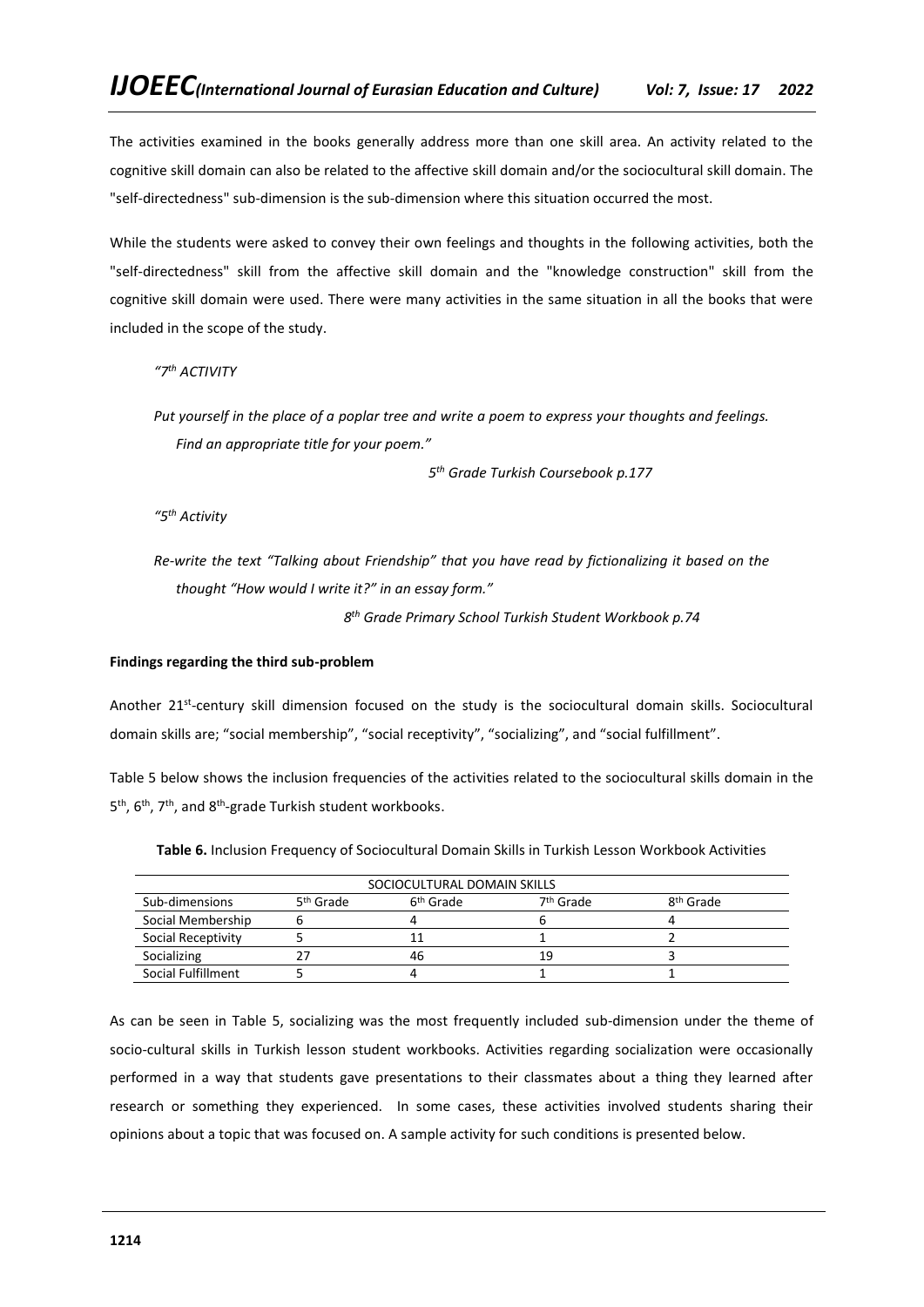*"5th Activity*

*Let's observe, learn; tell, write…*

In the text you have listened to, we witnessed the call of a child with autism. Is there any *individual around you with such characteristics?*

*If there is, interview a close person who cares for them or knows of them.*

*If there is not, gather information about autism and individuals with autism on the internet and from written sources. Watch the related films and programs.*

*Share all information and observation notes with our friends in the classroom.*

*After sharing, let's organize our notes and create a text about how we, as individuals, can support individuals with such characteristics in society, what we can do or what we should pay attention to.*

- *Let's write this text that we will write in the form of a letter in response to the autistic child who called us in the text we listened to.*
- Let's make the child feel that we are aware of our social responsibilities. Let's show our sensitivity *about what we should pay attention to.*
- *NOTE: After completing our letter, let's not forget to review what we have written! If there are ambiguous, not clearly expressed, or contradictory sentences, let's rearrange them. Let's review it in terms of punctuation and spelling rules.*

*Hello, my dear friend,*

*Maybe I should have said the future Michael Jordan? I listened to the text you called out to us*  with all my classmates. I also have feelings and thoughts that I want to tell you and want to *share with you."*

*6 th Grade Primary School Turkish Student Workbook p.294*

In the activity above, students are asked to collect information about individuals with autism and to use different sources of information during the information-gathering phase. In addition, it is seen that an opportunity is created for students to use their "socialization" skills by being given the task of explaining what they have learned to their friends. Furthermore, it can be said that writing a letter to someone with autism in the activity helps make students aware of their social responsibilities towards individuals with special needs. When evaluated from this aspect, it is understood that the study is suitable for the "social-fulfillment" subdimension of the socio-cultural skills domain.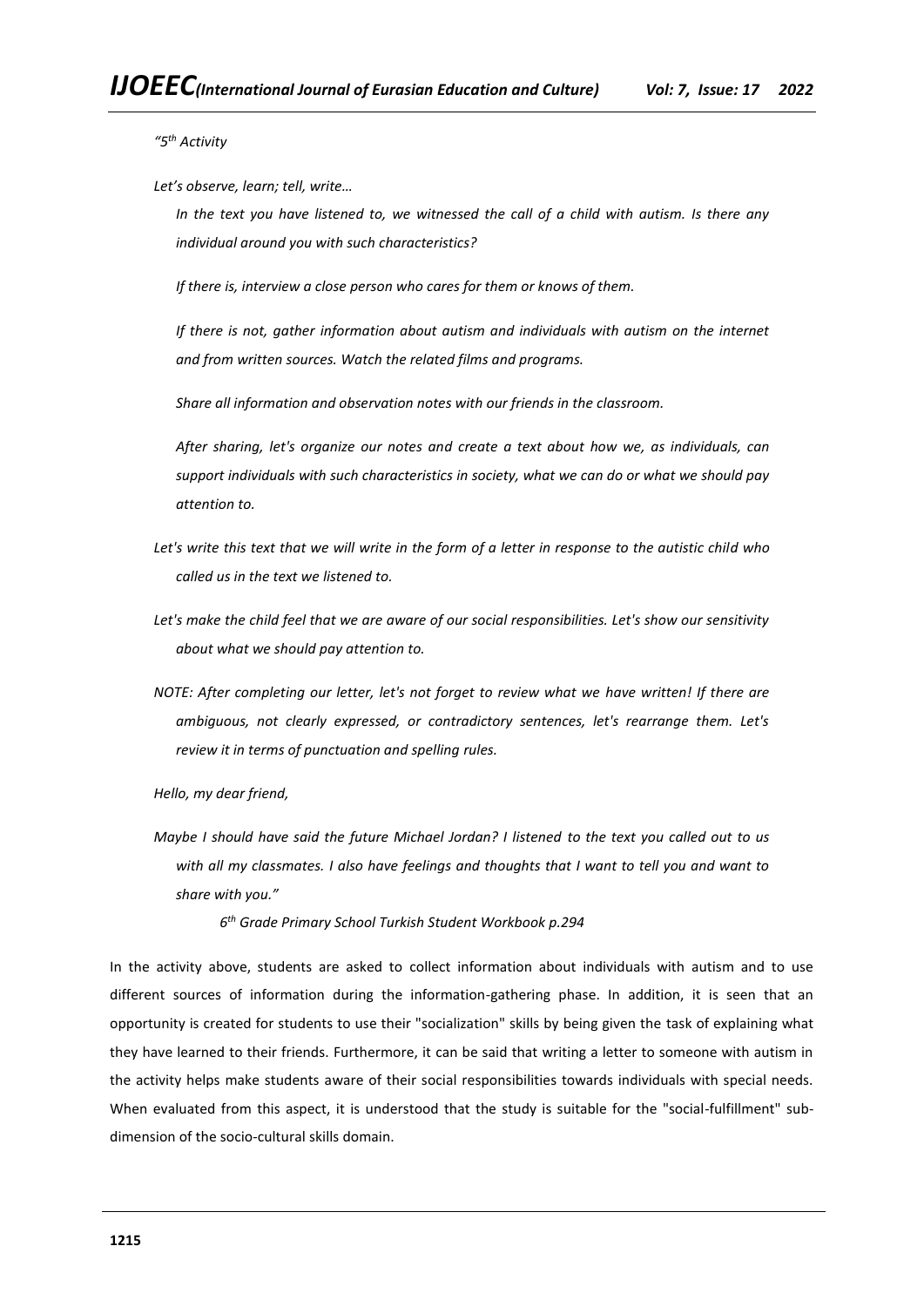"Social membership" is a sub-dimension of socio-cultural skills that aims to enable individuals to be aware of the social value system, socialize and establish healthy communication with all the people of the world with the awareness of global citizenship. In the activities used in the Turkish lesson student workbooks, it is seen that there are activities for the students to get acquainted with some concepts and internalize these concepts in order to gain the skill of "social membership". Below is an example of these activities.

*"1st Activity*

*What does it mean to share the same living space?*

*Let's focus on the following two interrogative sentences.*

*What does it mean to live on the same piece of land?*

*use in these situations as in the example."*

- *What is it like to live on the same piece of land while under the same roof of responsibilities, sensitivities, and rights?*
- *What is the difference between these two situations? Let's answer the situation pointed out in the second question by associating it with the following concepts.*
- *Homeland, Citizenship Duties, Respect, Love and Solidarity, Individual and Society, Social Life, Right to Vote and Election, Democracy, Respect for Human/Woman/Child and Animal Rights, Citizenship"*

*6 th Grade Primary School Turkish Student Workbook p.295*

It can be seen as related to the "social membership" sub-dimension that students gain some behaviors that are accepted by a consensus while they continue their lives in society. In the books examined, some activities involve teaching some expression patterns in order for the communication that people need to establish in their daily lives to take place in a healthy way. Below is an example of an activity for this situation.

# *"3rd ACTIVITY*

*a) Some situations we face daily are listed below. Write down the statements of courtesy that you* 

| <b>SITUATIONS</b>               | STATEMENTS OF COURTESY |
|---------------------------------|------------------------|
| When going to bed at night      | Good night.            |
| When someone is going on a trip |                        |
| When we make a mistake          |                        |
| When someone gets a new outfit  |                        |
| When leaving a place            |                        |
| To someone busy with something  |                        |
| When someone calls              |                        |
| When we enter someplace         |                        |
| After eating something          |                        |
| When a favor is done for us     |                        |
|                                 | $\overline{a}$         |

*5 th Grade Turkish Coursebook p.83*

In social life, it is quite possible for individuals to experience problems while continuing their lives. To prevent individuals from experiencing conflicts, it is important to gain respect for differences, different views, and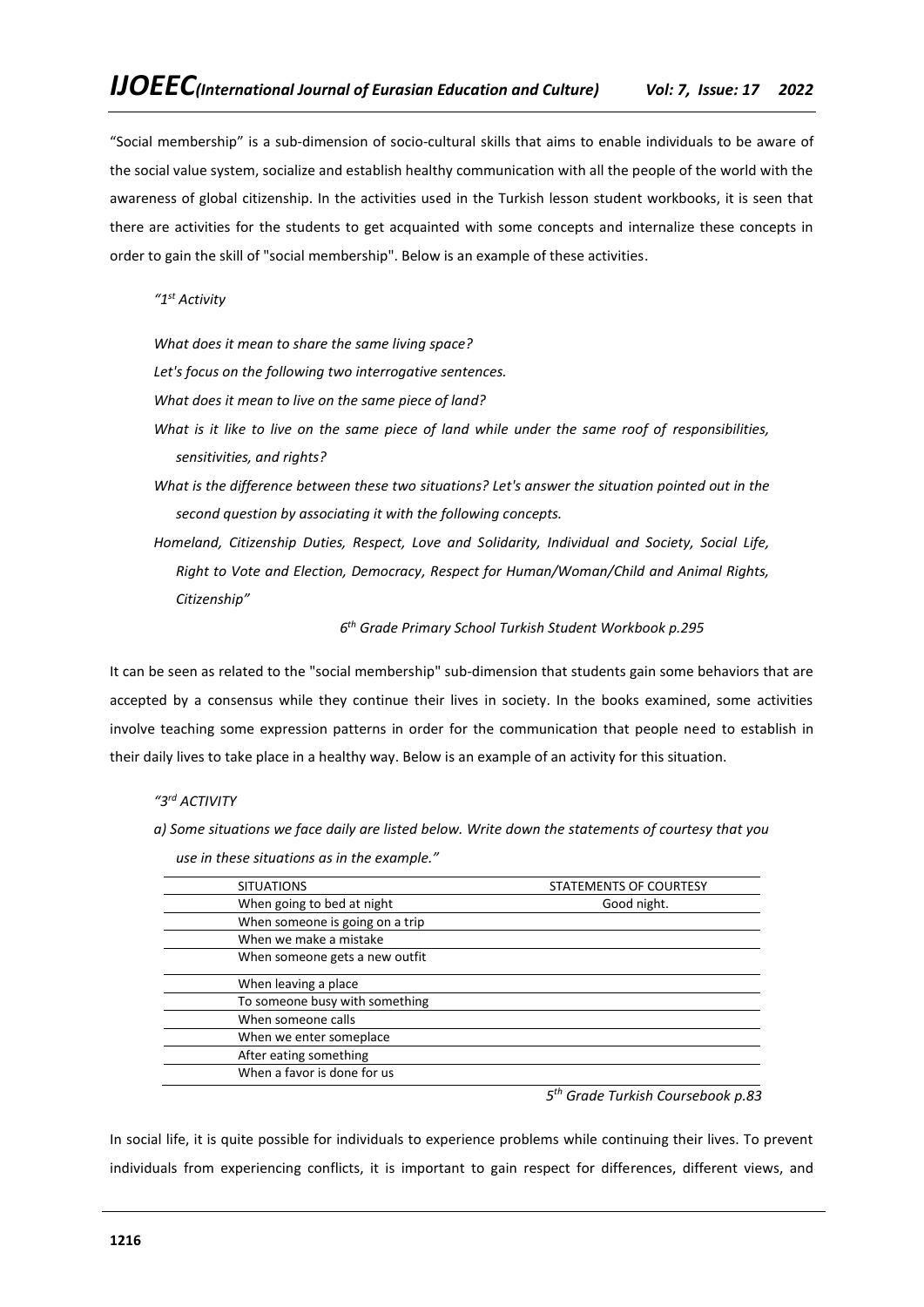thoughts in their education life. Some texts and activities should be included in the Turkish course, which is based on text-based instruction, to ensure that such conflicts are resolved in a peaceful and tolerant way. There are some activities in the books for students to offer solutions to some problems experienced in communication in society and to enable them to continue their lives in social harmony. These activities can be evaluated within the "social receptivity" sub-dimension. The following activity is an example of this situation.

*"4TH ACTIVITY*

*What precautions should we take against those who behave as described in the text in the book? Write your thoughts below and share them with your friends."*

*7 th Grade Primary School Turkish Student Workbook p.70*

#### **CONCLUSION And DISCUSSION**

In this study that aimed to determine how 21<sup>st</sup>-century skills were included in the Turkish lesson student workbook activities, it was found that the cognitive skill domain was the most frequently involved 21<sup>st</sup>-century skill area in the activities. This finding was similar to the findings obtained in two studies revealing that learning and refreshment 21<sup>st</sup>-century skills were more frequent in the Turkish lesson curriculum learning outcomes, texts in the books, and the activities compared to the other skills and that no systematic method was employed in the distribution of the activities (Bal, 2018; Kırgız, 2019). Upon examination of the sub-dimensions of the cognitive domain skills, it was evident that the activities emphasized questioning the students' knowledge at the levels of understanding and remembering and that applications that required high-level thinking were not widely included. This indicated that while the numerical majority was in the cognitive skills domain, the same cannot be implied in terms of quality.

It is known that in Turkish coursebooks, the activities are shaped in accordance with texts just as texts are shaped according to the themes. In the activities that follow the texts, activities for teaching vocabulary and activities consisting of questions that test the understanding of the texts processed in the same way were included in the four books on which the study was conducted. It is seen that the number of activities to measure reading or listening comprehension skills increases as the grade level increases. At upper-grade levels,it is possible to see activities in which what is learned is questioned after teaching some grammar topics or spelling and punctuation rules. In addition to these, activities that require students to use their creative and reflective thinking skills are included. Completing a story that was left unfinished, using activities that allow the student to reveal something new and construct new things based on the text discussed proves this situation. Moreover, it was observed that activities that would allow students to develop ideas or do research on the solution of a real-life problem are included, despite being on a small scale.

Considering the frequency of the sub-dimensions of the cognitive domain in the reviewed books, it was revealed that the number of activities related to the "knowledge utilization" sub-dimension was greater than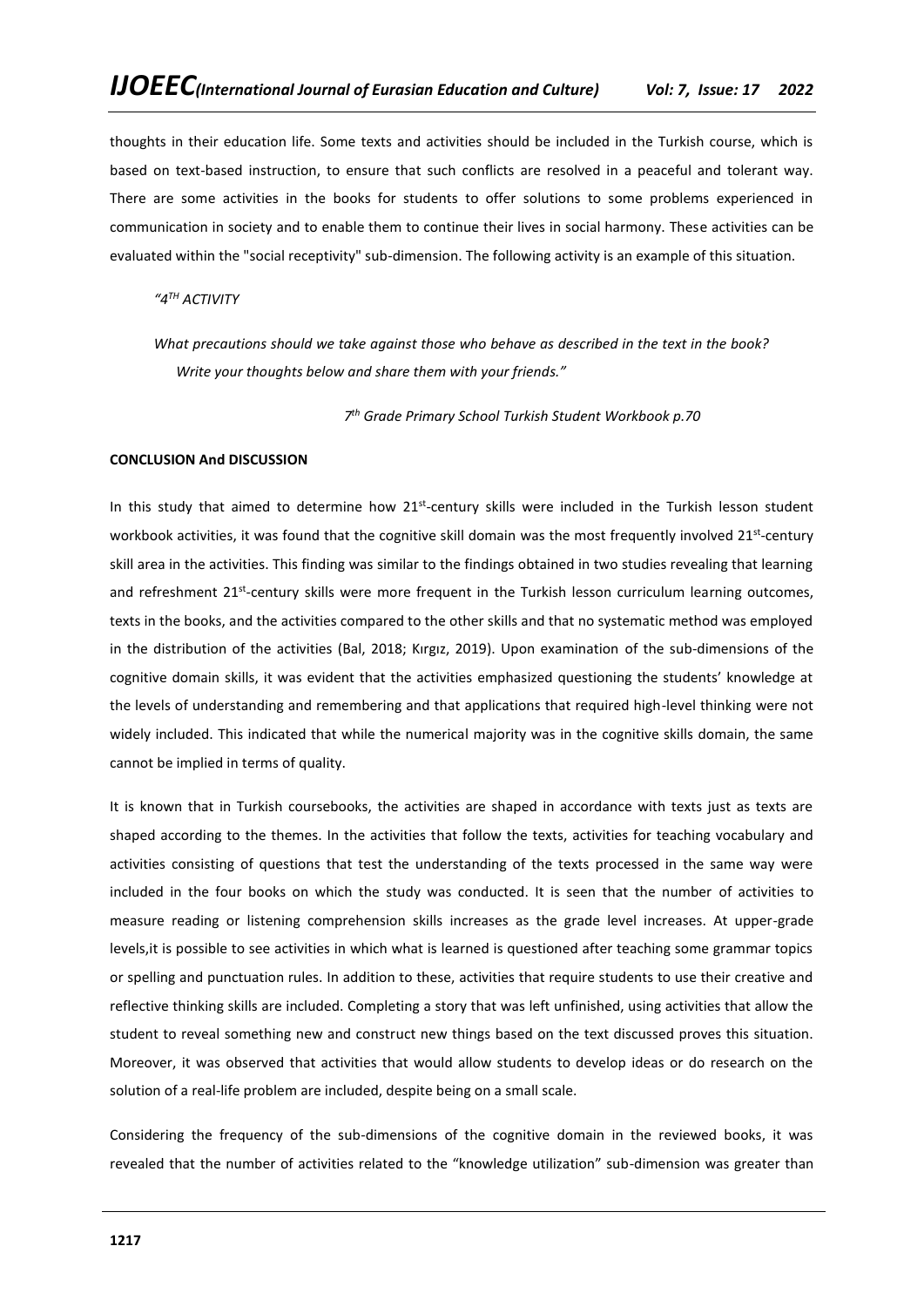the other cognitive skills domain sub-dimensions. Activities related to the "knowledge construction" subdimension and activities regarding "knowledge managing" that aims to improve students' information selection and collection skills were reasonably included in the book. However, it was concluded that the number of activities regarding the "problem-solving" sub-dimension, which would equip students with scientific research skills as a result of the student-centered education paradigm in which students are responsible for their learning and the teachers guide students to learn, was found to be quite low. This problem of non-systematic and unbalanced distribution in the cognitive domain skills is also apparent in affective and socio-cultural skill domains. It can be stated that this stemmed from the non-systematic and unbalanced distribution of 21<sup>st</sup>century skills (Barası, 2020) at every dimension in the Turkish lesson curriculum. As acknowledged, coursebooks and workbooks are all prepared based on the curricula.

It was detected that activities related to the affective skill domain were fewer in number compared to the cognitive skill domain activities. Activities ensuring that students would be aware of their characteristic qualities were evaluated under the "self-identity" sub-dimension whereas activities that promoted them to possess unique points of view were included in the "self-directedness" sub-dimension. The "self-directedness" sub-dimension that allowed students to express their interests and preferences was the most frequently used affective skill domain together with the "self-identity" sub-dimension.

Although activities related to the "self-value" sub-dimension that could enable students to construct their value systems are included in the books, it was found that it was included fewer times than other subdimensions. It was detected that activities pertaining to the "self-value" sub-dimension were not systematically scattered across themes and books in a balanced way in the vital elementary school years during which the emotional development of the students could be observed. Moreover, since the activities are formed based on texts, which are formed based on themes, it was noticeable that activities related to the sub-dimensions of the affective domain skills were included more frequently in the themes about the affective domain compared to the other themes.

Similarly, the socio-cultural skill domain activities as 21<sup>st</sup>-century skills were included fewer times than the cognitive skill domain in the books. The activities that aimed to enable individuals to know the existence of themselves and others from their immediate environments to the outer circles and socialize as required by human nature were included in the books in connection with the context of the texts in the activities.

Under the socio-cultural skill domain, "socialization" was the most frequently used sub-dimension. Socialization was generally used jointly with the cognitive skill domain in the activities depending on the topic. For instance, it can be seen that students were often asked to share what they found as information in the activities related to the knowledge managing and/or knowledge construction sub-dimensions. Additionally, "social membership" and "social receptivity" activities were included in alignment with the context of the text in the book aiming to equip the students with the certain statement and behavior patterns required in social life.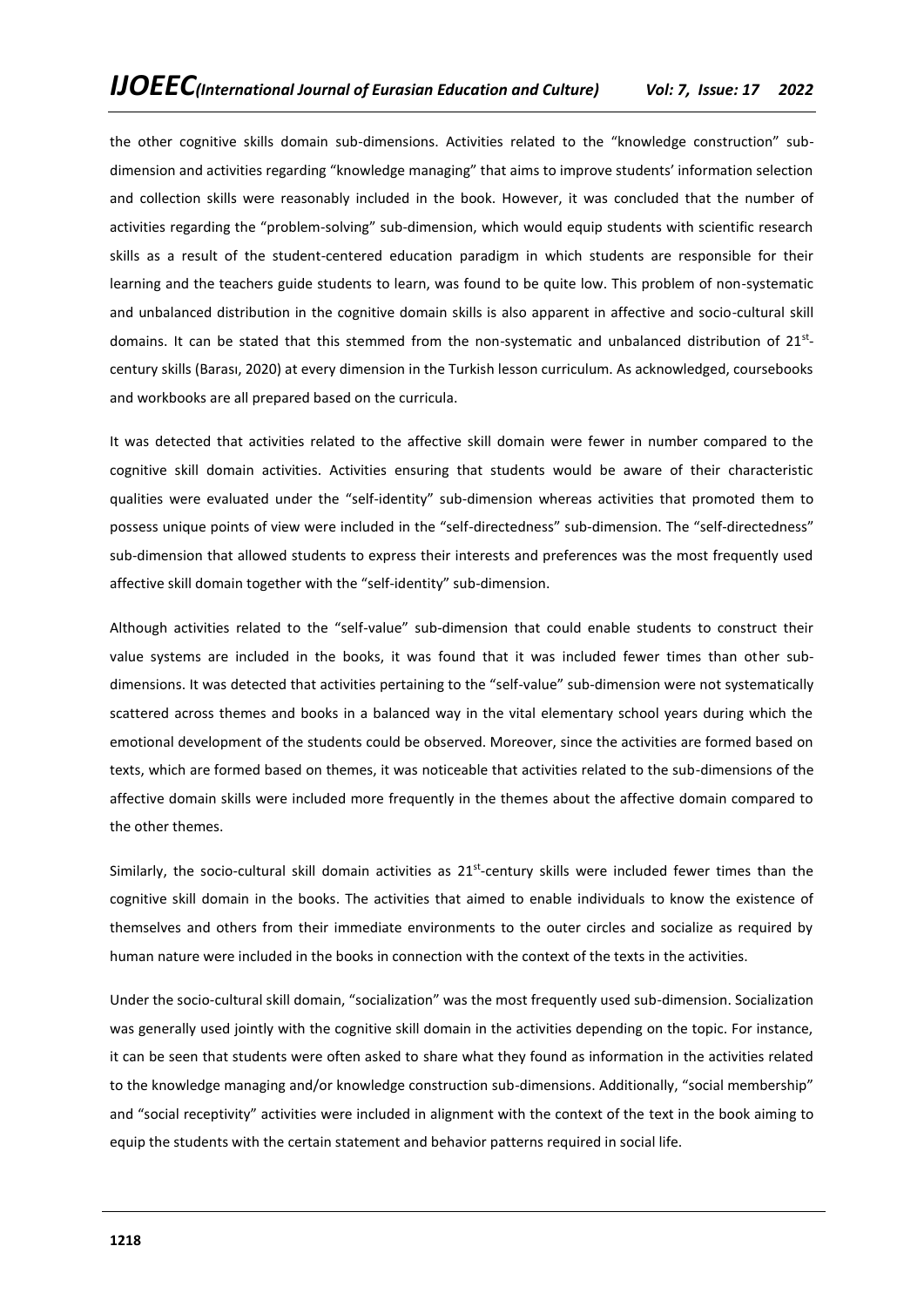Activities that focused on showing sensitivity to the disadvantaged individuals, respecting the other living beings' right to a living, and the responsibilities of the individuals regarding these issues as the prerequisites of living as a community were included under the "social fulfillment" sub-dimension. It was revealed that such activities were included merely a few times in the reviewed books.

Upon evaluation of the inclusion of 21<sup>st</sup>-century skills in the Turkish lesson workbooks in a general sense, it can be noted that 21<sup>st</sup>-century skills that were included in the competencies and learning outputs of the Turkish lesson curriculum did not sufficiently reflect on the activities in the workbooks that had an important place in the process of teaching and learning. However, in a study, it was found that activities designed in accordance with 21<sup>st</sup>-century skills improved communication by increasing the students' interest, collaboration, and participation (Atasoy, 2021). In another research that studied the effect of the activities designed in accordance with 21<sup>st</sup>-century skills on developing the critical and creative thinking skills, it was detected that activities designed with the consideration of 21<sup>st</sup>-century skills not only significantly improved all the dimensions of creative and critical thinking skills but also enhanced information, media, and technology literacy through the use of technology (Direkçi, 2021). In this sense, it can be stated that the use of 21<sup>st</sup>-century skills in educational environments and materials will be beneficial due to the opportunities provided for the skill-based practices supported by technology.

# **RECOMMENDATIONS**

As a result of these analyses, several recommendations can be made regarding the points to consider while conducting research on 21<sup>st</sup>-century skill domains included in coursebooks and workbooks, which are the most fundamental materials in teaching Turkish, and designing instructional materials related to Turkish lessons.

Skills referred to as 21<sup>st</sup>-century skills have not been built upon a fixed system and have been classified differently in various sources, which has caused academic research on 21<sup>st</sup>-century skills to have distinct scopes. Therefore, the difficulty to put the progress and elaboration in the field on the same ground must be taken into consideration. It appears that these differences have been attempted to be overcome by focusing on certain common points. Aside from that, a common structure has been tried to be achieved with the efforts of institutions from various subject areas by establishing some organizations. Based on these phenomena, it is recommended that further academic research on 21<sup>st</sup>-century skills use 21<sup>st</sup>-century skill dimensions suitable to the topics of investigation.

Regarding there commendations in the context of Turkish lessons, it is recommended that the program developers should carefully investigate the skills that were put into practice in 2018based on the new Turkish Curriculum and meticulously focus on the learning outcomes since the course materials, teaching process, and assessment dimensions are structured according to the curriculum. In the meantime, the Turkish Qualifications Framework (TQF) skills are another source recommended to be reviewed due to their similar characteristics to 21<sup>st</sup>-century skills.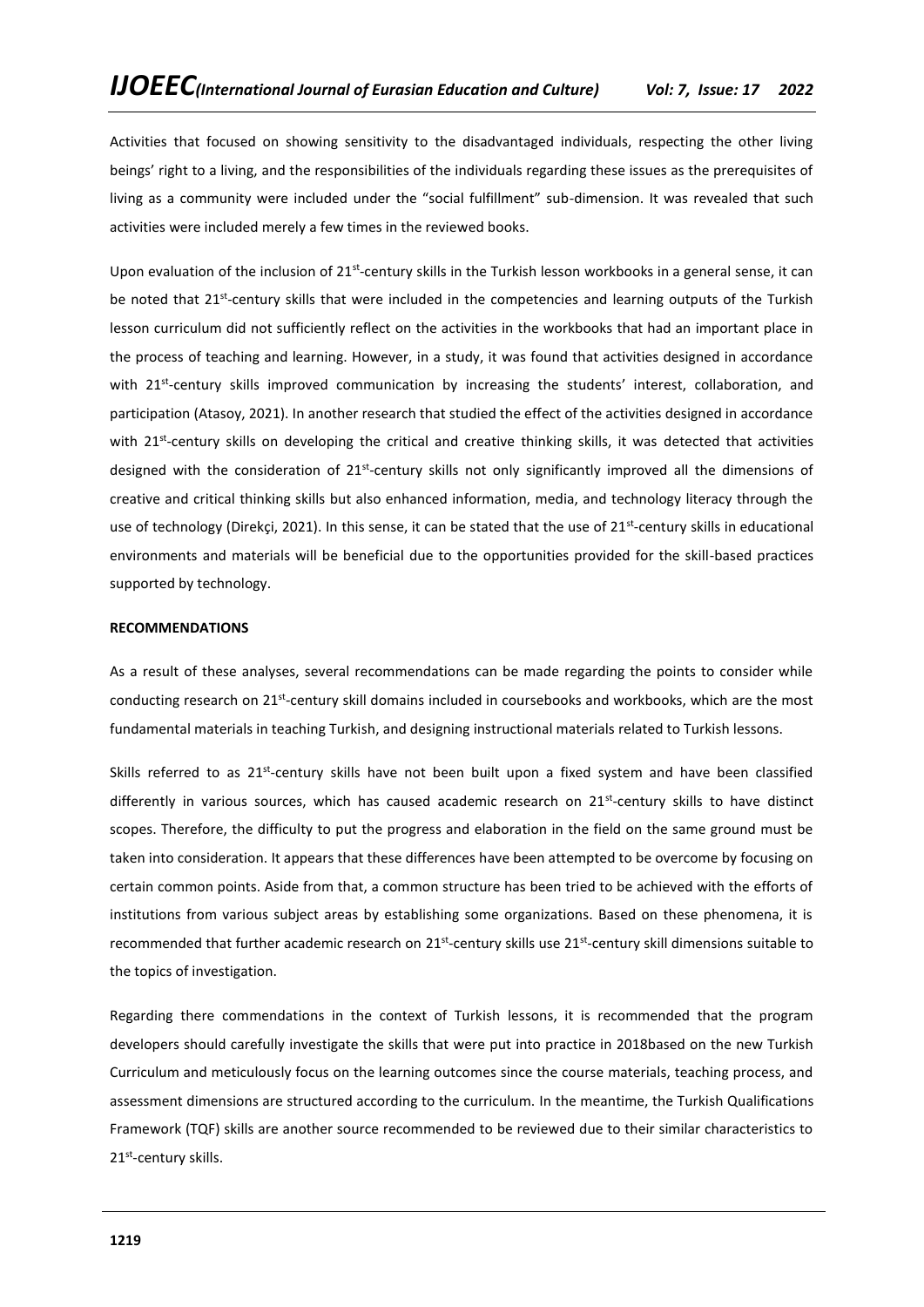It is presumed that the investigation of coursebooks and workbooks will be significant since Turkish lessons are mainly based on text-oriented instruction. Moreover, with the advancement of technology, different genres are more likely to be included in coursebooks and workbooks. Therefore, it is recommended that the research investigating coursebooks and workbooks should focus on different subjects, particularly on reading and writing activities that change with technology.

# **ETHICAL TEXT**

In this article, the journal writing rules, publication principles, research and publication ethics, and journal ethical rules were followed. Responsibility for any violations that may arise regarding the article belongs to the author (s).

**Author(s) Contribution Rate**: In this study, the first author contributed 50% and the second author contributed 50%. There is no conflict of interest between the authors.

### **REFERENCES**

- Atasoy, G. (2021). *İkidillilere Türkçe öğretiminde 21. yüzyıl becerileri ve yenilenmiş Bloom taksonomisine dayalı etkinlik tasarımı*[Yayımlanmamış Yüksek LisansTezi]. Yıldız Teknik Üniversitesi.
- Bal, M. (2018). Türkçe dersinin 21. yüzyıl becerileri açısından incelenmesi. *TurkishStudies Dergisi. 13(*4), 49 64.
- Barası, M. (2020). *2018 ortaokul Türkçe dersi öğretim programının 21. yüzyıl becerileri açısında nincelenmes i*[Yayımlanmamış Yüksek Lisans Tezi]. Gazi Üniversitesi.
- Çolak, Mehmet. (2018). *Ortaokul fen bilimleri dersinin 21. yüzyıl becerilerini kazandırmadaki etkililiğine ilişkin öğretmen görüşleri (Kayseri İli Örneği)* [Yayınlanmamış Yüksek Lisans Tezi].Erciyes Üniversitesi.
- Dede, C. (2010). Comparing frameworks for 21st century skills. Bellanca, J. and Brandt, R. (Eds.), *21st century skills: Rethinking how students learn* (pp. 51-76). Solution Tree Press.
- Demirel, Ö. (2005). *Eğitimde program geliştirme.*Pegem A Yayıncılık.
- Direkçi, A. (2021). 21. yüzyıl becerilerine gore tasarlanan öğretim etkinliklerinin eleştirel ve yaratıcı düşünme becerilerini geliştirmeye etkisi [Yayımlanmamış DoktoraTezi]. Bolu İzzet Baysal Üniversitesi.
- Kang, M.,Heo, H., Jo, I., Shin, J. & Seo, J. (2010). Developing an educational performance indicator for new millennium students. *Journal of Research on Technology in Education*, 43(2), 157-170,
- Kırgız, G. (2019). *Türkçe dersiyle 21. yüzyıl becerilerinin ilişkilendirilmesi* [Yayımlanmamış Yüksek Lisans Tezi]. Çanakkale Onsekiz Mart Üniversitesi.
- Koltuk, N. ve Kocakaya, S. (2015). 21. Yüzyıl becerilerinin gelişiminde djital öykülemeler: Ortaöğretim öğrencilerinin görüşlerinin incelenmesi. *Eğitim ve Öğretim Araştırmaları Dergisi, 4*(2), 354 – 363,
- Kutlu, D. (2018). *21st century learning: Integration of web 2.0 tools in Turkish adult language classrooms*[Unpublished doctoral dissertation]. Çağ University.
- MEB. (2017). http://mufredat.meb.gov.tr/SSS.aspx
- MEB. (2018). 2018 Türkçe dersi öğretim programı (1-8. Sınıflar). Milli Eğitim Bakanlığı.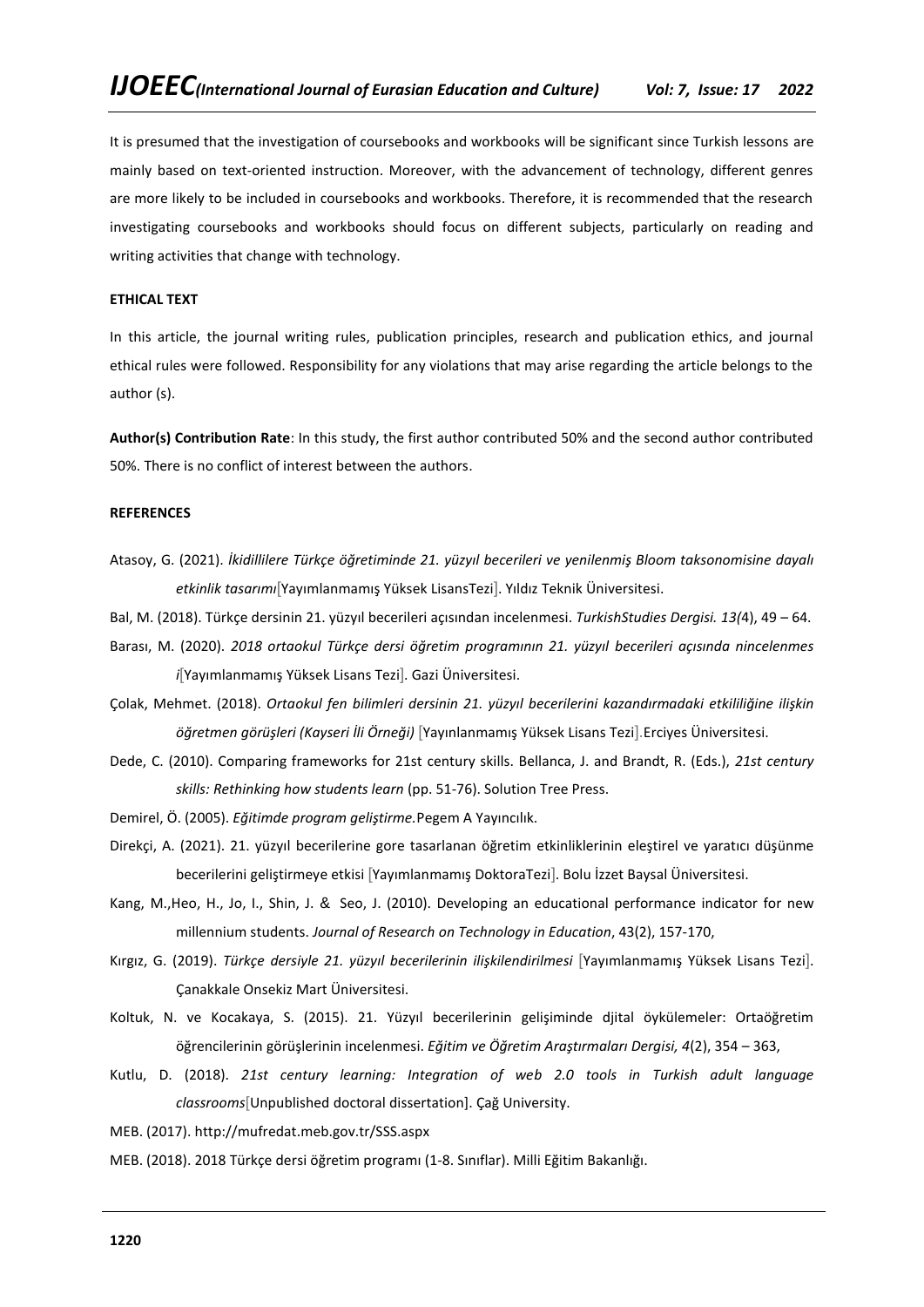Miles, M. &Huberman, A. M. (1994). *Qualitative data analysis.* Sage Publication.

National Research Council. (2011). *Assesing 21st century skills: Summary of workshop.* National Academies Press.

OECD. (2018). Web: [http://www.oecd.org/pisa/aboutpisa/.](http://www.oecd.org/pisa/aboutpisa/)(25.12.2018)

Partnership for 21st Century Skills. (2009). *Framework for 21st century learning.* Tucson,AZ:Author.Web[:https://www.p21.org/storage/documents/P21\\_Framework.pdf.](https://www.p21.org/storage/documents/P21_Framework.pdf)(02.05.2018) Tekin, H. (1980). *Okullarımızdaki Türkçe öğretimi*. Mars Matbaası.

Topçu, M. S. & Çiftçi, A. (2018). 21. yüzyıl becerileri ve STEM. Öğretir Özçelik, A. D. & Tuğluk, M. N. (Eds), Eğitimde ve endüstride 21. yüzyıl becerileri (pp. 95 – 115). Pegem A Yayıncılık.

Türk Dil Kurumu Sözlüğü. (2022). Web: [https://www.tdk.gov.tr/.](https://www.tdk.gov.tr/) (27.01.2022)

Yıldırım, A. & Şimşek, H. (2011). *Sosyal bilimlerde nitel araştırma yöntemleri.*SeçkinYayınevi.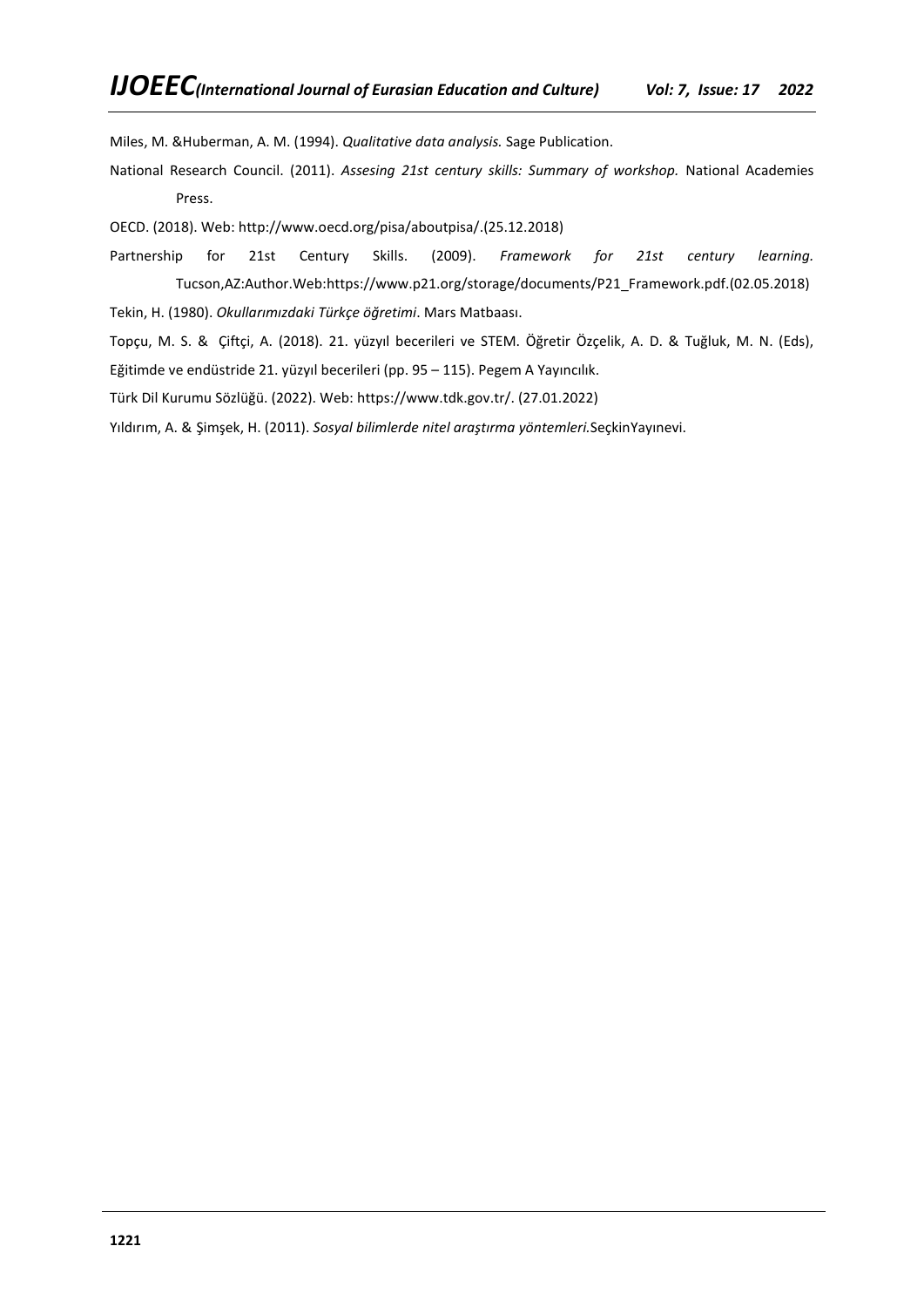# **TÜRKÇE DERSİ ETKİNLİKLERİNİN 21. YÜZYIL BECERİLERİ AÇISINDAN İNCELENMESİ†**

**ÖZ**

Bu araştırmada, Türkçe ders ve öğrenci çalışma kitaplarında yer alan etkinliklerin 21. Yüzyıl becerini nasıl yansıttıkları incelenmiştir. Çalışmada 21. Yüzyıl becerileri bilişsel, duyuşsal ve sosyokültürel beceri alanları ve bu alanların alt boyutları açısından ele alınmıştır. Çalışma nitel araştırma yöntemiyle desenlenmiş bir durum çalışmasıdır. 2017 – 2018 eğitim öğretim yılında okutulan 5. Sınıf Türkçe ders kitabı ve 6,7 ve 8. Sınıf Türkçe öğrenci çalışma kitaplarında yer alan etkinlikler amaçlı örnekleme yöntemiyle seçilmiştir. Doküman incelemesi ile toplanan veriler betimsel analiz yöntemiyle çözümlenmiştir. Elde edilen bulgulara göre, kitaplarda bilişsel beceri alanı ile ilgili etkinliklerin diğer beceri alanlarına oranla daha fazla olduğu görülmüştür. Duyuşsal ve sosyokültürel beceri alanları ile ilgili etkinliklerin nispeten az olması ile birlikte tüm beceri alanlarında alt boyutlara göre de dengeli bir dağılımdan söz edilememektedir. Etkinliklerde teknolojik gelişmelerle birlikte günlük hayata giren birtakım iletişim araçları veya ortamları (eposta, forum vb.) kullanılsa da etkinliklerin ilgi çekiciliğinin artırılmasının ve beceri alanlarına göre dağılımlarının dengeli olması gerektiği düşünülmektedir.

**Anahtar Kelimeler:**21. Yüzyıl Becerileri, Türkçe ders kitabı, etkinlik

<sup>†</sup> Bu çalışma, Balıkesir Üniversitesi'nde birinci yazarın ikinci yazar danışmanlığında hazırladığı yüksek lisans tezinden üretilmiştir.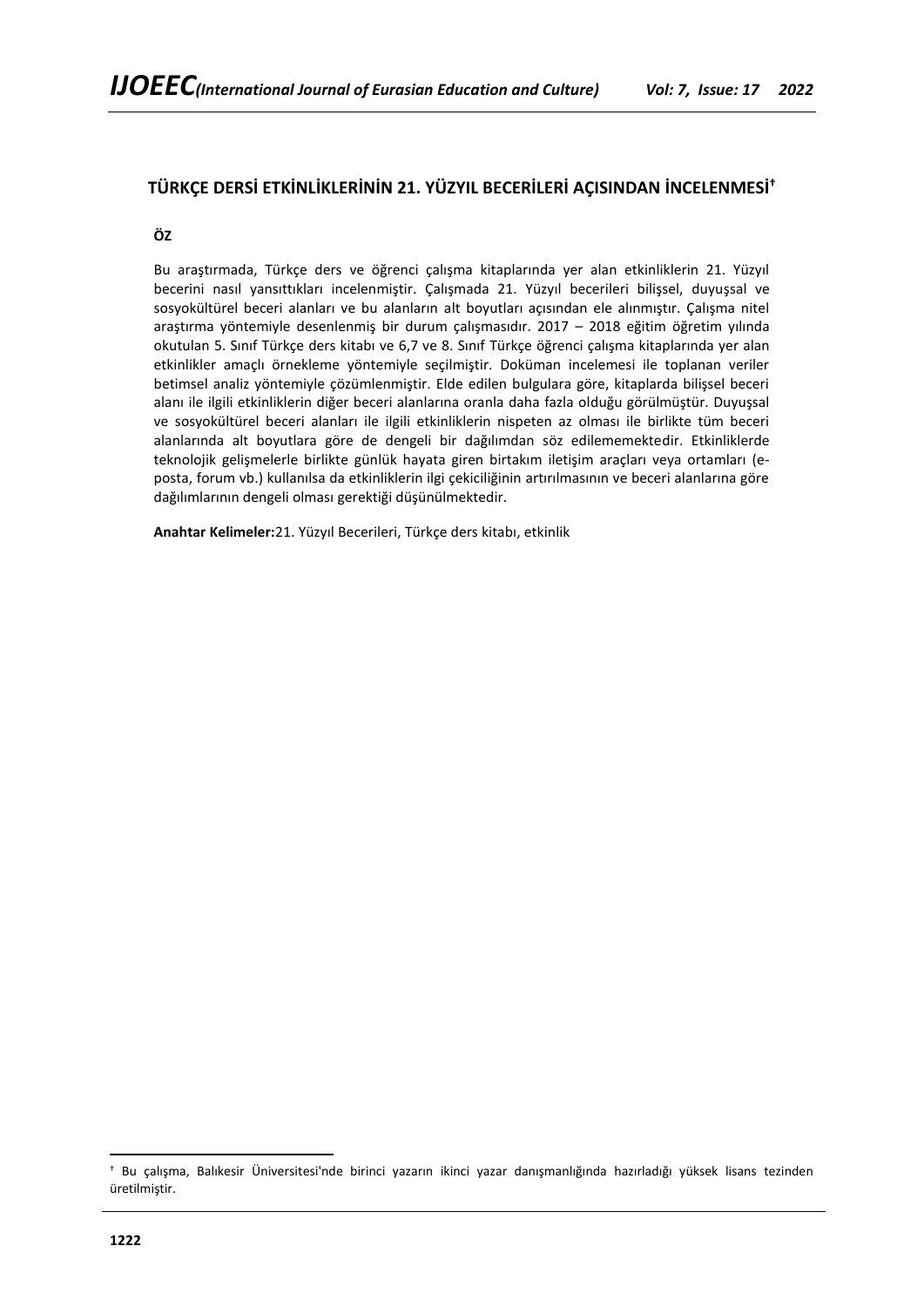### **GİRİŞ**

Toplumsal bir varlık olan insan, yaşamını sürdürebilmek için diğer insanlarla iletişim kurma ihtiyacı hisseder. "Dil iletişimde en önemli unsurlardan biridir. Dil becerilerine sahip olunması sağlıklı iletişimin gerçekleşmesi için çok büyük öneme sahiptir. Bireyler arasında sağlıklı ilişkilerin kurulabilmesi için etkili bir iletişime ihtiyaç vardır. İletişimin etkili bir şekilde gerçekleşebilmesi için ise bu aracın etkili ve verimli kullanılması şarttır. Kişinin iletişim yeteneğini büyük ölçüde, iletişim aracı olan dilini kullanabilme becerisi belirler" (Tekin, 1980, s. 17).

Duygu, düşünce paylaşımının yanında bilgi ve becerilerin aktarılması da dil aracılığıyla gerçekleşmektedir. İnsanlar bilgi ve becerilerinin gelecek nesillere aktarılması, kültürlerinin ve geleneklerinin devamlılığını sağlayabilmek için dil eğitimine ihtiyaç duymuşlardır. Bu noktada ana dili eğitimi büyük önem taşımaktadır. Ülkelerin kendi öğrencilerine ana dili eğitimi programları hazırladıkları ve ana dili eğitimine büyük önem verildiği bilinmektedir. Hatta son zamanlarda ana dili öğretim programlarında uluslararası araştırmalara başlanması, konu ile ilgili hassasiyetin milletlerce ne ölçüde arttığı hakkında fikir sahibi olunmasını da sağlamaktadır.

Kaliteli ana dili eğitimi almış bireyler, bilgi ve beceri kazanmada daha avantajlı olmaktadırlar. Aynı zamanda bu bireylerin kaliteli ana dili eğitimi almamış kişilere göre daha sağlıklı iletişim kurabildikleri bilinmektedir. Ülkemizde öğrencilerin çağın gereklerine uygun bir şekilde yeterli düzeyde ana dili eğitimi almaları için gerekli çalışmalar yapılmaktadır. Millî Eğitim Bakanlığı da yeni demeç ve dokümanlarında değişen ve gelişen koşullar içerisinde çağın gereklerine uygun bir eğitimle iletişim becerileri gelişmiş bireyler yetiştirmeyi hedeflemekte olduğunu beyan etmektedir. Bilim ve teknolojide yaşanan hızlı değişim, bireyin ve toplumun değişen ihtiyaçları, öğrenme öğretme teori ve yaklaşımlarındaki yenilik ve gelişmeler bireylerden beklenen rolleri de doğrudan etkilemiştir. Bu değişim bilgiyi üreten, hayatta işlevsel olarak kullanabilen, problem çözebilen, eleştirel düşünen, girişimci, kararlı, iletişim becerilerine sahip, empati yapabilen, topluma ve kültüre katkı sağlayan vb. niteliklerdeki bir bireyi tanımlamaktadır" (Milli Eğitim Bakanlığı [MEB], 2018, s. 3).

TDK'ye (2022) göre beceri; "1. isim Elinden iş gelme durumu, ustalık, maharet., 2. isim Kişinin yatkınlık ve öğrenime bağlı olarak bir işi başarma ve bir işlemi amaca uygun olarak sonuçlandırma yeteneği, maharet." anlamlarına gelmektedir. Çağımızda bilgiyi ezberde tutmaktan çok gerekli bilgiye ulaşabilme ve gerektiği zaman kullanabilme becerisine daha çok önem verilmektedir. İçinde bulunduğumuz dönemde toplumsal, endüstriyel ve teknolojik alandaki gelişmeler bilgi teknolojilerini iyi kullanabilen, değişime ve gelişime açık, takım çalışmasına uyum sağlayabilen, iletişim becerileri gelişmiş bireylerin yetişmesini zorunlu hale gelmiştir. Dünyada ekonomik kalkınma amacıyla kurulmuş birtakım kuruluşların (OECD gibi) araştırma yaptıkları ülkelerde yokladıkları önemli becerilerden biri de bireyin konuştuğu dilin becerilerine ne ölçüde sahip olduklarıdır.

Uluslararası Öğrenci Değerlendirme Programı (PISA), zorunlu eğitimlerini tamamlamak üzere olan 15 yaşındaki öğrencilerin bilgi ve becerilerini ölçerek dünya genelinde eğitim sistemlerini üç yılda bir ölçmeyi amaçlayan bir programdır. PISA öğrencilerin okulda öğrendiklerini gerçek hayat durumlarında nasıl iyi kullanabildiklerini ölçer. Programın 2000 yılında başladığı tarihten beri 90'dan fazla ülke ölçümlere katılmıştır. Üç yılda bir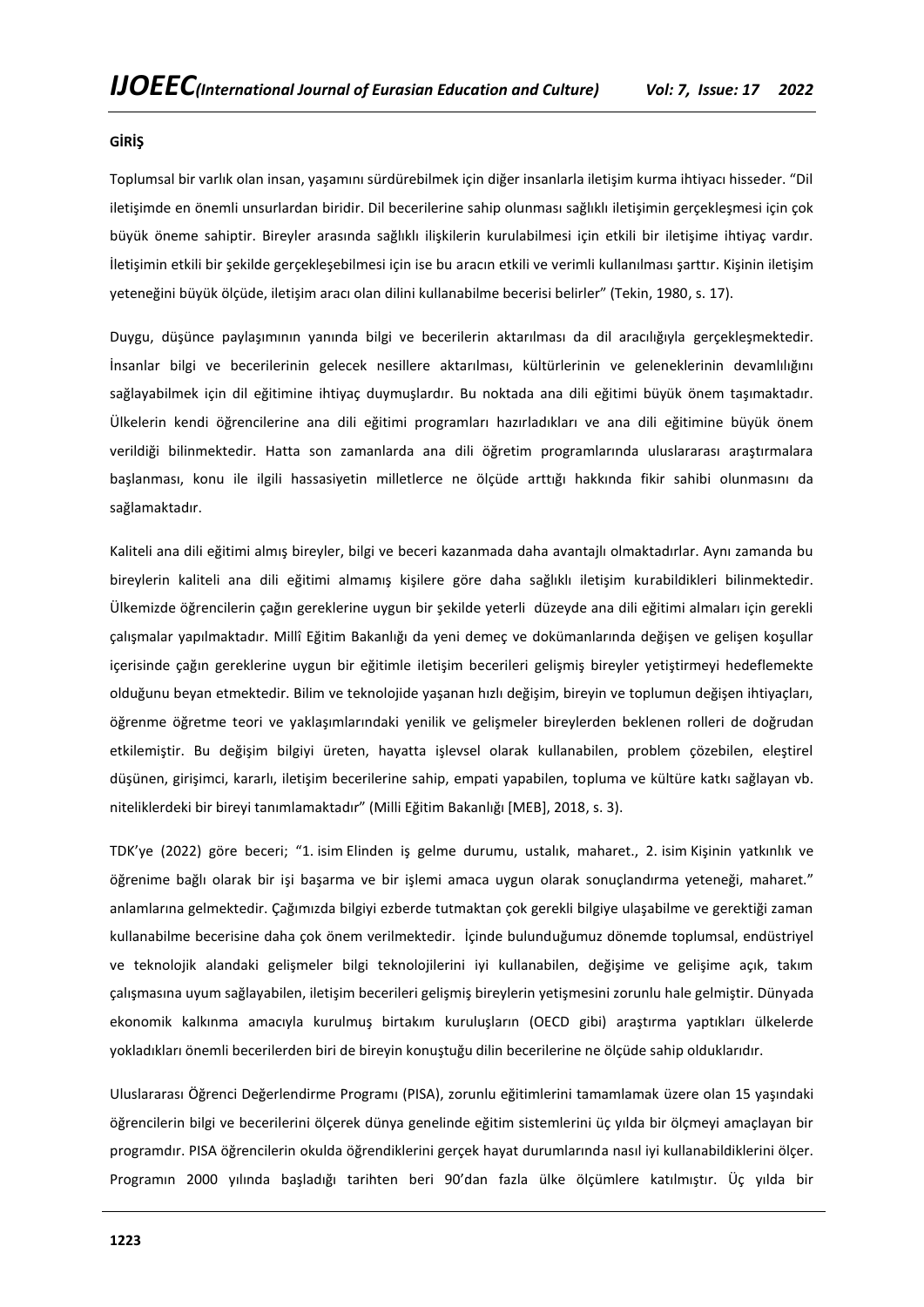gerçekleştirilen sınavlarla öğrenciler okuma becerileri, matematik ve fen bilimleri gibi temel alanlarda teste tabi olurlar. Örneğin 2000 yılında okuma becerilerine odaklanılmış ve derinlemesine bilgi edinilmiştir. Üç ana konuya ek olarak, öğrenciler 2015 yılında işbirlikli problem çözme ve 2018 yılında küresel rekabet gibi inovatif alanlarda da test edilmişlerdir. Bazı ülkeler yöneticilerden öğrencilerinin finansal okuryazarlık alanında da test edilmesini talep etmişlerdir (OECD, 2018).

Değişen yaşam koşulları, öğrencilerin ve ailelerin de okuldan ve derslerden beklentilerinin değişmesini de beraberinde getirmiştir. Eğitim ile hayatın pek çok alanının bağlantılı olduğu bilinen bir gerçektir. Günümüz öğrencileri eski dönemlerden çok farklı bir dönemde, çok farklı imkânlar içerisinde yaşamaktadırlar. Öğrenciler için uyarıcılar çeşitlenmiştir. Öğrencilerden çağın gereklerine uygun becerilere sahip olmaları beklenmektedir.

Çok farklı boyutları olan ve tanımı üzerinde ortaklık sağlanamayan, içinde bulunduğumuz çağın becerileri kaynaklarda "21. Yüzyıl Becerileri" olarak adlandırılmaktadır. 21. yüzyıl becerilerinin genel yapısı Şekil 1'de görülmektedir. Öğrenmenin içerisine çok farklı boyutların dahil olduğu ve öğrenme uyarıcılarının çeşitlendiği, öğrenme sınırlarının ortadan kalktığı ve okullardan çok hayat ve kariyer planlamanın önem kazandığı bir yapı gözlenmektedir.



**Şekil 2.** 21. Yüzyıl Öğrenci Çıktıları ve Destekleyici Sistemler(Partnership for 21st Century Skills, 2009)

Yukarıda yapılan sınıflama dışında ulusal ve uluslararası bazı kurum ve kuruluşlar 21. yüzyıl becerilerinin boyutlarını ve boyutlarının içeriğini farklı şekillerde tanımlamaktadır. Bu tanımlamalardan bazıları aşağıdaki tabloda gösterilmiştir.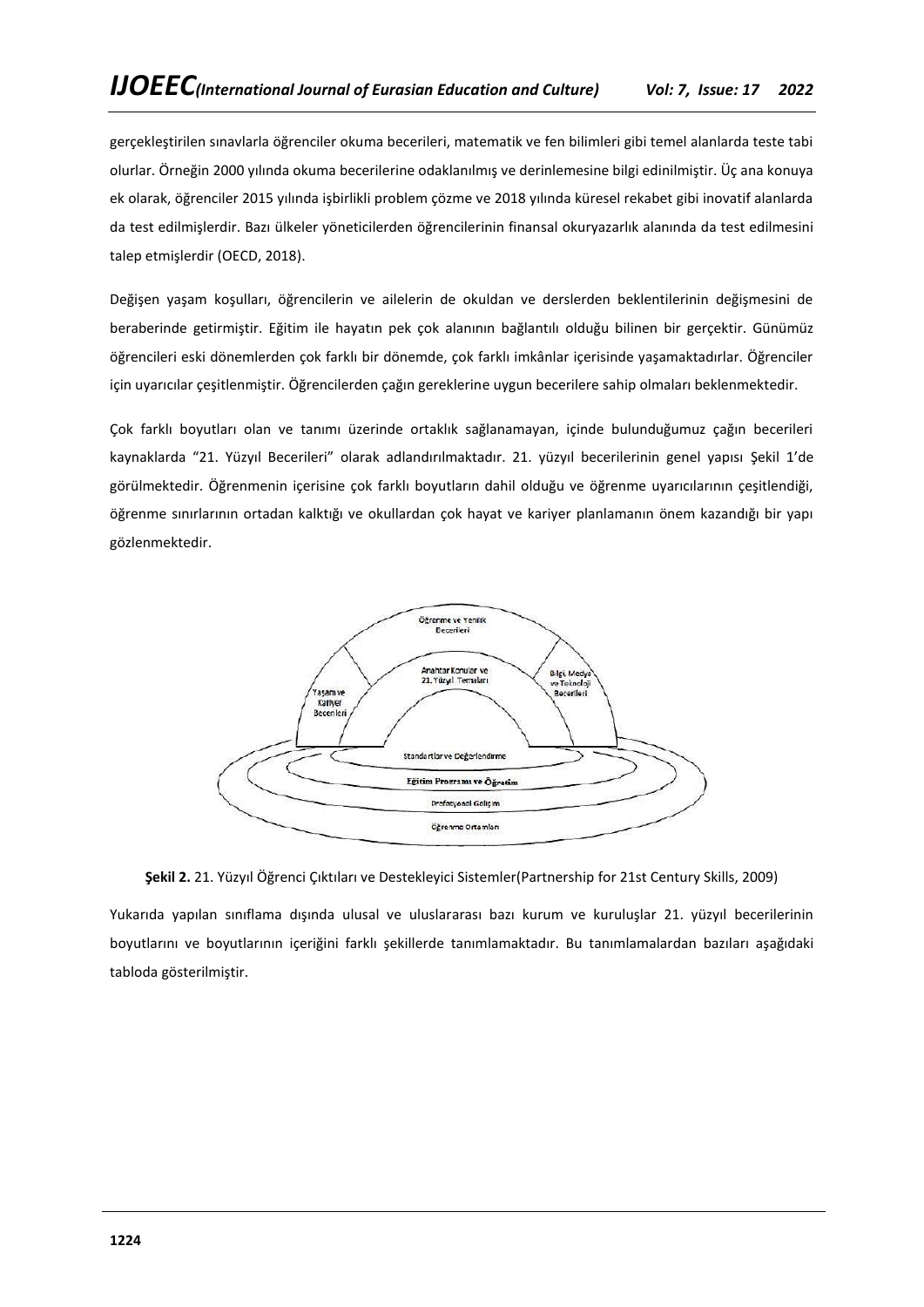**Tablo 1.** 21. Yüzyıl Becerilerine Yönelik Farklı Çerçeveler (Dede, 2010; Kotluk ve Kocakaya, 2015; National Research Council [NRC], 2011 Akt. Topçu ve Çiftçi, 2018)

| <b>ISTE/NETS</b>                           | OECD                                          | <b>NRC</b>                      |
|--------------------------------------------|-----------------------------------------------|---------------------------------|
| <b>Yaratıcılık ve Yenilik</b>              | Araçları Etkileşimli Olarak Kullanma          | <b>Bilişsel Beceriler</b>       |
| - Yaratıcı düşünme, bilgi inşası, ürün     | Dil<br>sembollerini ve metinlerini<br>$\sim$  | - Rutin olmayan problem çözme - |
| geliştirme ve teknolojiyi kullanma         | etkileşimli olarak kullanma                   | Eleştirel düşünme               |
| süreçleri                                  | - Bilgiyi etkileşimli olarak kullanma         | - Sistemsel düşünme             |
| - Eleştirel düşünme, problem çözme ve      | - Teknolojiyi interaktif olarak kullanma      |                                 |
| karar verme                                |                                               | Kişilerarası Beceriler          |
|                                            | Heterojen Gruplarda Etkileşim                 | - Karmaşık iletişim             |
| İletişim ve İşbirliği                      | - Başkalarıyla iyi ilişki kurma               | - Sosyal beceriler              |
| - Öğrencilerin işbirliği içinde çalışması  | - Takımlar halinde çalışma ve işbirliği       | - Takım çalışması               |
| ve iletişim kurması için dijital medya ve  | yapma                                         | - Kültürel duyarlılık           |
| ortamları kullanması                       | - Çatışmaları yönetmek ve çözmek              | - Çeşitlilikle baş etme         |
| Araştırma ve Bilgi Akışı                   | Özerk Davranmak                               | <b>icsel Beceriler</b>          |
| - Dijital araçlarla bilginin toplanması,   | - Büyük resmin içinde hareket etmek           | - Kendini yönetme               |
| kullanımı ve değerlendirilmesi             | - Yaşam planları ve kişisel projeler          | - Zaman yönetimi                |
|                                            | oluşturmak ve yürütmek                        | - Kendini geliştirme            |
| Eleştirel Düşünme, Problem Çözme ve        | - Hakları, ilgileri, sınırları ve ihtiyaçları | - Kendini düzenleme             |
| <b>Karar Verme</b>                         | savunmak                                      | - Uyum sağlama                  |
| - Öğrencilerin araştırma ve planlama       |                                               | - Yürütücü işlev                |
| yapmaları,<br>projeleri<br>yönetmeleri,    |                                               |                                 |
| sorunları çözmeleri ve uygun dijital       |                                               |                                 |
| araçları ve kaynakları kullanarak bilinçli |                                               |                                 |
| kararlar almaları için eleştirel düşünme   |                                               |                                 |
| becerilerini kullanmaları                  |                                               |                                 |
| Dijital Vatandaşlık                        |                                               |                                 |
| - Teknoloji ile ilgili toplumsal ve        |                                               |                                 |
| küresel sorunları anlama Teknoloji         |                                               |                                 |
| İşlemleri ve Kavramları                    |                                               |                                 |
| - Öğrencilerin teknoloji kavramlarını,     |                                               |                                 |
| sistemlerini ve işlemlerini anlamaları     |                                               |                                 |

Çoklu bileşenlerden oluşan P21 öğrenme modeli ABD'de 21 eyalette uygulanmakta ve 30'dan fazla kurum tarafından desteklenmektedir. Bu kurumlar faaliyet alanları olarak farklılıklar göstermekle birlikte eğitim ile ilgili kurum olma özelliği gösteren kurumlardır. P21 projesinde öğrenme çıktılarından oluşan bir boyut ve destek sistemleri adı verilen bir başka boyut bulunmaktadır. Öğrenme çıktıları dört temel bileşene sahiptir. Bunlar: öğrenme ve yenilenme becerileri; bilgi, medya ve teknoloji becerileri; yaşam ve kariyer becerileri ile anahtar disiplinlerdir.

Öğrenme ve yenilenme becerileri; eleştirel düşünme ve problem çözme becerileri, yaratıcı düşünme ve yeniliği uygulama becerileri, problem çözme becerileri, iletişim becerileri ve işbirliği becerilerinden oluşmaktadır. Bilgi, medya ve teknoloji becerileri; bilgi okuryazarlığı, medya okuryazarlığı ile bilgi ve iletişim teknolojileri okuryazarlığından oluşmaktadır. Yaşam ve kariyer becerileri; esneklik ve uyum, girişimcilik ve özyönelim, sosyal ve kültürlerarası beceriler, üretkenlik ve sorumluluk ile liderlik ve sorumluluktan oluşmaktadır. Anahtar disiplinler; dil edinimi, okuma ve dil sanatları, dünya dilleri, sanat, matematik, fen, coğrafya, tarih, devlet ve vatandaşlıktan oluşmaktadır. Destek sistemler ise ölçme ve değerlendirme, dersler ve programlar, profesyonel gelişme ve öğrenme çevresinden oluşmaktadır (P21, 2009).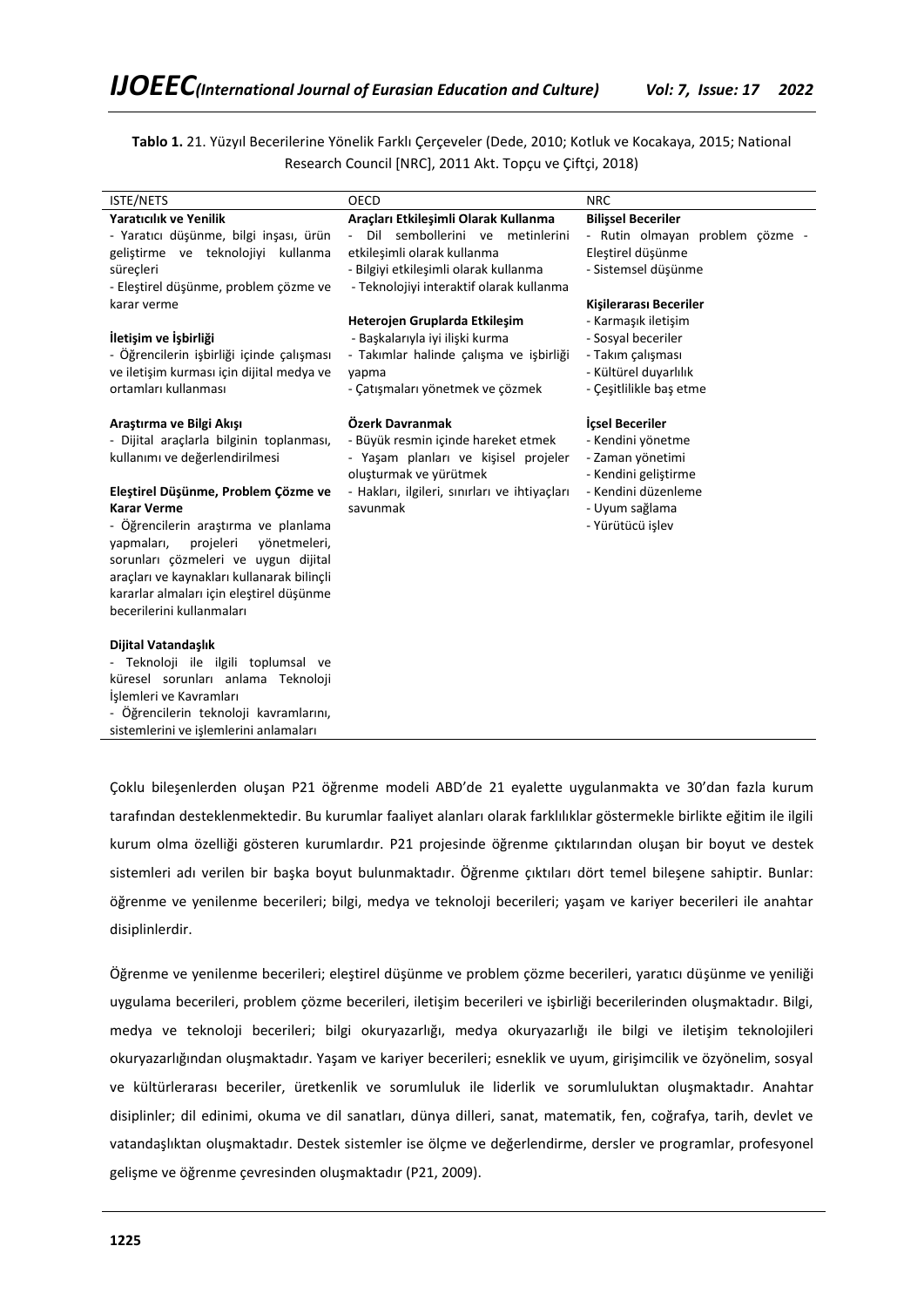21. yüzyıl becerileri konusu yalnızca eğitim bilimlerinin değil aynı zamanda ekonomiden teknolojiye, siyasetten sosyolojiye kadar çok geniş bir alanın ilgisini çekmiştir. Bu bakımdan konuyla alakalı çalışmalar geniş bir alana yayılmıştır. Eğitim bilimlerini ilgilendiren çalışmalarda 21. Yüzyıl Becerileri genellikle üç temel alanda incelenmiştir. Çalışmaya kaynaklık eden Kang, Heo, Jo, ShinveSeo'nun (2010) "Yeni Binyılın Öğrencileri için Eğitim Performans Ölçeği Geliştirme" adlı çalışmalarında üç temel beceri üzerinde durulmuştur. Bu beceriler "bilişsel, duyuşsal, sosyokültürel beceriler"dir. Yine Kangvd. (2010)'nin çalışmasında bu üç temel başlık altında birçok alt başlığa yer verilmiştir.

| Beceri Alanı                                                                           | Alt Boyutlar                   | Alt Boyutların Tanımları                                                          |
|----------------------------------------------------------------------------------------|--------------------------------|-----------------------------------------------------------------------------------|
|                                                                                        | Bilgi Yönetim Becerisi         | Araç kullanımı, kaynakların kullanımı, sorgulama becerisi                         |
|                                                                                        | Bilgi Yapılandırma<br>Becerisi | Bilgiyi işleme, akıl yürütme becerileri, eleştirel düşünme                        |
| <b>Bilissel</b>                                                                        | Bilgi Kullanma Becerisi        | Analitik beceriler, yargılama ve değerlendirme, çözüm üretme                      |
|                                                                                        | Problem Cözme Yeteneği         | Üstbiliş, yaratıcı düşünme becerileri                                             |
|                                                                                        | Öz kimlik                      | Kendini algılama, öz saygı, benlik                                                |
|                                                                                        | Öz değer                       | Farkındalık, güvenirlik, dürüstlük                                                |
| Duyuşsal                                                                               | Öz sorumluluk                  | Öz yeterlik, hedef belirleme, yükümlülük (sorumluluk)                             |
|                                                                                        | Öz yönelim                     | Girişkenlik, direnme, ısrar sorumluluk                                            |
|                                                                                        | Sosyal üyelik                  | kültürel<br>değer<br>Toplumsal<br>sistemi,<br>topluluk<br>duygusu,<br>vatandaslık |
| Sosyokültürel                                                                          | Sosyal uyum                    | Kültürler arası anlayış, farklılıklara hoşgörü                                    |
| Dil akıcılığı, kültürler arası iletişim becerileri, iletişim becerileri<br>Sosyalleşme |                                |                                                                                   |
|                                                                                        | Sosyal ifa                     | Liderlik, takım çalışması, sosyal hizmetleri yerine getirme                       |

\*Kang, M.,Heo, H., Jo, I., Shin, J. ve Seo, J. (2010). Developing an Educational Performance Indicator for New Millennium Students. *Journal of Researchon Technology in Education*, 43(2), (pp. 157-170).

Ülkemizde eğitim alanında 2000'li yıllarda yeni bir paradigma esas alınmış ve öğrenci merkezli eğitim anlayışına uygun öğretim programları geliştirilmiştir. Öğrencinin pasif alıcı konumda olduğu anlayış terk edilerek öğrencinin eğitim sürecinde aktif olduğu ve öğretmenin bilgi aktarımı yapan bir kaynak olmaktan çok öğrencilerin öğrenme deneyimlerine rehberlik edici bir konumda olması beklenmiştir. Kendi öğrenmelerinden sorumlu, üst düzey düşünme becerileri gelişmiş bireylerin yetiştirilmesi amaçlanmıştır. Geleneksel eğitimin çerçevesinden çıkarak öğretmen merkezli bir eğitim yaklaşımından öğrenci merkeze alan yeni yönelimler bireyde üst düzey düşünmeyi geliştirme ve bilgilerini yaşama aktarabilmeleri amaçlanmıştır (Demirel, 2005).

Tarihsel süreç içerisinde öğretim programlarında sürekli değişim ve gelişim amacı güdülmüştür. Programlarda çağdaş yaklaşımlar esas alınmış ve öğrenci merkezli eğitim anlayışına geçilmesi ile birlikte bilgiden çok beceri ön plana çıkmıştır. Uluslararası standartlar ve uluslararası organizasyonların araştırmaları da program geliştirme sürecinde ön planda tutulan faktörlerden olmuştur. Güncellenen son programda velilerin ve konu ile ilgili çevrelerin sorularının yanıtlandığı bir platformda "Taslak öğretim programlarının geliştirilmesinde uluslararası standartlar dikkate alındı mı?" sorusuna cevap olarak Milli Eğitim Bakanlığı Talim ve Terbiye Kurulu Başkanlığı uluslararası karşılaştırmalarla farklı eğitim sistemlerinin analiz edilmesi ve kendi eğitim sistemimizi geliştirmenin yollarının belirlendiğini ifade etmiştir. Bunun yanında uluslararası değerlendirmelerden (PISA, TIMSS gibi) yararlanılarak farklı ülkelerin eğitim uygulamalarının ve öğretim programlarının karşılaştırılmasına imkân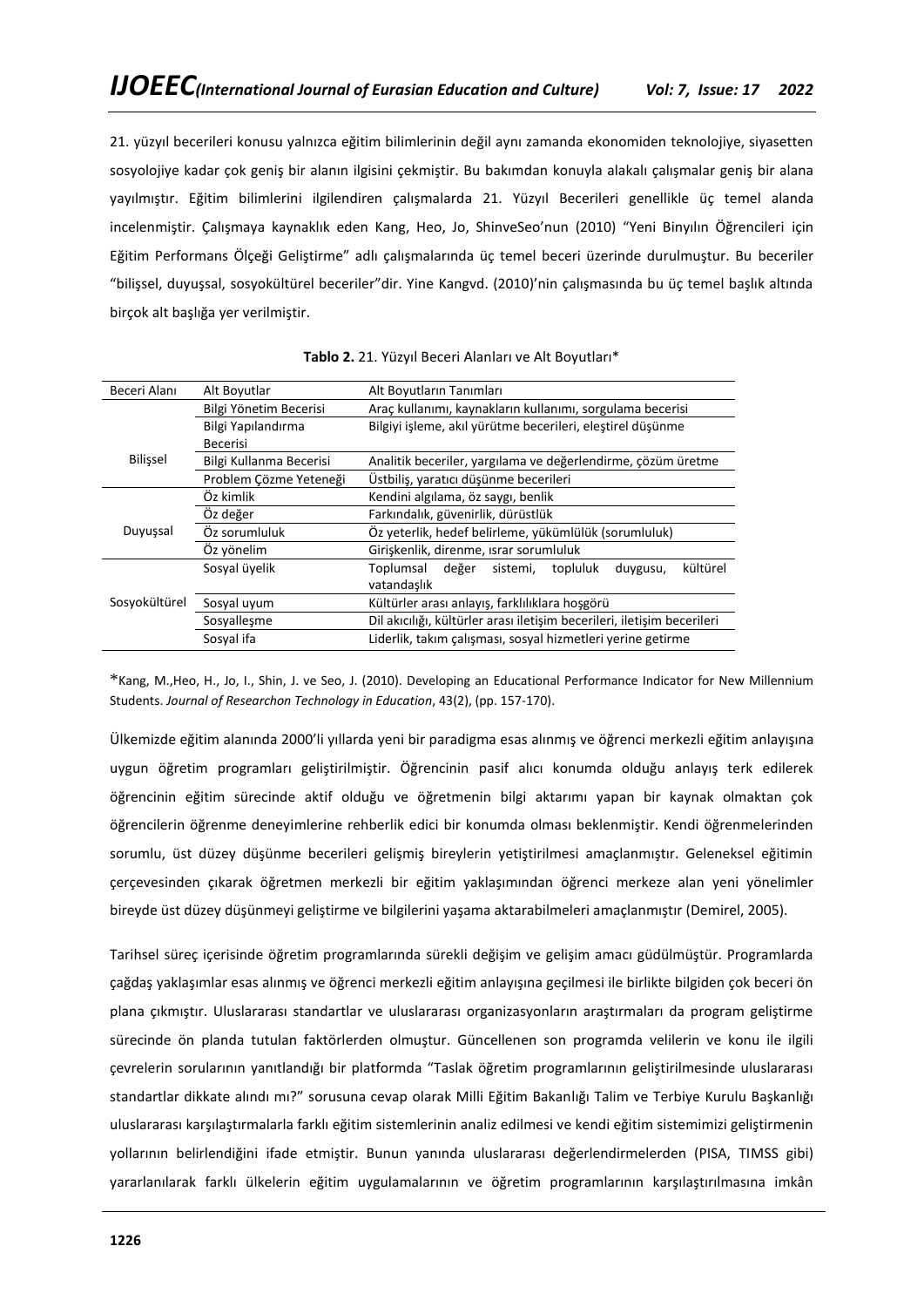sağladığına değinilerek karşılaştırmalar, araştırmalar ve ülkemizdeki beklentiler ile programların geliştirilmesinin öncesinde bilgi edinildiği ifade edilmiştir (MEB, 2017).

Değişen programın etkileri öğretim materyallerinin de değişmesini gerektirmiştir. MEB Talim ve Terbiye Kurulu Başkanlığı bünyesinde kurulan komisyon marifetiyle Türkçe dersinin okutulması esnasında kullanılacak olan kitaplar "ders kitabı, öğrenci çalışma kitabı ve öğretmen kılavuz kitabı" olmak üzere üç ayrı kitap olarak basılmıştır. 2017 yılında değişen Türkçe Dersi Öğretim Programı ile kademeli bir geçiş yapılarak 5. Sınıflarda Türkçe ders kitabı, çalışma kitabında yer alan etkinlikleri de kapsayacak şekilde hazırlanmış ve öğretmen kılavuz kitabının basımına da gidilmemiştir.

Süregelen bir uygulama olarak derslerde kullanılan temel öğretim materyallerinin kitaplar olması, Türkçe dersine ait kazanımların gerçekleştirilmesinde kitapların önemli bir konuma sahip olması sonucunu da beraberinde getirmiştir. Bu öneme binaen ders kitaplarının incelenmesi ile ilgili lisans ve lisansüstü seviyede dersler açılmıştır ve birçok makale ve tez yazılmıştır. Kitap inceleme üzerine yapılan bilimsel çalışmaların konuları çeşitlilik arz etse de çoğunlukla çocuğa görelik, içeriğin ve kazanımların gerçekleştirilmesine etkisi, biçimsel özelliklerin irdelenmesi gibi konulardan oluştuğu görülmektedir.

Çağımız bilgi teknolojilerinin hızla geliştiği ve değiştiği, bilgiye ulaşma kaynaklarının çeşitlendiği, ne öğrenildiğinden çok nasıl öğrenildiğinin önem kazandığı, öğrenme durumlarının çoklu materyallerle desteklendiği ve öğrenmelere rehberlik edildiği bir çağdır. Böylesi bir çağda ders kitaplarının çağın gereklerine uygun bir hale getirilmesi, öğrenenlerin okul ve okul dışı ortamda maruz kaldıkları çeşitli uyarıcılardan kopuk olmaması ve içeriğinde bu uyarıcılara yer vermesi büyük önem arz etmektedir.

Bu çalışmada Türkçe dersi çalışma kitaplarında 21. yüzyıl becerilerinin nasıl yer aldığını belirlemek amaçlanmıştır. Bu amaç çerçevesinde aşağıdaki sorulara cevap aranmıştır:

- 1. Türkçe dersi çalışma kitaplarında 21. yüzyıl becerilerinin bilişsel boyutlarına nasıl yer verilmektedir?
- 2. Türkçe dersi çalışma kitaplarında 21. yüzyıl becerilerinin duyuşsal boyutlarına nasıl yer verilmektedir?
- 3. Türkçe dersi çalışma kitaplarında 21. yüzyıl becerilerinin sosyokültürel boyutlarına nasıl yer verilmektedir?

### **YÖNTEM**

# **Araştırma Deseni**

Araştırma nitel araştırma yöntemlerinden durum çalışmasına göre desenlenmiştir. Araştırmada 5. sınıf Türkçe ders kitabı ve 6,7 ve 8. Türkçe öğrenci çalışma kitaplarında yer alan etkinlikler 21. yüzyıl becerileri açısından incelenmiştir. Araştırmanın verileri doküman incelemesi tekniği ile edinmiştir. "Doküman incelemesi,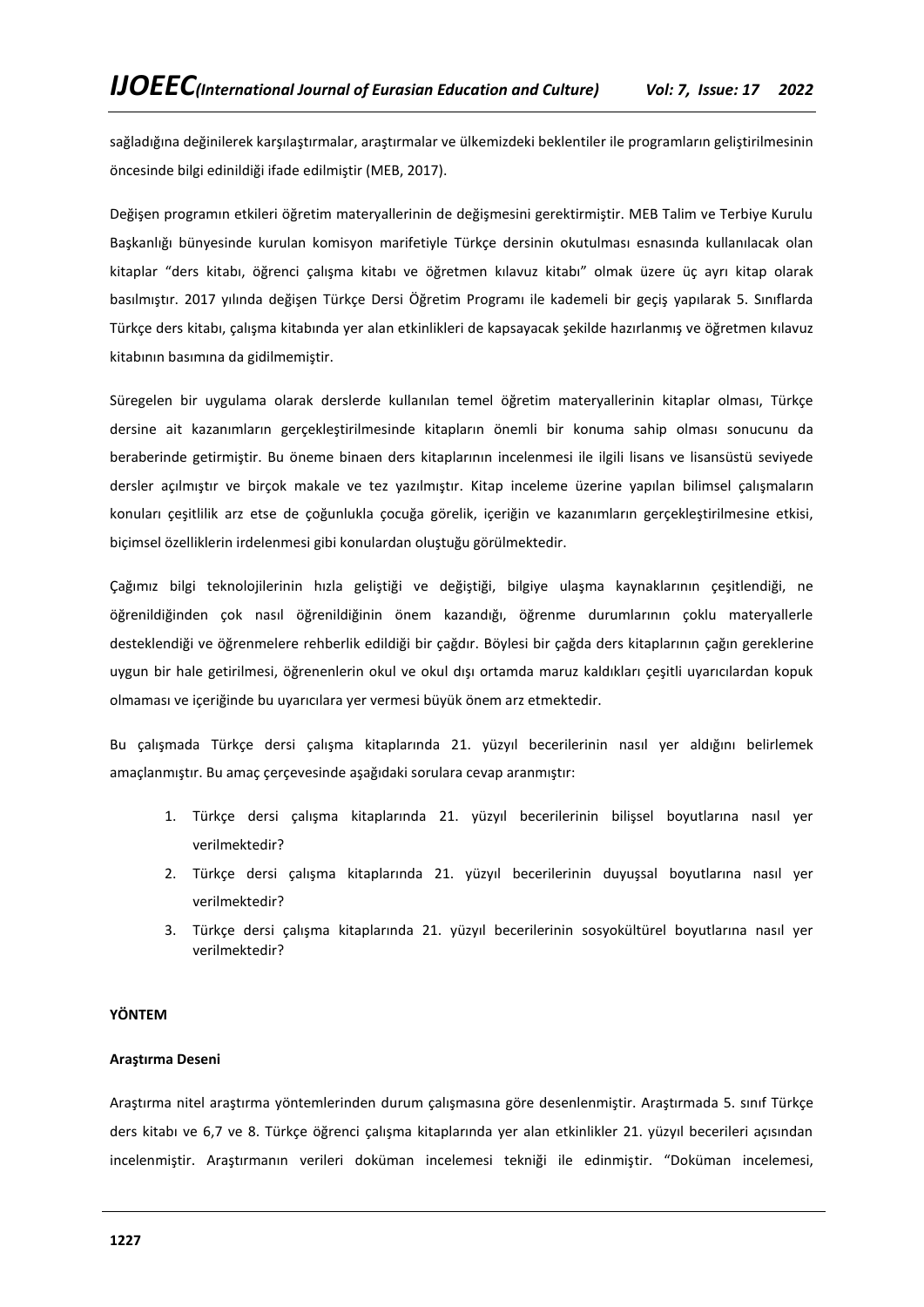araştırılması hedeflenen olgu veya olgular hakkında bilgi içeren yazılı materyallerin analizini kapsar. Nitel araştırmada doküman incelemesi tek başına bir veri toplama yöntemi olabileceği gibi diğer veri toplama yöntemleri ile birlikte de kullanılabilir" (Yıldırım ve Şimşek, 2011: 187).

## **Veri Toplama Araçları**

Bu araştırmada 2017 – 2018 Eğitim Öğretim Yılı'nda ortaokullarda okutulan 5. Sınıf Türkçe ders kitabı ve ortaokul Türkçe çalışma kitapları (6 – 8. Sınıflar) kullanılmıştır. Kitaplara ait bilgiler aşağıda yer almaktadır:

| Kitabın İsmi                           | Yavınevi          |  |
|----------------------------------------|-------------------|--|
| 5. Sınıf Türkçe Ders Kitabı            | MEB Yayınları     |  |
| 6. Sınıf Türkçe Çalışma Kitabı         | Basak Yayınları   |  |
| 7. Sınıf Türkçe Öğrenci Çalışma Kitabı | Ez-De Yayıncılık  |  |
| 8. Sınıf Türkçe Öğrenci Çalışma Kitabı | Dörtel Yayıncılık |  |

**Tablo 3.** Sınıf Seviyelerine Göre Türkçe Ders ve Çalışma Kitapları ile Yayınevi Bilgileri

Türkçe Dersi Öğretim Programı'na (2018) göre her bir sınıf seviyesine ait ders kitabında sekiz tema bulunmalıdır. Bu temaların her birinde dört adet metin bulunmaktadır. Metin temelli öğretim yapıldığı için ele alınan metinlerle ilgili etkinlikler gerçekleştirilmektedir. Bu araştırmada metinler ile ilgili etkinliklerin tümü Kang vd. (2010) çalışmasında sınıflandırdığı 21. yüzyıl becerilerine göre incelenmiştir. Kang vd. (2010) çalışmasında; 21. yüzyıl becerileri bilişsel, duyuşsal ve sosyokültürel alan olmak üzere üç alandan oluşmaktadır. Bu üç alan altında ise dörder adet alt başlık bulunmaktadır. Bilişsel alan altında; bilgi yönetim becerisi (Information Managing), bilgi yapılandırma yeteneği (Knowledge Construction), bilgi kullanımı yeteneği (Knowledge Utilization), problem çözme yeteneği (Problem Solving) alt alanları bulunmaktadır. Duyuşsal alan başlığı altında; öz kimlik (Self-Identity), öz değer (Self-Value), kendi kendini yönetme (Self-Directedness) öz sorumluluk (Self-Accountability) alt alanları bulunmaktadır. Sosyokültürel alan başlığı altında ise sosyal üyelik (Social Membership), sosyal hassasiyet (Social Receptivity), sosyalleşme yeteneği (Socializing), sosyal ifa (Social Fulfillment) alt başlıkları bulunmaktadır.

# **Verilerin Analizi**

Bu araştırmada veriler betimsel analiz yöntemiyle incelenmiştir. Yıldırım ve Şimşek (2011) betimsel analizde elde edilen verilerin önceden belirlenen temalara göre özetlenip yorumlandığını ve bu analiz yönteminde amacın verileri sistematik bir biçimde betimlenmesi, betimlemelerin açıklanıp yorumlanması, neden – sonuç ilişkilerinin açıklanması ile birtakım sonuçlara ulaşılması ile okuyucuya sunumu olduğunu ifade etmiştir. Araştırmada kategorilerin önceden belli olması betimsel analizin tercih edilmesinde etkili olmuştur.

Güvenirliği sağlamak için verilerin analizi aşamasında elde edilen sonuçlar Türkçe Eğitimi lisansı almış olan bir başka araştırmacı tarafından incelenmiş olup görüş birliğine varılmıştır. Araştırmanın güvenirliği "Güvenirlik = Görüş birliği / (Görüş Birliği + Görüş Ayrılığı) x 100" formülü kullanılarak hesaplanmıştır (Miles ve Huberman,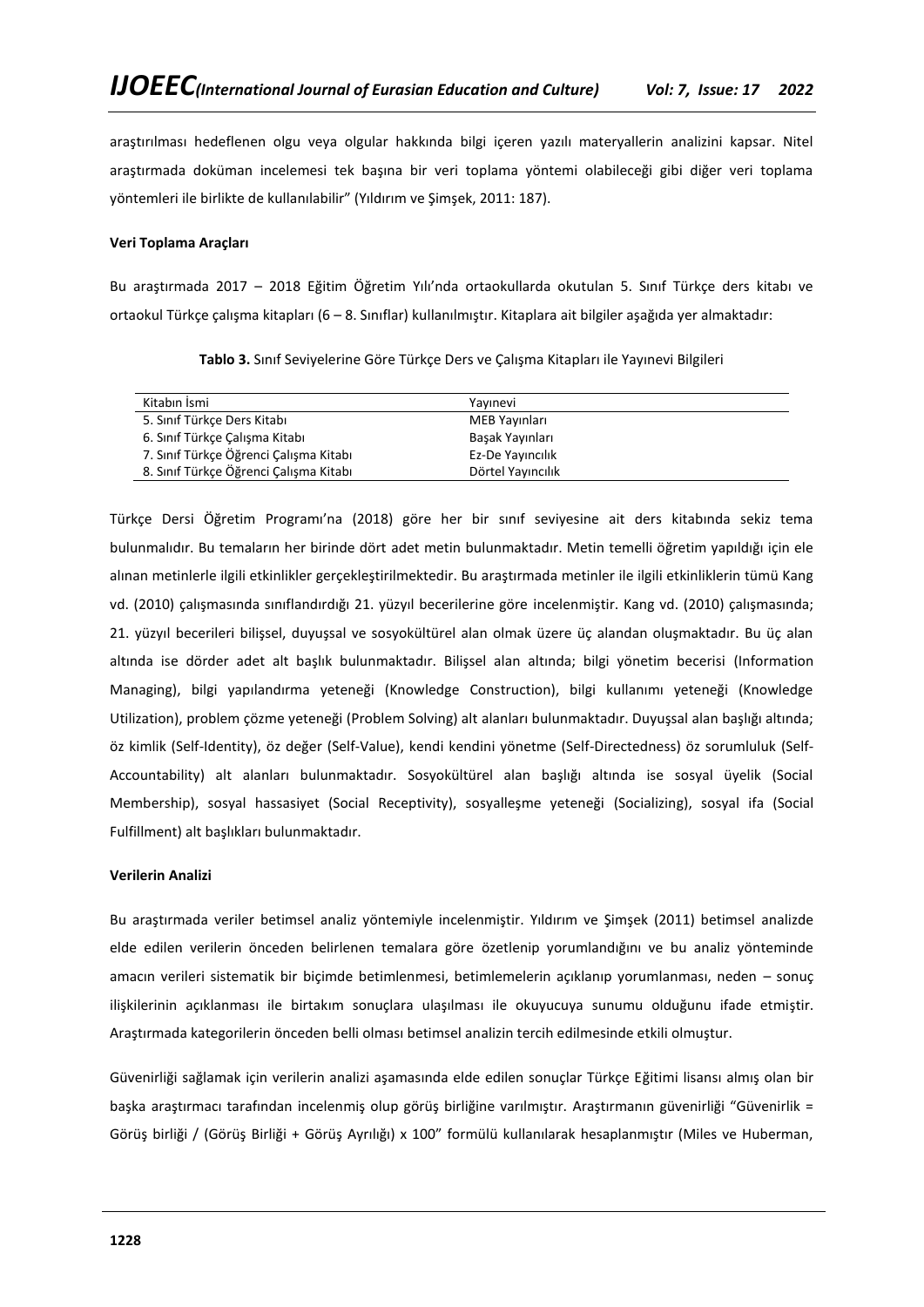1994). Araştırmacı ve diğer kişi arasındaki güvenirlik oranı % 90 olarak bulunmuştur. Bunun yanında güvenirliği artırma amacıyla kavramsal çerçeveye bağlı kalınmıştır.

## **BULGULAR**

Araştırmanın alt problemleri çerçevesinde elde edilen bulgular; bilişsel, duyuşsal ve sosyokültürel beceri alanlarının Türkçe dersi çalışma kitaplarında yer alma sıklıklarını içeren tablolar ile sunulmuştur.

## **Birinci alt probleme ilişkin bulgular**

Türkçe ders ve çalışma kitaplarındaki etkinliklerde 21. yüzyıl becerilerinden bilişsel alan becerilerinin bulunma sıklığı Çizelge 4'te sunulmuştur.

| Tablo 4. Bilişsel Alan Becerilerinin Türkçe Dersi Çalışma Kitapları Etkinliklerinde Bulunma Sıklıkları |  |  |  |
|--------------------------------------------------------------------------------------------------------|--|--|--|
|--------------------------------------------------------------------------------------------------------|--|--|--|

|                    |          | Bilissel Alan Becerileri |          |          |
|--------------------|----------|--------------------------|----------|----------|
| Alt boyutlar       | 5. Sinif | 6. Sinif                 | 7. Sinif | 8. Sinif |
| Bilgi Yönetme      | 31       | 74                       | 23       | 20       |
| Bilgi Yapılandırma | 70       | 117                      | 57       | 60       |
| Bilgi Kullanma     | 117      | 180                      | 130      | 127      |
| Problem Cözme      |          |                          |          |          |

Çizelge incelendiğinde "bilgi kullanma" alt boyutu ile ilgili etkinliklerin bilişsel alan becerisi altında yer alan diğer alt boyutlara göre daha fazla sayıda yer aldığı söylenebilir. "Bilgi kullanma" alt boyutu ile ilgili etkinliklerin metin temelli öğretim dolayısıyla okunan ve/veya dinlenen metinleri anlamaya yönelik etkinliklerde kullanıldığı dikkat çekmektedir. Bunun yanında kelime ve kavram öğretiminin gerçekleştirilmesine yönelik etkinliklerde de "bilgi kullanma" alt boyutu ile ilgili etkinliklerin tercih edildiği gözlenmiştir.

"Bilgi kullanma" bilişsel alt boyutu ile ilgili aşağıdaki etkinliklerde bu durum daha açık bir şekilde görülebilir.

# *A"2. ETKİNLİK*

*Aşağıdaki soruları okuduğunuz metinden hareketle cevaplayınız.*

*1. Makarna yapmak için hangi malzemeler kullanılmıştır?*

*2. Yazarın yemek tarifini tamamladıktan sonra ağzının suyunun akmasının sebebi nedir?*

*3. Sıcak yemeklerin soğuk yemeklere göre daha fazla yeme isteği uyandırmasının nedeni nedir?*

*4. Bir kokunun size bir anınızı hatırlattığı oldu mu? Olduysa bu durumun sebebi ne olabilir?*

*5. Tat ve koku alma duyunuz olmasaydı ne hissederdiniz? Bu duyular hayatınıza ne katıyor?"*

5.Sınıf Türkçe Ders Kitabı s.144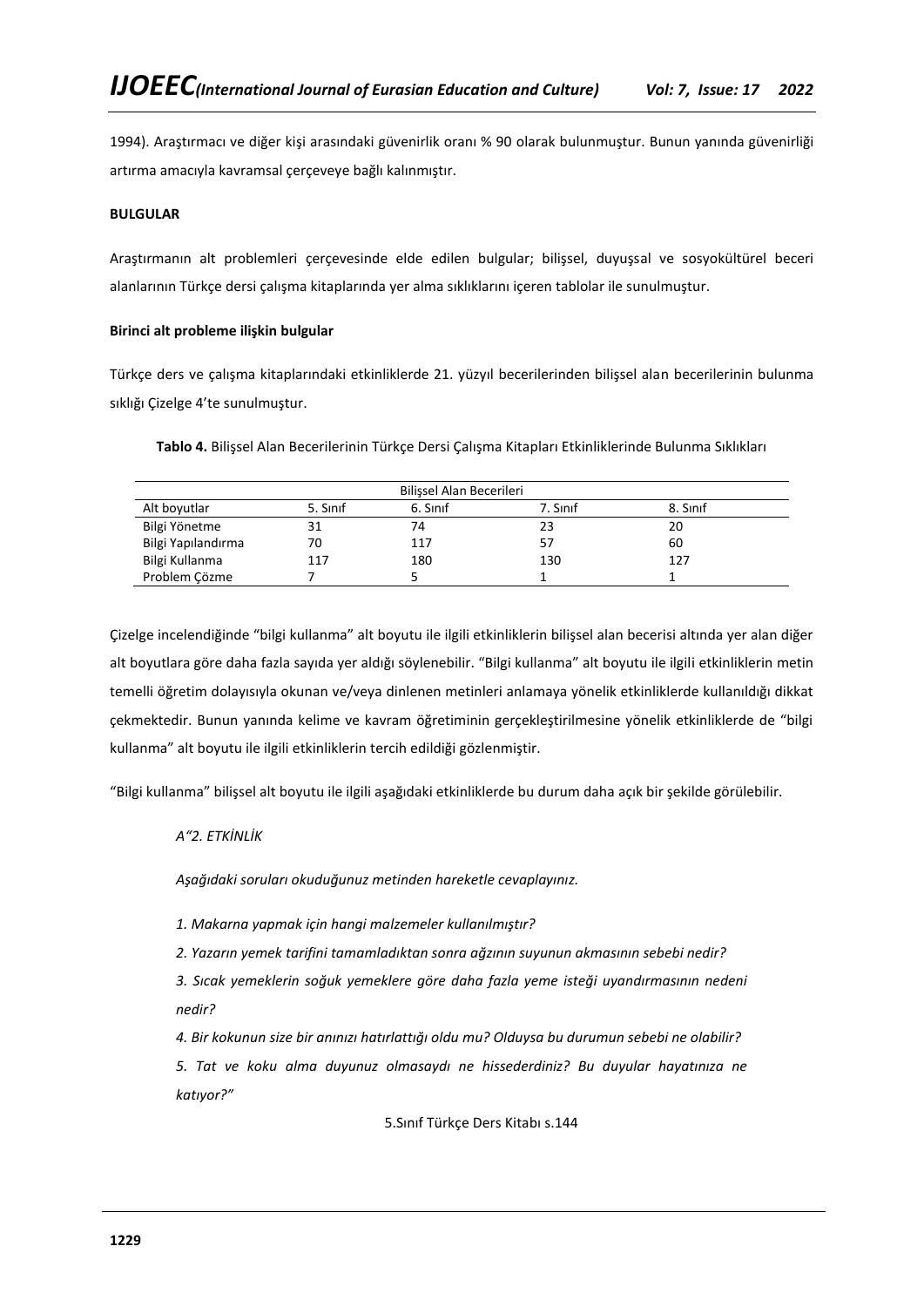"Bilgi kullanma" alt boyutu ile ilgili etkinliklerin farklı sınıf seviyelerinde işlenen metin ile ilgili bilgilerin pekiştirilmesi ve öğrenme kalıcılığını sağlama amacıyla sıklıkla yer bulduğu tespit edilmiştir. 6. sınıf İlköğretim Türkçe Öğrenci Çalışma Kitabı s.239'da okunan şiirden hareketle şiir içeriğine ait bilgilerin sorgulandığı ve 7. Sınıf İlköğretim Türkçe Öğrenci Çalışma Kitabı s.55'te yer alan işlenen metinden hareketle hazırlanan sorulardan oluşan etkinliklerde de aynı amaçla etkinliklerin tasarlandığı bulgusuna erişilmiştir.

Öğrencilerin bilgiye ulaşmaları ve ihtiyaçları olan bilgiyi seçme ve toplama becerilerini geliştirmelerini sağlamak amacıyla çalışma kitaplarında yer alan etkinlikler "bilgi yönetme" alt boyutuna uygun etkinlikler olarak görülmektedir. Bu etkinliklerde anlamı bilinmeyen kelime ve ifadelerin öğrenilmesi amacıyla öğrencilerin sözlük ve dijital bilgi edinme araçlarını kullanmalarının teşvik edilmesi amaçlanmıştır.

# *"2. ETKİNLİK*

*Aşağıdaki kelimeleri, sözlük sırasına uygun şekilde bunun için ayrılan bölüme yerleştiriniz. Kelimelerin anlamlarını sözlükten bularak karşılarına yazınız. Böylece kendi sözlüğünüzü oluşturunuz.*

*'Pakt, inkılap, kudret, kabiliyet, husus, teveccüh, tenezzül etmek, muvaffakiyet, mürşit, manevi, sanat, mebus, vekil, malik, mesut etmek, mensup olmak'"*

*7. Sınıf İlköğretim Türkçe Öğrenci Çalışma Kitabı s.53*

Kitaplarda yer alan temalardan hareketle kullanılan metinler ile ilgili öğrencilerin duygu ve düşüncelerinin sorgulandığı etkinlikler "bilgi yapılandırma" alt boyutu ile ilgili etkinlikler olarak kabul edilebilir. Metinlerin konusu, anafikri veya ana duygusundan hareketle öğrencilerin duygu ve düşünceleri bu tarz etkinlikler yoluyla anlaşılmaya çalışılmıştır.

Üst sınıf seviyelerinde yorumdan çok bilgiye dayalı bir yoklamanın etkinliklerden anlaşıldığı görülmektedir. Aşağıdaki etkinlikte görüldüğü üzere düşünceyi geliştirme yollarının hangilerinin kullanıldığının tespit edilmesi ve örneklerle açıklanması istenerek "bilgi yapılandırma" alt boyutunun geliştirilmesine yönelik bir etkinlik tasarlanmıştır.

#### *"3. Etkinlik*

*Okuduğunuz metinde düşünceyi geliştirme yollarından (örnekleme, tanık gösterme, sayısal verilerden yararlanma vb.) hangilerine başvurulmuştur? Örneklerle açıklayınız." 8. Sınıf İlköğretim Türkçe Öğrenci Çalışma Kitabı s.43*

"Problem çözme" alt boyutunun geliştirilmesine yönelik etkinliklerin de çalışma kitaplarında yer bulduğu görülmektedir. Bilimsel araştırma becerilerinin ve üst düzey düşünme becerilerinin aktif bir şekilde işe koşulmasını gerektiren etkinliklerin kullanımı ile problem çözme alt boyutunun gelişiminin sağlanmaya çalışıldığı söylenebilir. Tüm sınıf düzeylerine ilişkin çalışma kitaplarında en az yer alan bilişsel alan becerisi "problem çözme" alt boyutudur. Ayrıca bu alt boyutu içeren etkinlikler 7. ve 8. sınıf kitaplarında çok daha az sayıda yer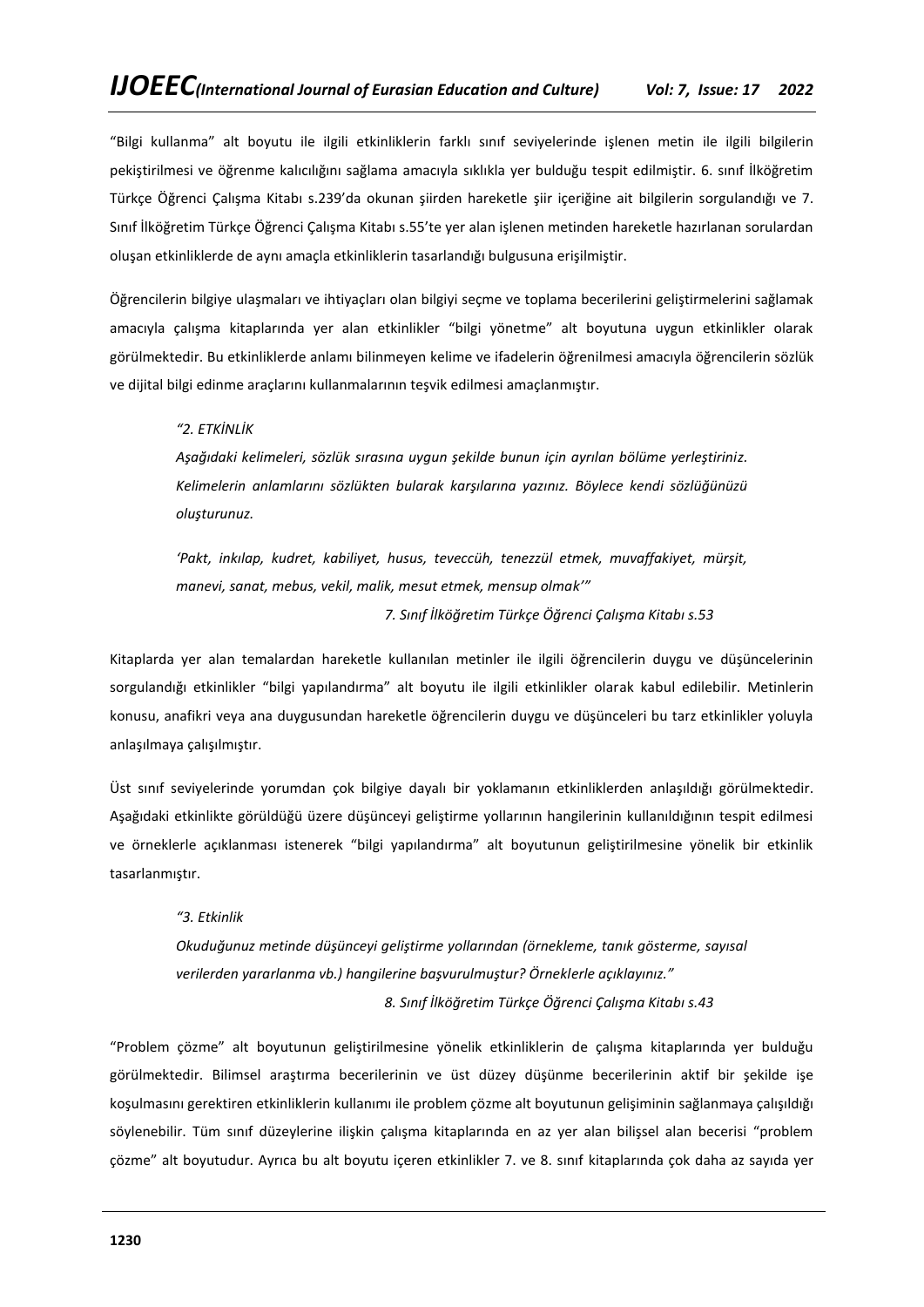almaktadır. Buna karşın bu sınıflarda "bilgi kullanma" ve "bilgi yapılandırma" becerilerini gerektiren etkinliklere daha çok yer verildiği de görülmektedir.

İncelenen kitaplarda "problem çözme" alt boyutu ile ilgili olarak güncel bir problemin çözümüne ilişkin öğrencilerin fikirlerini yoklayıcı, çözüm önerisi geliştirmelerini sağlayacak etkinlikler bulunmaktadır. Aşağıdaki etkinlikte görüldüğü gibi öğrencilerin bir soruna çözüm üretmelerinin sağlanması amacı güdülmüştür.

# *"8. ETKİNLİK*

*Oh Dede'nin yerinde siz olsaydınız. Kaygılı Kız'ın kaygılarına nasıl çözüm yolu bulurdunuz? Aşağıya yazınız. Yazdıklarınızı arkadaşlarınızla paylaşınız." 7. Sınıf İlköğretim Türkçe Öğrenci Çalışma Kitabı s.95*

Bir başka etkinlikte ise öğrencilerin araştırma becerilerinin kullanımını gerektiren uygulamalara başvurulmuştur.

*"7. Etkinlik: Bir gazete ya da dergi çıkarmaya ne dersiniz? Bu tema boyunca farklı türlerde metinler üreterek "Milli Mücadele ve Atatürk" konusuna ilişkin bir dosya oluşturacağız.*

*Önce iyi bir hazırlık yapmalı ve konuya odaklanmalıyız. Bu hafta "Milli Mücadele Dönemi"ne ilişkin bulduğumuz kaynakları toplayalım.*

*Görsel (resim, fotoğraf, şekil, çizelge vb.) yazılı ve sözlü (döneme tanık olan kişiler) bilgi kaynaklarını belirleyelim, bulmaya çalışalım. Kayıt edebildiklerimizi bir dosyada toplayalım. Genel Ağ (internet) ortamından ve basılı kaynaklardan (kitaplar, ansiklopediler vs.) edindiğimiz bilgileri, kendi cümlelerimizle kısa kısa not edelim.*

*Bu bilgileri hangi kaynaklardan almış olduğumuzu da mutlaka not etmeliyiz.*

*Öncelikle gazetemizde/dergimizde hangi metin türlerine, konulara/alt başlıklara yer veriyoruz, bunları belirlemeliyiz.*

*Hazırlık sürecinden sonra, bu konularda değişiklikler yapabileceğimizi unutmayalım. Okuduğumuz kaynaklar sonucunda düzenlemede değişikliklere gidebiliriz.* 

*Bu hafta boyunca "Milli Mücadele ve Atatürk" ile ilgili şiir, öykü ve bilgilendirici metinleri bulup okumaya çalışalım. Dosyamıza katkı sunacağını düşündüğümüz yazınsal kaynakları not edelim.*

*Aşağıdaki çizelgede yapabileceğimiz belirlemeler, yazma sürecimiz boyunca yazma odağından sapmamamızı sağlayacaktır. Boşlukları dolduralım."*

*6. Sınıf İlköğretim Türkçe Öğrenci Çalışma Kitabı s.52 – 53*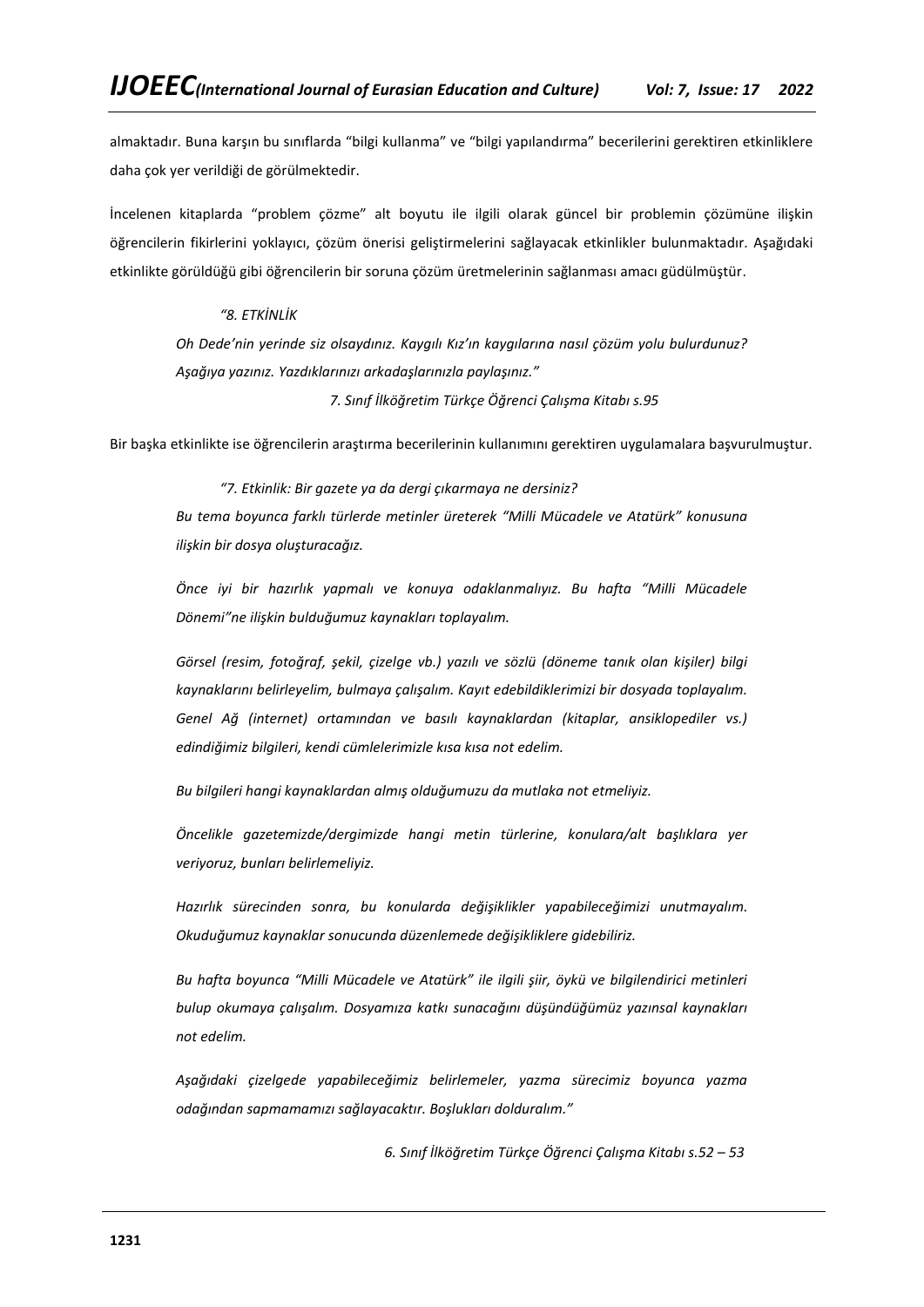# **İkinci alt probleme ilişkin bulgular**

Çalışmada duyuşsal alan becerileri de dört alt boyutta yapılandırılmıştır. "Özkimlik", "özdeğer", "özsorumluluk" ve "özyönelim" alt boyutları duyuşsal alan becerilerini oluşturmaktadır. Öğrencilerin duygu, değer, ilgi ve yönelimlerinin keşfedilmesini amaçlayan etkinliklerin kullanılması ile duyuşsal alan becerilerinin geliştirilmesi amaçlanmıştır. Duyuşsal alan becerilerinin kitaplardaki etkinliklerde bulunma sıklığı Çizelge 5'te görülmektedir.

| Duyuşsal Alan Becerileri |                          |          |          |                |
|--------------------------|--------------------------|----------|----------|----------------|
| Alt boyutlar             | 5. Sinif                 | 6. Sinif | 7. Sinif | 8. Sinif       |
| Öz kimlik                |                          | 18       |          | 16             |
| Öz değer                 | 10                       |          |          |                |
| Öz sorumluluk            | $\overline{\phantom{0}}$ |          | -        | $\overline{a}$ |
| Öz yönelim               |                          |          |          |                |

**Tablo 5.** Duyuşsal Alan Becerilerinin Türkçe Dersi Çalışma Kitapları Etkinliklerinde Bulunma Sıklıkları

Çizelge 5 incelendiğinde tüm sınıf düzeylerine yönelik kitaplarda en çok "öz kimlik" ve "öz yönelim" becerilerinin yer aldığı görülmektedir.

Bazı kavramların öğrencilere neleri çağrıştırdığının sorgulandığı etkinlikler ile öğrencilerin duygu ve düşüncelerini belirtmeleri fırsatı sağlanmıştır. Böylelikle bireyin "öz kimlik" ve "öz değer" algıları tespit edilmeye çalışılmıştır. Aşağıda yer alan etkinlik bu duruma örnek niteliğindedir.

### *"5. ETKİNLİK*

- *a) Bayrağımız size neler çağrıştırıyor? Noktalı yerlere yazınız."*
- *5. Sınıf Türkçe Ders Kitabı s.57*

Söz konusu etkinlikte de görüldüğü üzere öğrencilerin kendilerini tanımaları ve benzersizliklerinin farkında olmalarını sağlayacak etkinlikler kullanılarak "özkimlik" alt boyutunun gelişimi sağlanmaya çalışılmıştır. Bununla birlikte öğrencileri farklı etkinlikler yapmaya yönlendirme yoluyla kendi beğenileri doğrultusunda kendilerinin farkında olmalarını sağlayacak etkinliklere de yer verilmiştir. Aşağıdaki etkinliklerde öğrencilerin bir metin türünden bir başka metin türü ile bağlantı kurmasının yanında kendi duygularının farkında olması ve beğenilerini yansıtması amaçlanmıştır.

*"5. Etkinlik*

*Kendinizi tanıtan bir yazı yazınız. Yazınızda yaşamınızın değişik yönlerinden, hobilerinizden söz etmeyi unutmayınız."*

*8. Sınıf İlköğretim Türkçe Öğrenci Çalışma Kitabı s.99*

*"6. ETKİNLİK Ezberlediğiniz şiirin ve dinlediğiniz türkünün sizde uyandırdığı duygulardan hareketle bir şiir yazınız."*

*7. Sınıf İlköğretim Türkçe Öğrenci Çalışma Kitabı s.26*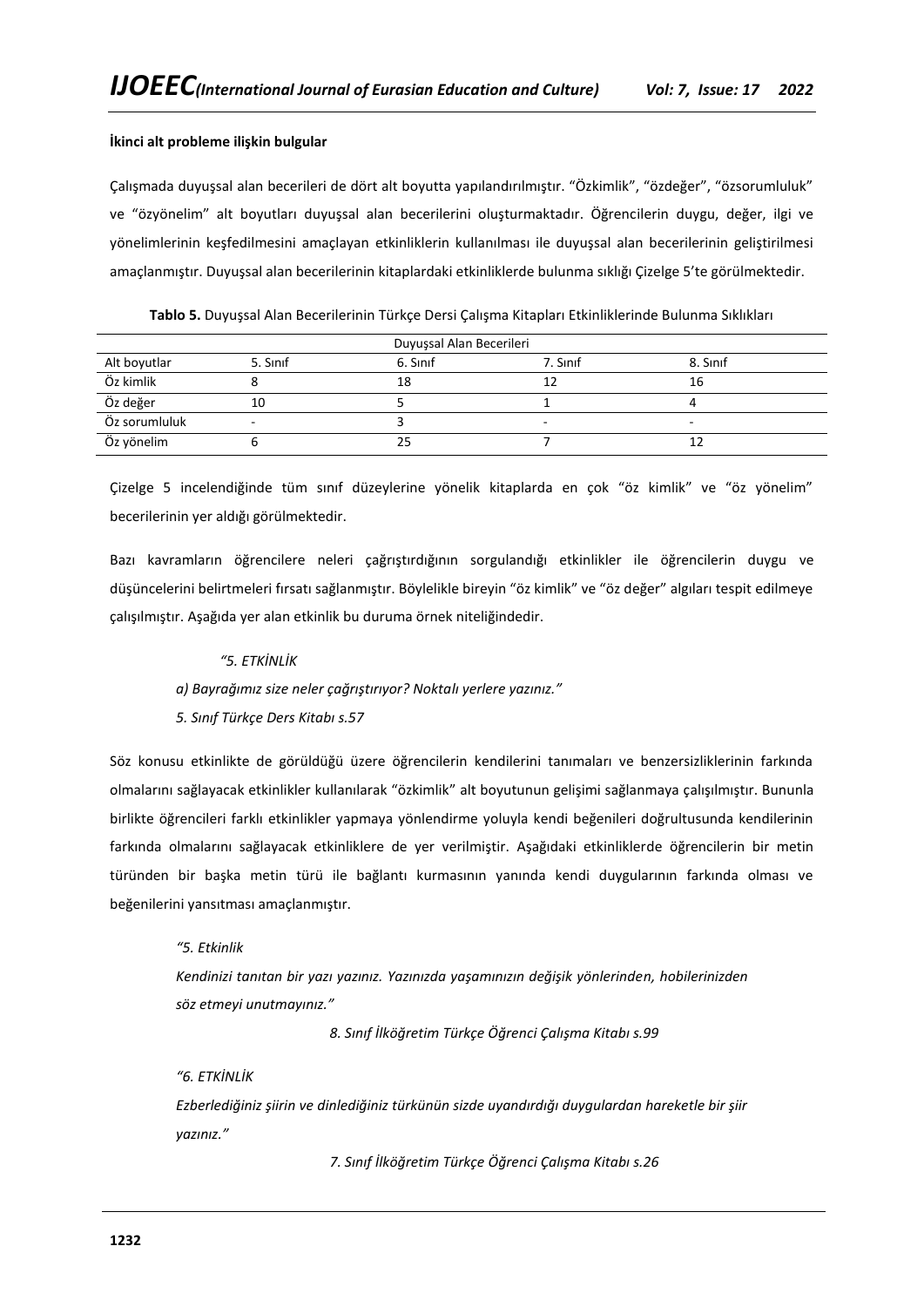Öğrencilerin duygusal gelişimlerinin yoğun bir şekilde yapılandığı dönem olan ortaokul yıllarında, kendi değer yargılarını geliştirmelerinin önemli olduğu bilinmektedir. Aşağıda yer alan etkinlikte öğrencilerin "özdeğer" yargılarının tespit edilmesi amaçlanmıştır.

*"7. ETKİNLİK* 

*Aşağıdaki metni okuyunuz.*

*Geçenlerde bir gün eve dönüyordum. Sık sık uğrayıp belli miktarda akide şekeri aldığım dükkana girdim. Tezgahın önünde bir başkasının alışveriş ettiğini fark etmedim. Beni yıllardan beri tanıyan, alacağım şekerin cins ve miktarının asla değişmediğini bilen dükkan sahibi, şekeri kağıda koymak için kaşığını arayıp buldu; tartarak bana uzattı. Tam bu sırada yanımda duran kişi, çok tatlı ve tatlı olduğu kadar etkili bir sesle:*

*- Sıramı başkasına verdiniz. Benim için şeker koyarken kaşık yerine parmaklarınızı kullandınız. Benden özür bile dilemediniz, bu doğru mu? (…)*

*A. Adnan Adıvar*

*Aşağıdaki sorulardan hareketle düşüncelerinizi arkadaşlarınızla paylaşınız. Konuşmanızda yabancı kelimelerin yerine Türkçelerini kullanmaya özen gösteriniz.*

*1. Dükkan sahibinin müşteriye davranışı hakkında ne düşünüyorsunuz?*

*2. Müşterinin, dükkan sahibine verdiği tepkiyi haklı buluyor musunuz? Niçin?"*

*5. Sınıf Türkçe Ders Kitabı s.86*

Bireyin kendi yaşamında ve çevresinde gelişen olaylara ve olgulara karşı kendisinde hissettiği sorumlulukların yoklandığı alt boyut olan "özsorumluluk" becerisi, incelenen etkinliklerde en az yer verilen duyuşsal beceri olarak tespit edilmiştir. Duyuşsal beceri alanının bir alt boyutu da "özyönelim"dir. "Özyönelim" bireyin özgün bakış açısına sahip olması ve bakış açısını yansıtması anlamına gelmektedir. 5. sınıf Türkçe ders kitabı ve6,7 ve 8. sınıflar Türkçe öğrenci çalışma kitaplarında duyuşsal beceri alanı alt boyutları içerisinde "özkimlik" alt boyutu ile ilgili etkinliklerden sonra en fazla oranda bulunan alt boyut olarak "özyönelim " gelmektedir.

Kitaplarda incelenen etkinlikler genel olarak birden çok beceri alanına hitap etmektedir. Bilişsel beceri alanı ile ilgili bir etkinlik aynı zamanda duyuşsal beceri alanı ve/veya sosyokültürel beceri alanı ile ilgili de olabilmektedir. "Özyönelim" alt boyutu bu durumun en fazla olduğu alt boyuttur.

Aşağıdaki etkinliklerde öğrencilerin kendi duygu ve düşüncelerini aktarmaları istenirken hem duyuşsal beceri alanından "öz yönelim" becerisi hem de bilişsel beceri alanından "bilgi yapılandırma" becerisi işe koşulmaktadır. Çalışmanın kapsamına giren bütün kitaplarda aynı durumda olan çok sayıda etkinlik bulunmaktadır.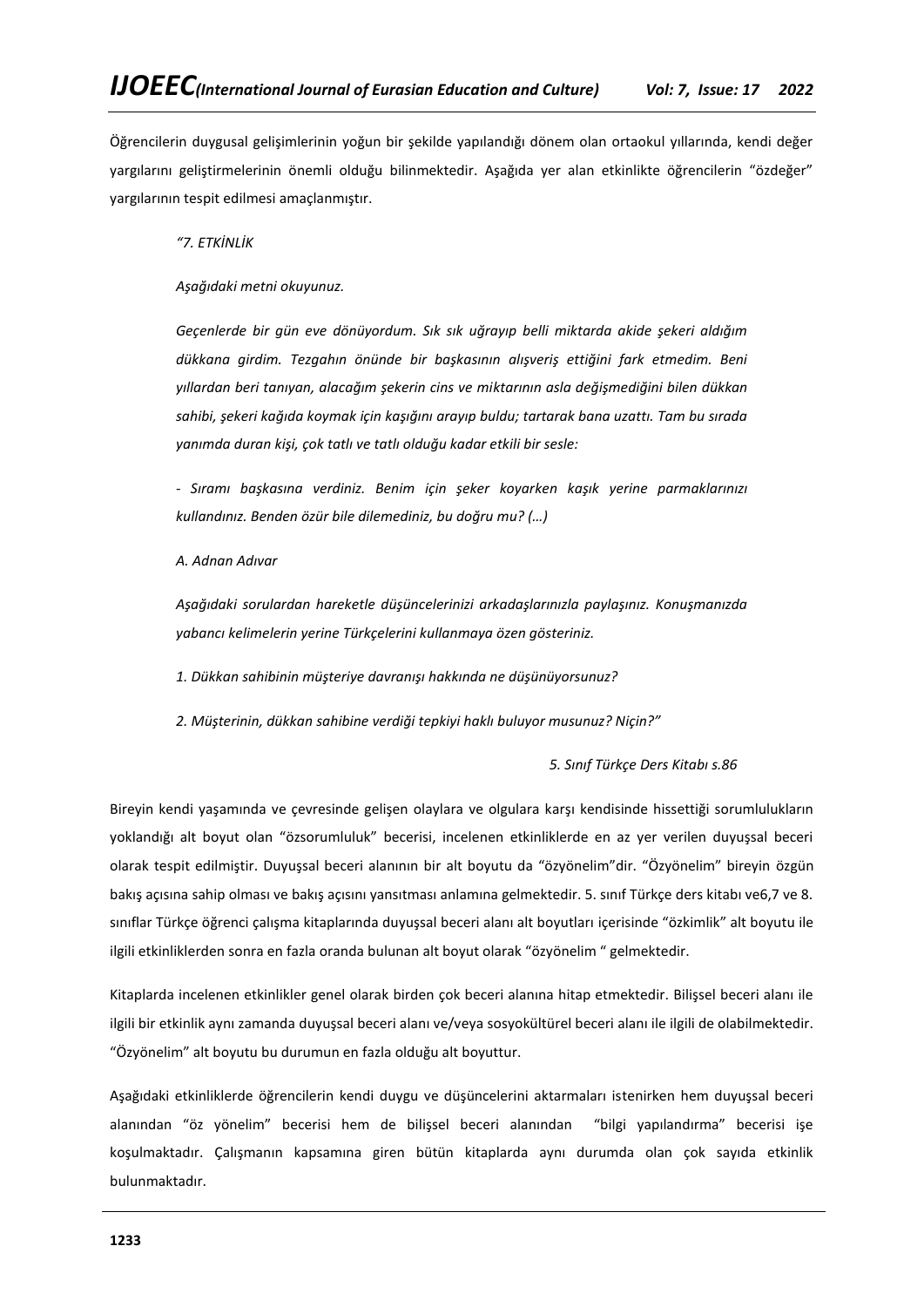# *"7. ETKİNLİK*

*Kendinizi şiirdeki kavak ağacının yerine koyarak duygu ve düşüncelerinizi anlatan bir şiir yazınız. Şiirinize uygun bir başlık belirleyiniz."*

*5. Sınıf Türkçe Ders Kitabı s.177*

*"5. Etkinlik*

*Okuduğunuz "Dostluk Derken" adlı metni "Ben olsaydım nasıl yazardım?" düşüncesinden hareketle yeniden, kendi ifadelerinizle kurgulayıp deneme türünde yazınız."*

*8. Sınıf İlköğretim Türkçe Öğrenci Çalışma Kitabı s.74*

# **Üçüncü alt probleme ilişkin bulgular**

Çalışmada ele alınan 21. yüzyıl beceri boyutlarından bir diğeri de sosyokültürel alan becerileridir. Sosyokültürel alan becerileri; "sosyal üyelik", "sosyal uyum", "sosyalleşme", "sosyal ifa"dan oluşmaktadır. Sosyokültürel beceri alanı ile ilgili etkinliklerin 5, 6,7 ve 8. sınıf Türkçe öğrenci çalışma kitaplarında yer alma sıklıklarını gösteren Çizelge 6 aşağıda yer almaktadır.

**Tablo 6.** Sosyokültürel Alan Becerilerinin Türkçe Dersi Çalışma Kitapları Etkinliklerinde Bulunma Sıklıkları

| Sosyokültürel Alan Becerileri |          |          |          |          |
|-------------------------------|----------|----------|----------|----------|
| Alt boyutlar                  | 5. Sinif | 6. Sinif | 7. Sinif | 8. Sinif |
| Sosyal Üyelik                 |          |          |          |          |
| Sosyal Uyum                   |          |          |          |          |
| Sosyalleşme                   |          | 46       | 1 q      |          |
| Sosyal İfa                    |          |          |          |          |

Çizelge 6'da görüldüğü gibi "sosyalleşme" alt boyutu Türkçe dersi öğrenci çalışma kitaplarında sosyokültürel beceriler başlığı altında kendisine en çok yer bulan alt boyuttur. Sosyalleşmenin gerçekleşmesine yönelik etkinlikler kimi zaman bir araştırma yapılması sonrası öğrenilen veya deneyimlenen şeylerin öğrenci tarafından arkadaşlarına sunumunun yapılması kimi zaman ise metinlerde ele alınan konu ile ilgili olarak öğrenci görüşlerinin paylaşılması şeklinde gerçekleştirilmektedir. Bu duruma ilişkin etkinlik örneği aşağıda sunulmuştur.

# *"5. Etkinlik*

*Gözlemleyelim, öğrenelim; anlatalım, yazalım…*

*Dinlediğiniz metinde, otizmli bir çocuğun seslenişine tanık olduk. Çevrenizde bu türden özelliği olan birey var mı?*

*Varsa onunla ilgilenen ve onu tanıyan bir yakınıyla görüşelim.*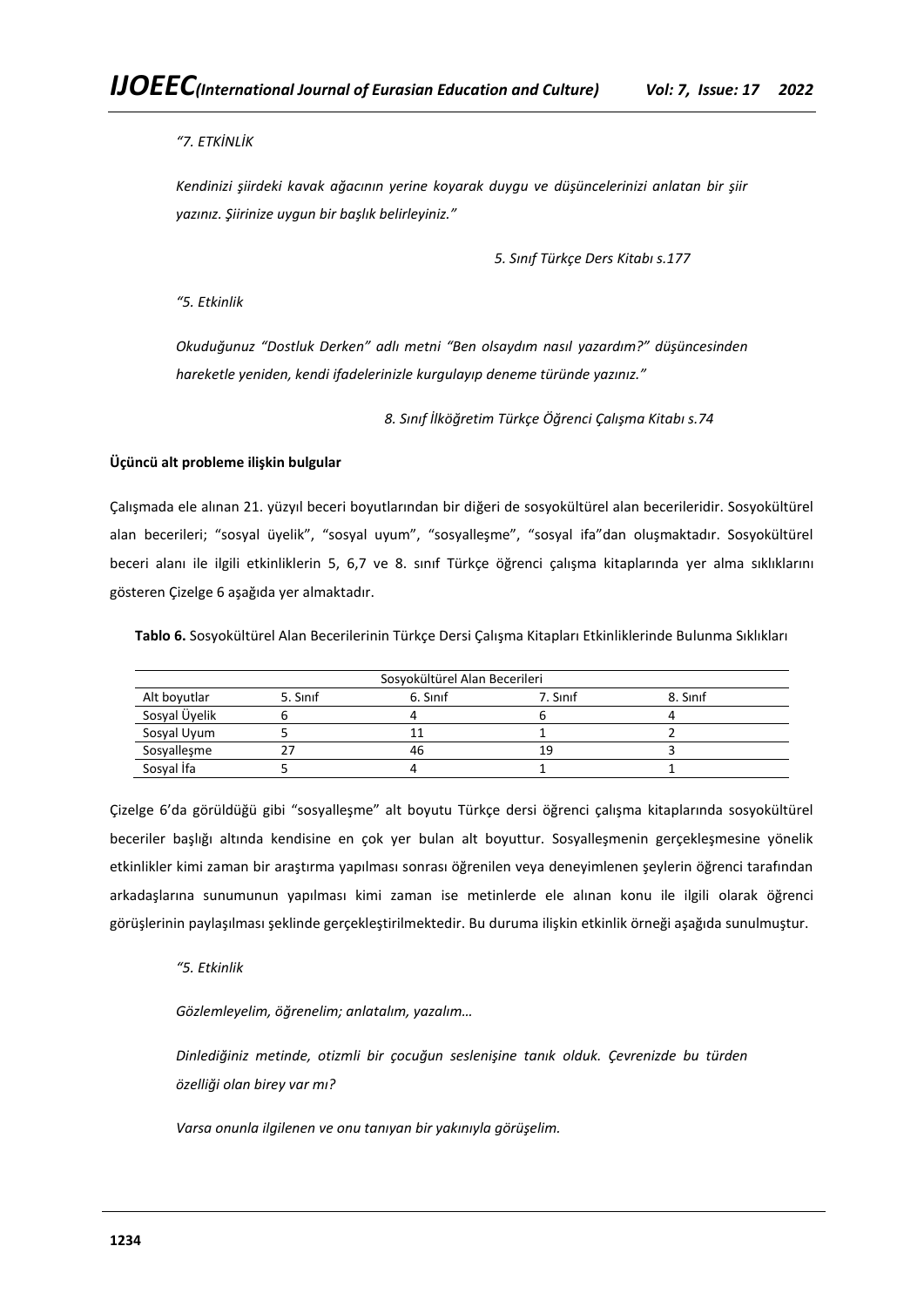*Yoksa otizm ve otizmli bireyler hakkında Genel Ağ ortamından ve yazılı kaynaklardan bilgi toplayalım. İlgili filmleri ve programları izleyelim.*

*Topladığımız tüm bilgileri ve gözlem notlarımızı sınıfta arkadaşlarımızla paylaşalım.*

*Bu paylaşımın ardından notlarımızı düzenleyip birey olarak bizlerin toplumda bu tür özelliklere sahip bireylere nasıl destek oluruz neler yapabiliriz ya da nelere dikkat etmeliyiz konusunda bir metin oluşturalım.* 

*Yazacağımız bu metni, dinlediğimiz metinde bize seslenen otizmli çocuğa yanıt olarak mektup biçiminde yazalım.*

*Ona, toplumsal sorumluluklarımızın bilincinde olduğumuzu duyumsatalım. Nelere dikkat etmemiz gerektiğine ilişkin duyarlılığımızı gösterelim.*

*NOT: Mektubumuzu tamamladıktan sonra yazdıklarımızı gözden geçirmeyi unutmayalım! Anlam bulanıklığı olan, açıkça ifade edilmemiş ya da çelişkili cümleler varsa yeniden düzenleyelim. Noktalama ve yazım kuralları açısından da gözden geçirelim.*

*Merhaba Sevgili Arkadaşım,*

*Belki de geleceğin Michael Jordan'ı mı demeliydim? Bizlere seslendiğin metni tüm sınıf arkadaşlarımla birlikte dinledim. Benim de sana söylemek istediğim ve seninle paylaşmak istediğim duygu ve düşüncelerim var."*

*6. Sınıf İlköğretim Türkçe Öğrenci Çalışma Kitabı s.294*

Yukarıdaki etkinlikte öğrencilerden, otizmli bireyler hakkında bilgi toplamaları ve bilgi toplama aşamasında farklı bilgi kaynaklarını kullanmaları istenmektedir. Ayrıca öğrendiklerini arkadaşlarına anlatmaları görevi de verilerek öğrencilerin "sosyalleşme" becerilerini kullanabilmeleri için de bir fırsat yaratıldığı görülmektedir. Bunun yanında etkinlikte otizmli birine mektup yazdırılarak öğrencilerin özel gereksinimli bireylere karşı toplumsal sorumluluklarının farkında olmalarını sağlamaya çalışıldığı da söylenebilir. Bu yönden değerlendirildiğinde yapılan çalışmanın sosyokültürel beceri alanından "sosyal ifa" alt boyutuna uygun olduğu anlaşılmaktadır.

"Sosyal üyelik", bireylerin toplumsal değer sisteminin farkında olması, toplumsallaşması ve küresel vatandaşlık bilincinde olarak bütün dünya insanları ile sağlıklı iletişim kurmasının amaçlandığı sosyokültürel beceri alt boyutudur. Türkçe dersi öğrenci çalışma kitaplarında kullanılan etkinliklerde "sosyal üyelik" becerisinin kazandırılması amacıyla öğrencilerin bazı kavramlar ile tanışmaları ve bu kavramları özümsemelerine yönelik etkinliklerin yer aldığı görülmektedir. Aşağıda bu etkinliklere bir örnek verilmiştir.

*"1. Etkinlik* 

*Aynı yaşam alanını paylaşmak ne demektir?*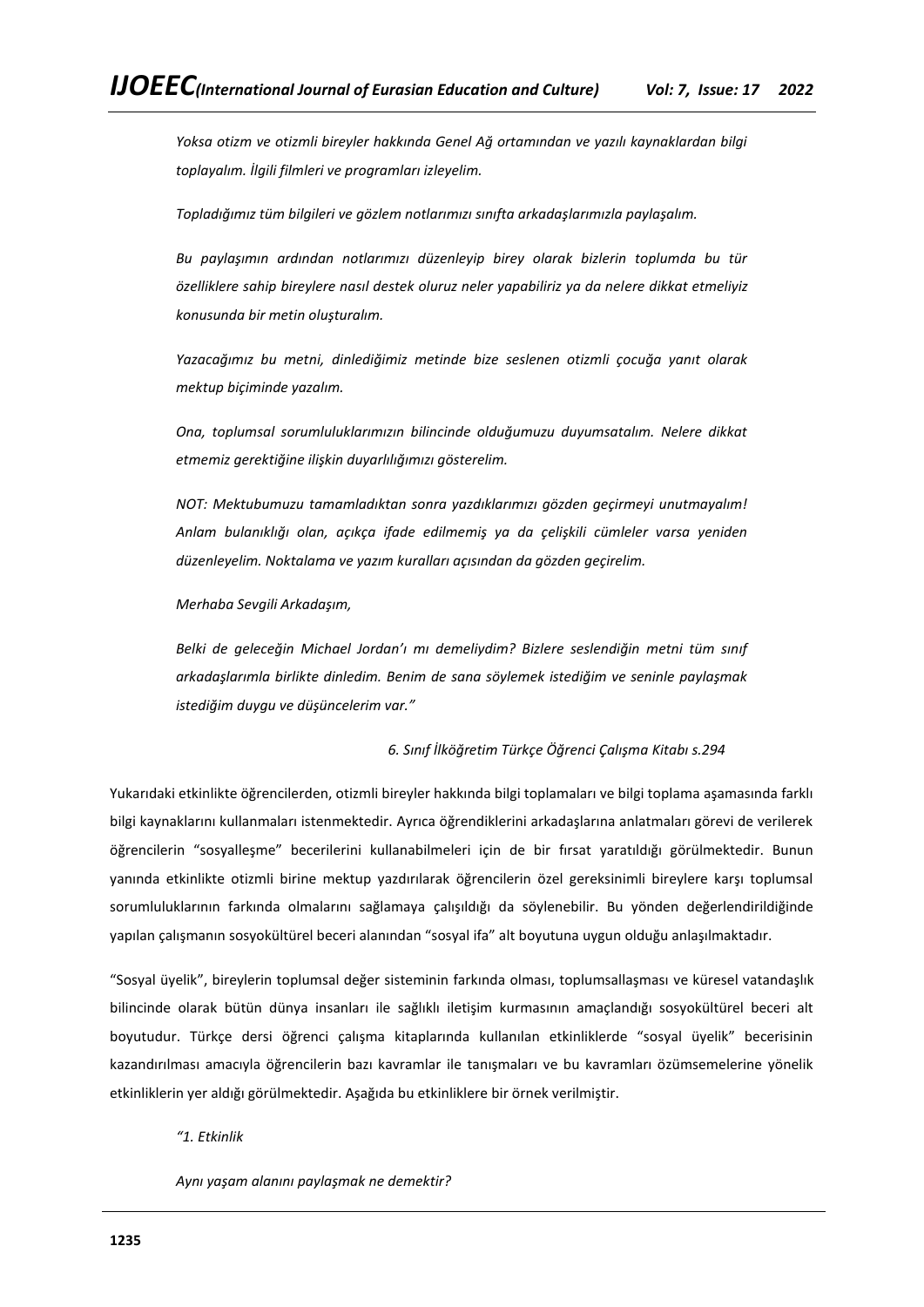*Aşağıdaki iki soru cümlesine odaklanalım.*

*Aynı toprak parçası üstünde yaşamak ne demektir?*

*Aynı sorumluluklar, duyarlılıklar ve haklar çatısı altındayken aynı toprak parçası üstünde yaşamak nedir?*

*Bu iki durum arasındaki fark nedir? Özellikle ikinci soruda işaret edilen durumu aşağıdaki kavramlarla ilişkilendirerek yanıtlayalım.*

*Vatan, Vatandaşlık Görevleri, Saygı, Sevgi ve Dayanışma, Birey ve Toplum, Toplumsal Yaşam, Seçme ve Seçilme Hakkı, Demokrasi, İnsan/Kadın/Çocuk ve Hayvan Haklarına Saygı, Vatandaşlık"*

*6. Sınıf İlköğretim Türkçe Öğrenci Çalışma Kitabı s.295*

Öğrencilere toplum içinde yaşamlarını sürdürürken genel bir uzlaşı ile kabul görülen bazı davranışların da kazandırılması "sosyal üyelik" alt boyutu ile ilgili görülebilir. İncelenen kitaplarda, insanların günlük yaşamlarında kurmaları gereken iletişimin sağlıklı bir şekilde gerçekleşmesi amacıyla bazı ifade kalıplarının öğretilmesini içeren etkinlikler de bulunmaktadır. Aşağıda bu duruma ilişkin bir etkinlik örneği sunulmuştur.

# *"3. ETKİNLİK*

*a) Günlük hayata karşılaştığımız bazı durumlar aşağıda sıralanmıştır. Bu durumlar karşısında kullandığımız nezaket ifadelerini örnekteki gibi yazınız."*

| Durumlar                           | Nezaket      |
|------------------------------------|--------------|
|                                    | İfadeleri    |
| Akşam yatmaya giderken             | lyi geceler. |
| Bir kişi yolculuğa giderken        |              |
| Herhangi bir hata yaptığımızda     |              |
| Birisi yeni bir kıyafet aldığında  |              |
| Bir yerden ayrılırken              |              |
| Bir işle meşgul birine             |              |
| Birisi seslendiğinde               |              |
| Bir ortama girdiğimizde            |              |
| Herhangi bir şey yedikten sonra    |              |
| Bizim için bir iyilik yapıldığında |              |
|                                    |              |

*5. Sınıf Türkçe Ders Kitabı s.83*

Toplumsal hayatta bireylerin yaşamlarını sürdürürken birtakım sorunlar yaşayabilmeleri gayet olası bir durumdur. Bireylerin çatışma yaşamalarının önüne geçilmesi için farklılıklara, farklı görüş ve düşüncelere saygılı olmalarının öğrenim hayatında kazandırılması önemlidir. Metin temelli öğretim yapılan Türkçe dersinde bu tarz çatışmalar ve çatışmaların barışçıl ve hoşgörüye dayalı bir şekilde çözülmesinin sağlanması amacıyla bazı metinlere ve etkinliklere yer verilmesi gerekmektedir. Kitaplarda toplumda iletişimde yaşanan bazı sorunlara yönelik öğrencilerin çözüm önerileri sunmaları ve toplumsal uyum içerisinde yaşamlarını sürdürmelerini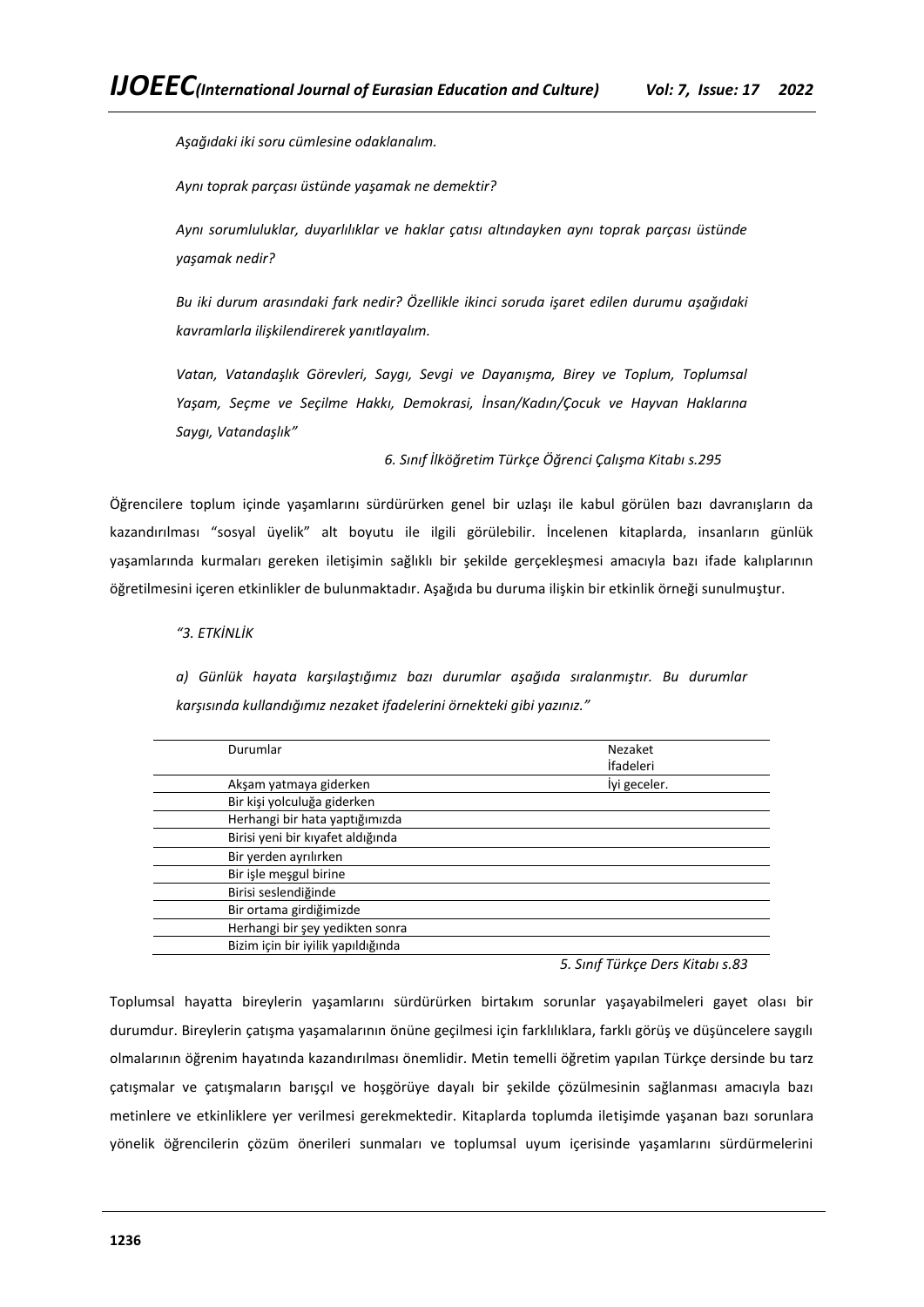sağlamaları amacıyla bazı etkinlikler bulunmaktadır. Bu etkinlikler "sosyal uyum" alt boyutu içerisinde değerlendirilebilir. Aşağıdaki etkinlik bu duruma örnektir.

*"4. ETKİNLİK*

*Kitaplara metinde anlatıldığı şekilde davrananlara karşı nasıl önlemler almalıyız? Düşüncelerinizi aşağıya yazınız ve arkadaşlarınızla paylaşınız."*

*7. Sınıf İlköğretim Türkçe Öğrenci Çalışma Kitabı s.70*

### **SONUÇ VE TARTIŞMA**

Türkçe dersi öğrenci çalışma kitaplarındaki etkinliklerde 21. yüzyıl becerilerinin nasıl yer aldığını belirlemeyi amaçlayan bu çalışmada; 21. yüzyıl beceri alanlarından en çok bilişsel beceri alanının etkinliklerde yer aldığı sonucuna ulaşılmıştır. Bu sonuç yapılan iki çalışmada elde edilen; Türkçe dersi öğretim programındaki kazanımlar, kitaptaki metinler ve etkinliklerde 21. yüzyıl becerilerinden öğrenme ve yenilenme becerilerine diğer becerilere göre daha fazla yer verildiği ve etkinliklerin dağılımında sistematik bir yöntemin uygulanmadığı sonucuyla benzerlik göstermektedir (Bal,2018; Kırgız, 2019). Bunun yanında bilişsel alan becerilerinin alt boyutlarına ilişkin bir değerlendirme yapıldığında etkinliklerde daha çok öğrencilerin bilgi ve hatırlama düzeyindeki bilgilerini sorgulamanın önemsendiği ve üst düzey bilişsel beceri gerektiren uygulamalara çok da yer verilmediği görülmektedir. Bu durum sayı bakımından çoğunluğun bilişsel beceri alanında bulunması ile birlikte nitelik bakımından da aynı durumun söz konusu olmadığı şeklinde yorumlanabilir.

Türkçe ders kitaplarında etkinliklerin metinlere, metinlerin de temalara göre şekillendiği bilinmektedir. Metinlerden hemen sonra gelen etkinliklerde kelime öğretimi amacıyla yer alan etkinlikler ve çalışmanın gerçekleştiği dört kitapta da aynı şekilde işlenen metinlerin anlaşılmasının test edildiği sorulardan oluşan etkinliklere yer verilmiştir. Sınıf seviyesinin ilerlemesi ile birlikte okuduğunu veya dinlediğini anlama becerilerinin ölçülmesine yönelik etkinliklerin sayılarının arttığı görülmektedir. Üst sınıf seviyelerinde birtakım dilbilgisi konularının veya yazım ve noktalama kurallarının derste öğretimi sonrası öğrenilenlerin sorgulandığının hissedildiği etkinlikleri görmek mümkündür. Bunların yanında öğrencilerin yaratıcı, yansıtıcı düşünme becerilerini kullanmalarını gerektirecek etkinliklere de yer verilmiştir. Yarım bırakılan bir öykünün tamamlanması, ele alınan metinden yola çıkarak öğrencinin yeni bir şeyler ortaya koyması, yeni şeyler yapılandırmasına olanak tanıyan etkinliklerin kullanılması bu durumu ispatlar niteliktedir. Bununla birlikte gerçek hayattan bir problemin çözümüne ilişkin öğrencilerin fikir geliştirmesine veya araştırma yapmasına imkân verecek etkinliklere az da olsa yer verildiği görülmüştür.

İncelenen kitaplarda bilişsel alan alt boyutlarının hangi sıklıkta yer aldığına ilişkin bir değerlendirme yapılacak olursa, "bilgi kullanma" alt boyutu ile ilgili etkinliklerin sayısının diğer bilişsel beceri alanı alt boyutlarına göre daha fazla olduğu sonucuna ulaşılmıştır. "Bilgi yapılandırma" ile öğrencilerin bilgi seçme ve toplama becerilerinin geliştirilmesinin hedeflendiği "bilgi yönetme" alt boyutu ile ilgili etkinlikler de kitaplarda kendisine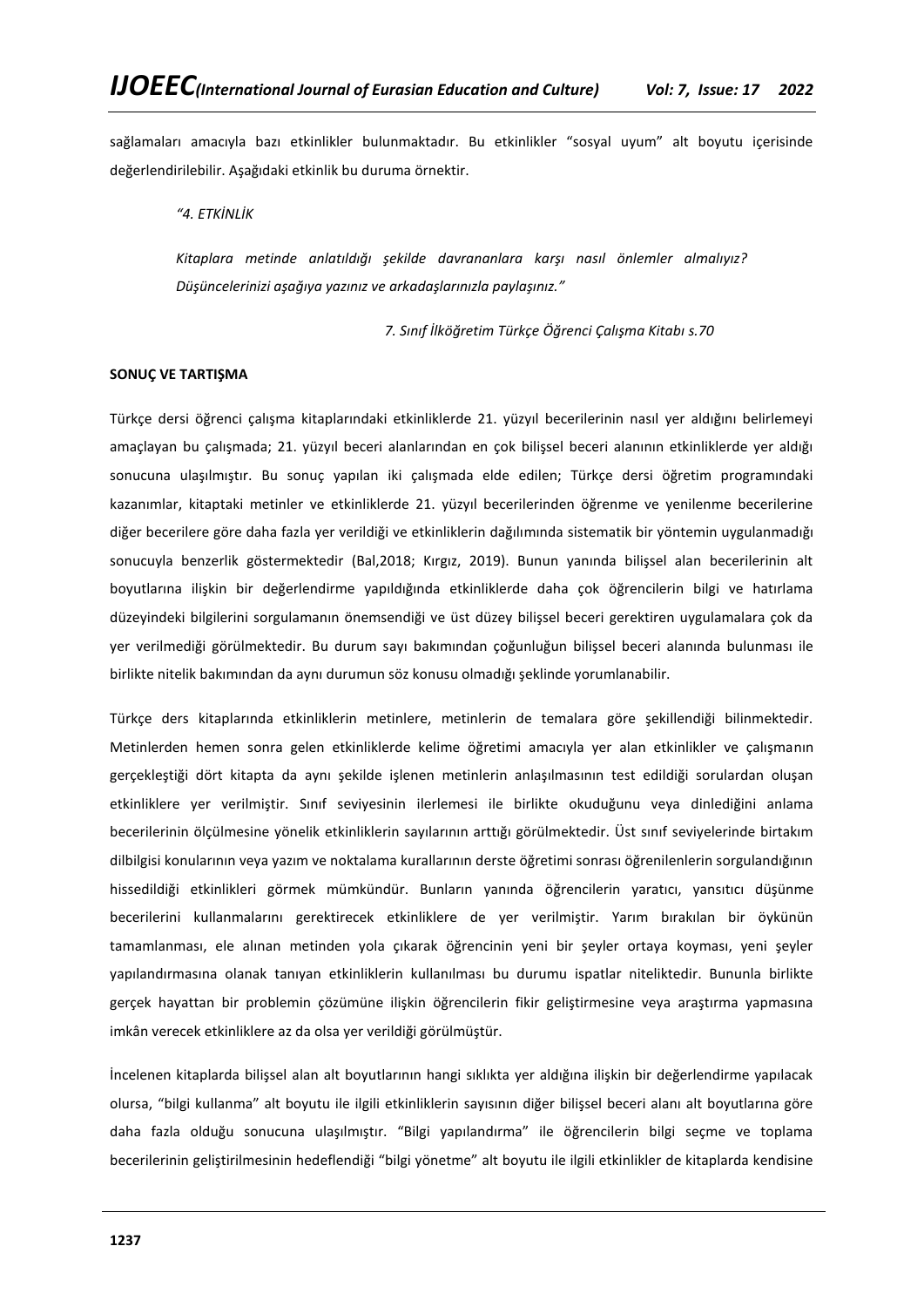belli oranlarda yer bulmuştur. Ancak öğrencilerin kendi öğrenmelerinden sorumlu olduğu, öğretmenin öğrencilerin öğrenmelerine rehberlik ettiği öğrenci merkezli eğitim anlayışı neticesinde bilimsel araştırma becerilerinin kazandırılmasını sağlayacak "problem çözme" alt boyutuna ilişkin etkinliklerin sayıca az olduğu sonucuna ulaşılmıştır. Bilişsel beceri alanındaki bu sistemli ve dengeli dağılımın olmayışı sorunu duyuşsal ve sosyokültürel beceri alanlarında da söz konusudur. Bu durumun Türkçe dersi öğretim programınıntüm boyutlarında 21. yüzyıl becerilerinin sistematik ve dengeli bir dağılım göstermemesinden (Barası, 2020) kaynaklandığı söylenebilir. Bilindiği gibi ders kitapları ve çalışma kitapları öğretim programları çerçevesinde hazırlanmaktadır.

Duyuşsal beceri alanı ile ilgili etkinliklerin sayıca bilişsel beceri alanı etkinliklerine göre az olduğu da saptanmıştır. Öğrencilerin kendi kişilik özelliklerinin farkında olmalarını sağlayacak etkinlikler "öz kimlik" alt boyutu içerisinde değerlendirilmiştir. Öğrencilerin özgün bakış açılarına sahip olmalarını teşvik edecek etkinlikler "öz yönelim" alt boyutu ile ilişkilendirilmiştir. Öğrenci ilgi ve beğenilerini ifade etme olanağı sağlayan "öz yönelim" alt boyutu, "öz kimlik" alt boyutu ile birlikte etkinliklerde en çok kullanılan duyuşsal beceri alanları olmuştur.

Öğrencilerin kendi değer sistemlerini oluşturmalarını sağlayacak "özdeğer" alt boyutu ile ilgili etkinlikler de kitaplarda kendisine yer bulmakla birlikte diğer alt boyutlara oranla daha az sayıda yer aldığı sonucuna ulaşılmıştır. Öğrencilerin duygusal gelişimlerinin göz önüne alındığı önemli dönemlerden olan ortaokul yıllarında "öz değer" alt boyutu ile ilgili etkinliklerin temalara ve kitaplara sistematik bir şekilde dengeli olarak dağıtılmadığı tespit edilmiştir. Ayrıca kitaplarda temalardan hareketle metinlerin metinlerden hareketle de etkinliklerin şekillenmesi sebebiyle duyuşsal alana hitap eden temalarda duyuşsal alan becerilerinin alt boyutları ile ilgili etkinliklerin diğer temalara oranla daha fazla yer aldığı gözlenmektedir.

21. yüzyıl becerilerinden sosyokültürel beceri alanı etkinlikleri de kitaplarda duyuşsal alan becerileri gibi bilişsel beceri alanı etkinliklerine göre daha az sayıda yer almıştır. Bireyin yakın çevresinden uzağa kadar kendisinin ve diğer insanların varlığını bilmesi ve insan olmanın bir gereği olarak toplumsallaşmasının sağlanmasını amaçlayan etkinlikler işlenen metinlerin bağlamından hareketle kendilerine yer bulmuştur.

Sosyokültürel beceri alanı alt boyutlarından en fazla "sosyalleşme" alt boyutunun etkinliklerde yer aldığı tespit edilmiştir. Sosyalleşme alt boyutu genellikle bilişsel beceri alanı ile ilgili etkinlikte konuya göre birlikte yer alan bir alt boyut olmuştur. Örneğin, bilgi yönetme ve/veya bilgi yapılandırma alt boyutu ile ilgili etkinlikte elde edilen bilgilerin öğrenciler tarafından sınıf arkadaşları ile paylaşılması şeklinde gerçekleştiği sıklıkla görülmektedir. Bunun yanında toplumsal yaşamda ihtiyaç duyulan birtakım ifade ve davranış kalıplarının öğrencilere kazandırılması amacıyla işlenen metnin bağlamına uygun bir şekilde "sosyal üyelik" ve "sosyal uyum" etkinliklerine yer verilmiştir.

Toplum halinde yaşamanın bir gereği olarak dezavantajlı bireylere karşı hassasiyet gösterilmesi ve diğer canlıların yaşam hakkına saygı duyulması ve bu konularda bireylere düşen görevlerin ele alındığı etkinlikler de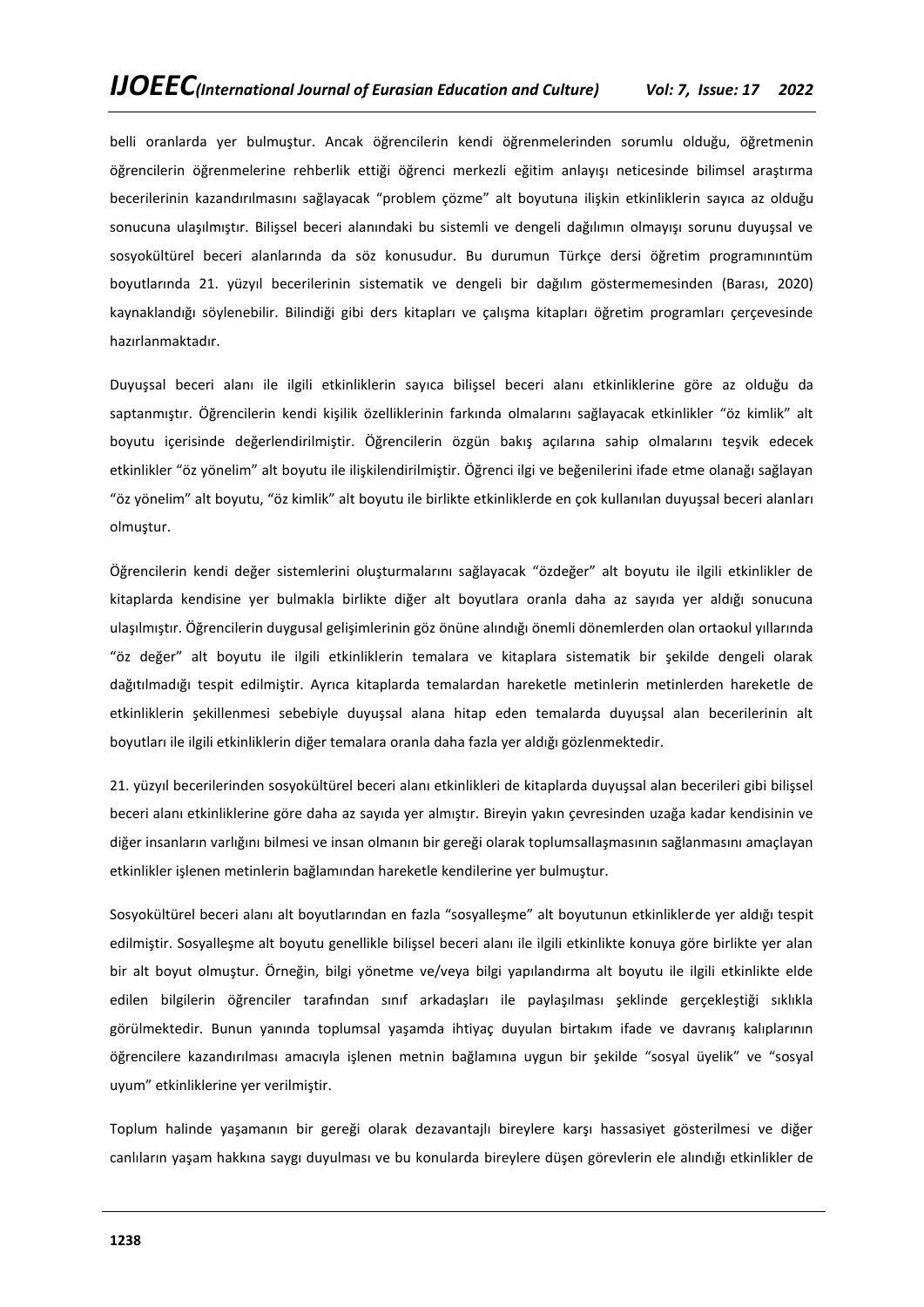"sosyal ifa" alt boyutu ile ilgili etkinlikler olarak görülmektedir. Bu tarz etkinliklerin de incelenen kitaplarda az miktarda yer aldığı gözlenmektedir.

21. yüzyıl becerilerinin Türkçe dersi çalışma kitaplarında yer alma durumları genel olarak değerlendirildiğinde; Türkçe dersi öğretim programında yetkinlikler ve kazanımlarda yer alan 21. yüzyıl becerilerinin öğrenmeöğretme sürecinde önemli bir yere sahip olan çalışma kitaplarındaki etkinliklere istenilen düzeyde ve nitelikte yansıtılmadığı söylenebilir. Oysaki yapılan bir araştırmada 21. yüzyıl becerilerine göre tasarlanmış etkinliklerin öğrencilerde ilgiyi, işbirliğini ve derse katılımı arttırarak iletişimi geliştirdiği bulgulanmıştır (Atasoy,2021). 21. yüzyıl becerilerine göre tasarlanan etkinliklerin eleştirel ve yaratıcı düşünme becerilerini geliştirmeye etkisini inceleyen bir başka araştırmada da; 21. yüzyıl becerilerine göre tasarlanan etkinliklerin, yaratıcı ve eleştirel düşünme becerilerinin her boyutunu anlamlı olarak geliştirmesinin yanında teknoloji kullanımıyla birlikte bilgi, medya ve teknoloji okuryazarlığını da geliştirdiği tespit edilmiştir (Direkçi,2021). Bu yönüyle 21. yüzyıl becerilerinin eğitim ortamlarında ve materyallerinde kullanılmasının beceri odaklı ve teknoloji ile desteklenen uygulamalara fırsat sunması nedeniyle yararlı olacağı söylenebilir.

## **ÖNERİLER**

Yapılan incelemeler sonucunda Türkçe öğretiminde kullanılan temel materyal olan ders ve çalışma kitaplarında yer alan 21. yüzyıl beceri alanları ile ilgili akademik çalışmalar yapılırken ve Türkçe dersi ile ilgili öğretim materyali tasarlarken dikkat edilmesi gereken noktalar konusunda şu önerilerde bulunmak mümkündür:

21. yüzyıl becerileri olarak adlandırılan becerilerin belirli bir sistem üzerine oturmamış olması ve pek çok kaynakta farklı şekillerde sınıflandırılmış olması dolayısıyla 21. yüzyıl becerileri ile ilgili yapılan akademik çalışmaların birbirinden farklı odak noktalarına sahip olmaları ve bu sebeple alandaki ilerlemenin ve derinleşmenin ortak bir zemine oturtulmasının zorluğunun farkında olunmalıdır. Bu farklılıkların bazı ortak noktalara odaklanılması ile giderilmeye çalışıldığı görülmektedir. Bununla birlikte çok farklı alanlardan kurum ve kuruluşların işbirliği ile birtakım organizasyonlar kurularak ortak bir yapı inşa edilmeye çalışılmıştır. Bütün bu olgulardan hareketle 21. yüzyıl becerileri ile ilgili yapılacak olan akademik çalışmalarda inceleme konularına uygun 21. yüzyıl beceri boyutlarının kullanılması önerilmektedir.

Türkçe dersi bağlamında önerilere değinilecek olunursa 2018 yılında uygulamaya konulan yeni Türkçe Öğretim Programı'nın esas aldığı becerilerin dikkatli bir şekilde incelenmesi, ders araç gereçleri ile öğretim sürecinin ve ölçme değerlendirme boyutlarının öğretim programına göre yapılandırılması nedeniyle kazanımlar üzerinde hassasiyetle durulmasının program geliştiriciler tarafından gerçekleştirilmesi önerilmektedir. Aynı zamanda programda belirtilen Türkiye Yeterlilikler Çerçevesi (TYÇ) becerileri de 21. yüzyıl becerileri ile benzerlik taşıması dolayısıyla incelenmesi önerilen bir başka kaynaktır.

Türkçe derslerinde metin temelli öğretim gerçekleştirilmesi dolayısıyla ders ve çalışma kitaplarının beceri kazandırma ile ilgili çalışmalarda incelenmesinin önemli olduğu düşünülmektedir. Teknolojinin gelişimi ile farklı türlerin ders ve çalışma kitaplarında kendilerine daha fazla yer bulacağı düşünüldüğünden ders ve çalışma kitabı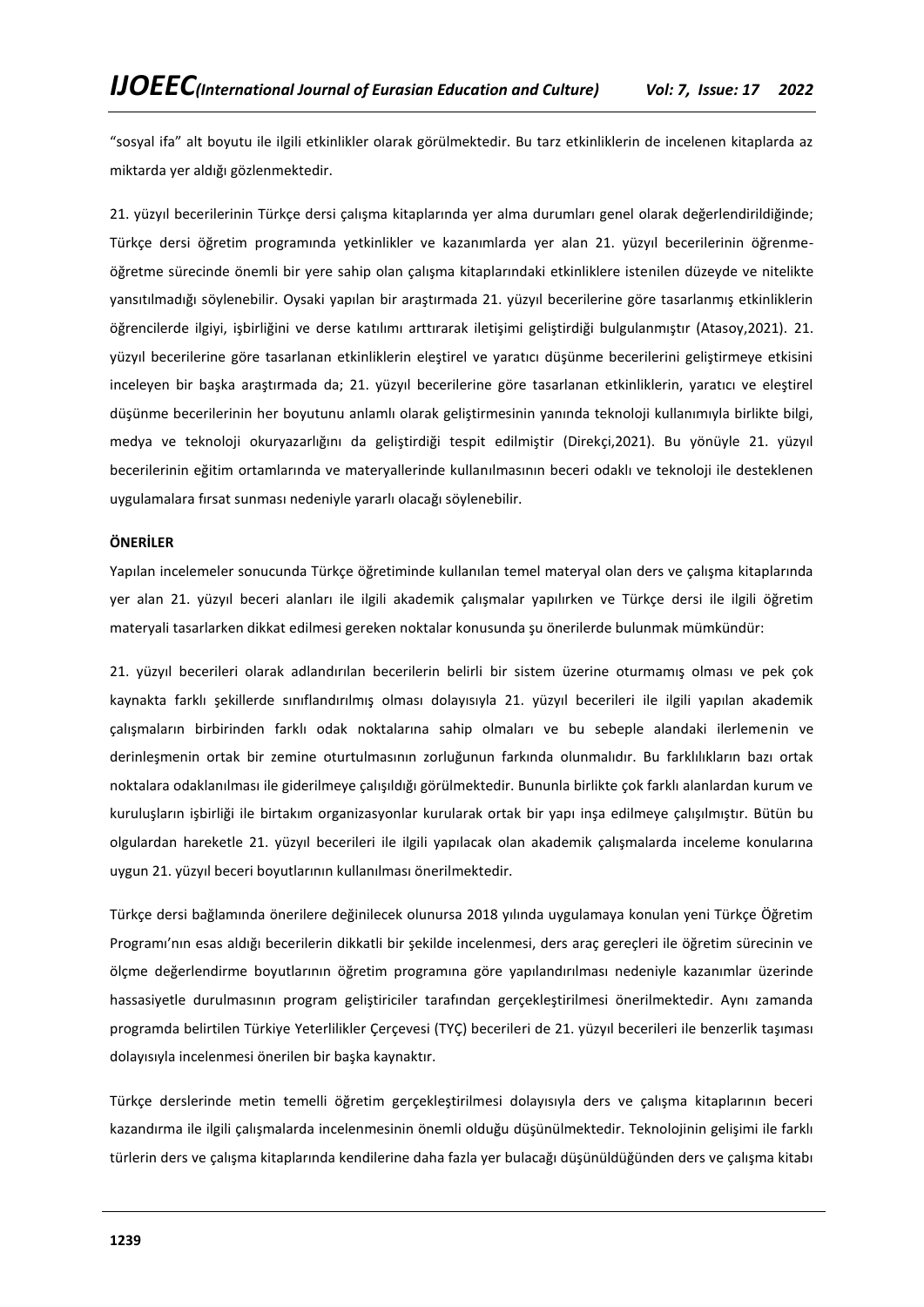inceleme araştırmalarının farklı konulara özellikle de teknoloji ile değişen öğrenci okuma ve yazma etkinliklerine yönelmesi önerilmektedir.

## **ETİK METNİ**

Bu makalede dergi yazım kurallarına, yayın ilkelerine, araştırma ve yayın etiği kurallarına, dergi etik kurallarına uyulmuştur. Makale ile ilgili doğabilecek her türlü ihlallerde sorumluluk yazar(lar)a aittir.

**Yazar(lar) Katkı Oranı**: Bu araştırmada birinci yazar %50 ikinci yazar %50 oranında katkıda bulunmuştur. Makalede yazarlar arasında herhangi bir çıkar çatışması mevcut değildir.

## **KAYNAKÇA**

- Atasoy, G. (2021). *İkidillilere Türkçe öğretiminde 21. yüzyıl becerileri ve yenilenmiş Bloom taksonomisine dayalı etkinlik tasarımı* [Yayımlanmamış Yüksek Lisans Tezi]. Yıldız Teknik Üniversitesi.
- Bal, M. (2018). Türkçe dersinin 21. yüzyıl becerileri açısından incelenmesi. *Turkish Studies Dergisi. 13(*4), 49 64.
- Barası, M. (2020). *2018 ortaokul Türkçe dersi öğretim programının 21. yüzyıl becerileri açısından incelenmesi*  [Yayımlanmamış Yüksek Lisans Tezi]. Gazi Üniversitesi.
- Çolak, Mehmet. (2018). *Ortaokul fen bilimleri dersinin 21. yüzyıl becerilerini kazandırmadaki etkililiğine ilişkin öğretmen görüşleri (Kayseri İli Örneği)* [Yayınlanmamış Yüksek Lisans Tezi]. Erciyes Üniversitesi.
- Dede, C. (2010). Comparing frameworks for 21st century skills. Bellanca, J. and Brandt, R. (Eds.), *21st century skills: Rethinking how students learn* (pp. 51-76). Solution Tree Press.
- Demirel, Ö. (2005). *Eğitimde program geliştirme.* Pegem A Yayıncılık.
- Direkçi, A. (2021). 21. yüzyıl becerilerine gore tasarlanan öğretim etkinliklerinin eleştirel ve yaratıcı düşünme becerilerini geliştirmeye etkisi [Yayımlanmamış Doktora Tezi]. Bolu İzzet Baysal Üniversitesi.
- Kang, M., Heo, H., Jo, I., Shin, J. & Seo, J. (2010). Developing an educational performance indicator for new millennium students. *Journal of Research on Technology in Education*, 43(2), 157-170,
- Kırgız, G. (2019). *Türkçe dersiyle 21. yüzyıl becerilerinin ilişkilendirilmesi* [Yayımlanmamış Yüksek Lisans Tezi]. Çanakkale Onsekiz Mart Üniversitesi.
- Koltuk, N. ve Kocakaya, S. (2015). 21. Yüzyıl becerilerinin gelişiminde djital öykülemeler: Ortaöğretim öğrencilerinin görüşlerinin incelenmesi. *Eğitim ve Öğretim Araştırmaları Dergisi, 4*(2), 354 – 363,
- Kutlu, D. (2018). *21st century learning: Integration of web 2.0 tools in Turkish adult language classrooms*  [Unpublished doctoral dissertation]. Çağ University.

MEB. (2017). http://mufredat.meb.gov.tr/SSS.aspx

MEB. (2018). 2018 Türkçe dersi öğretim programı (1-8. Sınıflar). Milli Eğitim Bakanlığı.

Miles, M. & Huberman, A. M. (1994). *Qualitative data analysis.* Sage Publication.